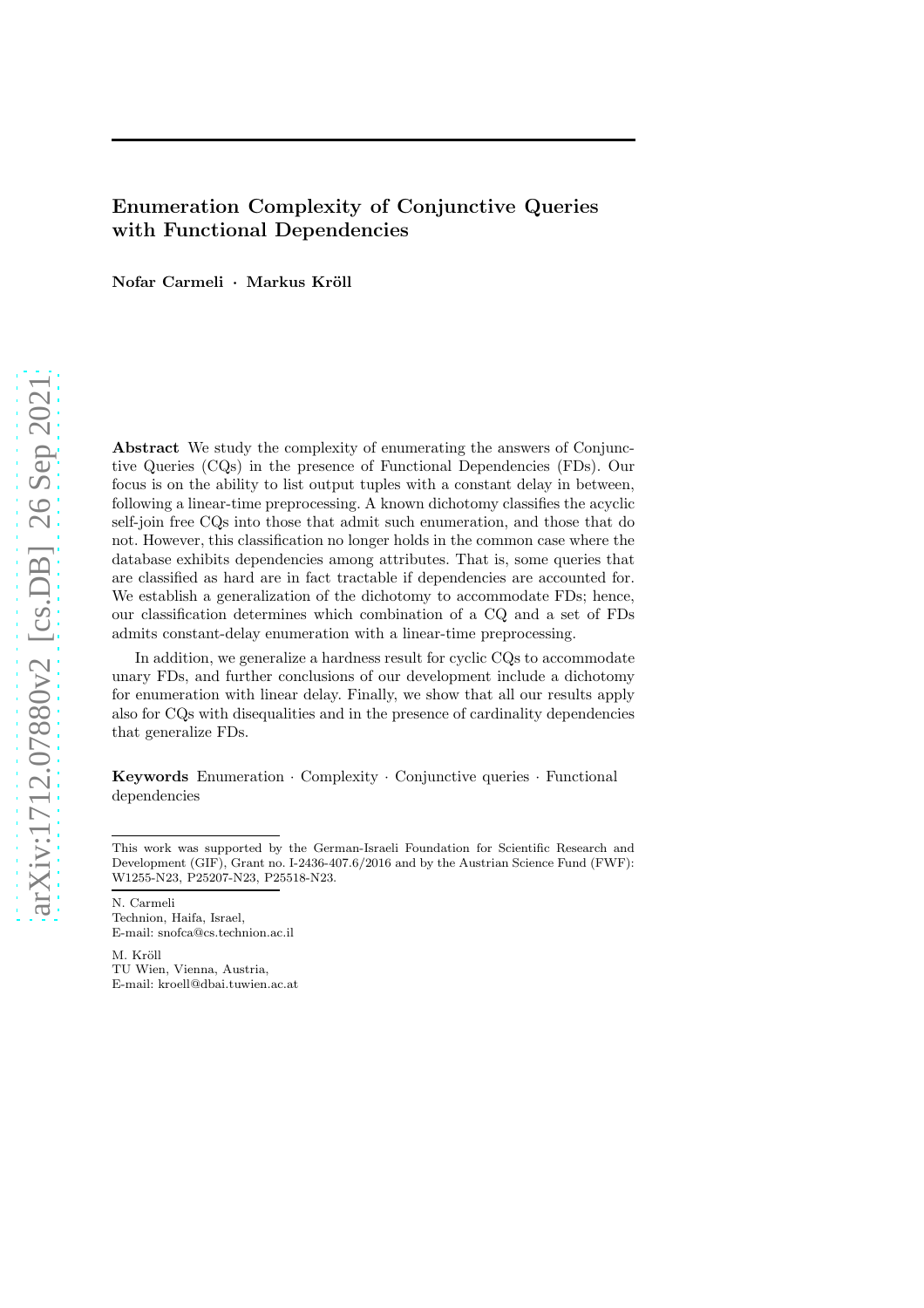## 1 Introduction

When evaluating a non-boolean Conjunctive Query (CQ) over a database, the number of results can be huge. Since this number may be larger than the size of the database itself, we need to use specific measures of enumeration complexity to describe the hardness of such a problem. In this perspective, the best we can hope for is to constantly output results, in such a way that the delay between them is unaffected by the size of the database instance. For this to be possible, we need to allow a precomputation phase, as linear time preprocessing is necessary to read the input instance before deciding the existence of a first result.

A known dichotomy determines when the answers to self-join free acyclic CQs can be enumerated with constant delay after linear time preprocessing [\[3\]](#page-34-0). This class of enumeration problems, denoted by DelayC<sub>lin</sub>, can be regarded as the most efficient class of nontrivial enumeration problems and therefore current work on query enumeration has focused on this class [\[11,](#page-34-1)18,5]. Bagan et al. [\[3\]](#page-34-0) show that a subclass of acyclic queries, called free-connex, are exactly those that are enumerable in  $DelayC_{lin}$ , under the common assumption that boolean matrix multiplication cannot be solved in quadratic time. An acyclic query is called free-connex if the query remains acyclic when treating the head of the query as an additional atom. This and all other results in this paper hold under the RAM model [13].

The above mentioned dichotomy only holds when applied to databases with no additional assumptions, but oftentimes this is not the case. In practice, there is usually a connection between different attributes, and Functional Dependencies (FDs) and Cardinality Dependencies (CDs) are widely used to model situations where some attributes imply others. As the following example shows, these constraints also have an immediate effect on the complexity of enumerating answers for queries over such a schema.

Example 1 For a list of actors and the production companies they work with, consider the query

## <span id="page-1-0"></span> $Q(actor, production) \leftarrow \text{Cast}(movie, actor), Release(movic, production).$

At first glance, it appears as though this query is not in DelayC<sub>lin</sub>, as it is acyclic but not free-connex. Nevertheless, if we take the fact that a movie has only one production company into account, we have the FD Release :  $1 \rightarrow 2$ , and the enumeration problem becomes easy: we only need to iterate over all tuples of Cast and replace the movie value with the single production value that the relation Release assigns to it. This can be done in linear time by first building a lookup table from Release in linear time. ⊓⊔

Example [1](#page-1-0) shows that the dichotomy by Bagan et al. [\[3\]](#page-34-0) does not hold in the presence of FDs. In fact, we believe that dependencies between attributes are so common in real life that ignoring them in such dichotomies can lead to missing a significant portion of the tractable cases. Therefore, to get a realistic picture of the enumeration complexity of CQs, we have to take dependencies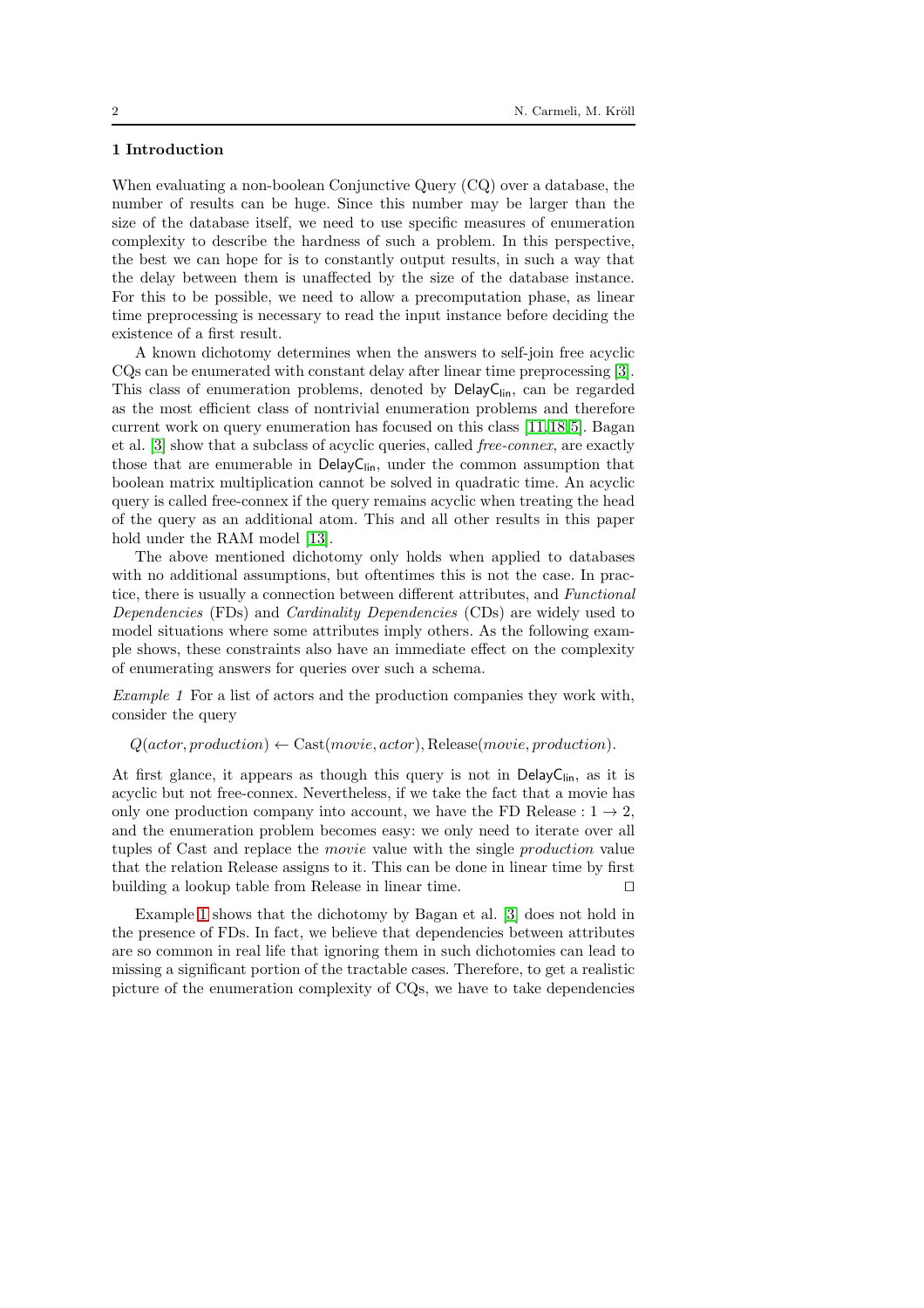into account. The goal of this work is to generalize the dichotomy to fully accommodate FDs.

Towards this goal, we introduce an extension of a query Q according to the FDs. The extension is called the FD-extended query, and denoted  $Q^+$ . In this extension, each atom, as well as the head of the query, contains all variables that can be implied by its variables according to the FDs. This way, instead of classifying every combination of CQ and FDs directly, we encode the dependencies within the extended query, and use the classification of  $Q^+$ to gain insight regarding Q. This approach draws inspiration from the proof of a dichotomy in the complexity of deletion propagation, in the presence of FDs [\[14\]](#page-35-0). However, the problem and consequently the proof techniques are fundamentally different.

The FD-extension is defined in such a way that if  $Q$  is satisfied by an assignment, then the same assignment also satisfies the extension  $Q^+$ , as the underlying instance is bound by the FDs. In fact, we can show that enumerating the solutions of Q under FDs can be reduced to enumerating the solutions of  $Q^+$ . Therefore, tractability of  $Q^+$  ensures that Q can be efficiently solved as well. By using the positive result in the known dichotomy,  $Q^+$  is tractable w.r.t enumeration if it is free-connex. Moreover, it can be shown that the structural restrictions of acyclicity and free-connex are closed under FD-extensions. Hence, the class of all queries  $Q$  such that  $Q^+$  is free-connex is a proper extension of the class of free-connex queries. We denote the classes of queries Q such that  $Q^+$  is acyclic or free-connex as FD-acyclic or FD-free-connex, respectively.

To reach a dichotomy, we now need to answer the following question: Is it possible that  $Q$  can be enumerated efficiently even if it is not FD-free-connex? To show that an enumeration problem is not within a given class, enumeration complexity has few tools to offer. One such tool is a notion of completeness for enumeration problems [10]. However, this notion focuses on problems with a complexity corresponding to higher classes of the polynomial hierarchy. So in order to deal with this problem, Bagan et al. [\[3\]](#page-34-0) reduced the matrix multiplication problem to enumerating the answers to any query that is acyclic but not free-connex. This reduction fails, however, when dependencies are imposed on the data, as the constructed database instance does not necessarily satisfy the underlying dependencies.

As it turns out, however, the structure of the FD-extended query  $Q^+$  allows us to extend this reduction to our setting. By carefully expanding the reduced instance such that on the one hand, the dependencies hold and on the other hand, the reduction can still be performed within linear time, we establish a dichotomy. That is, we show that the tractability of enumerating the answers of a self-join free query  $Q$  in the presence of FDs is exactly characterized by the structure of  $Q^+$ : Given an FD-acyclic query Q, we can enumerate the answers to Q within the class DelayC<sub>lin</sub> iff Q is FD-free-connex.

The resulting extended dichotomy, as well as the original one, brings insight to the case of acyclic queries. Concerning unrestricted CQs, providing even a first solution of a query in linear time is impossible in general. This is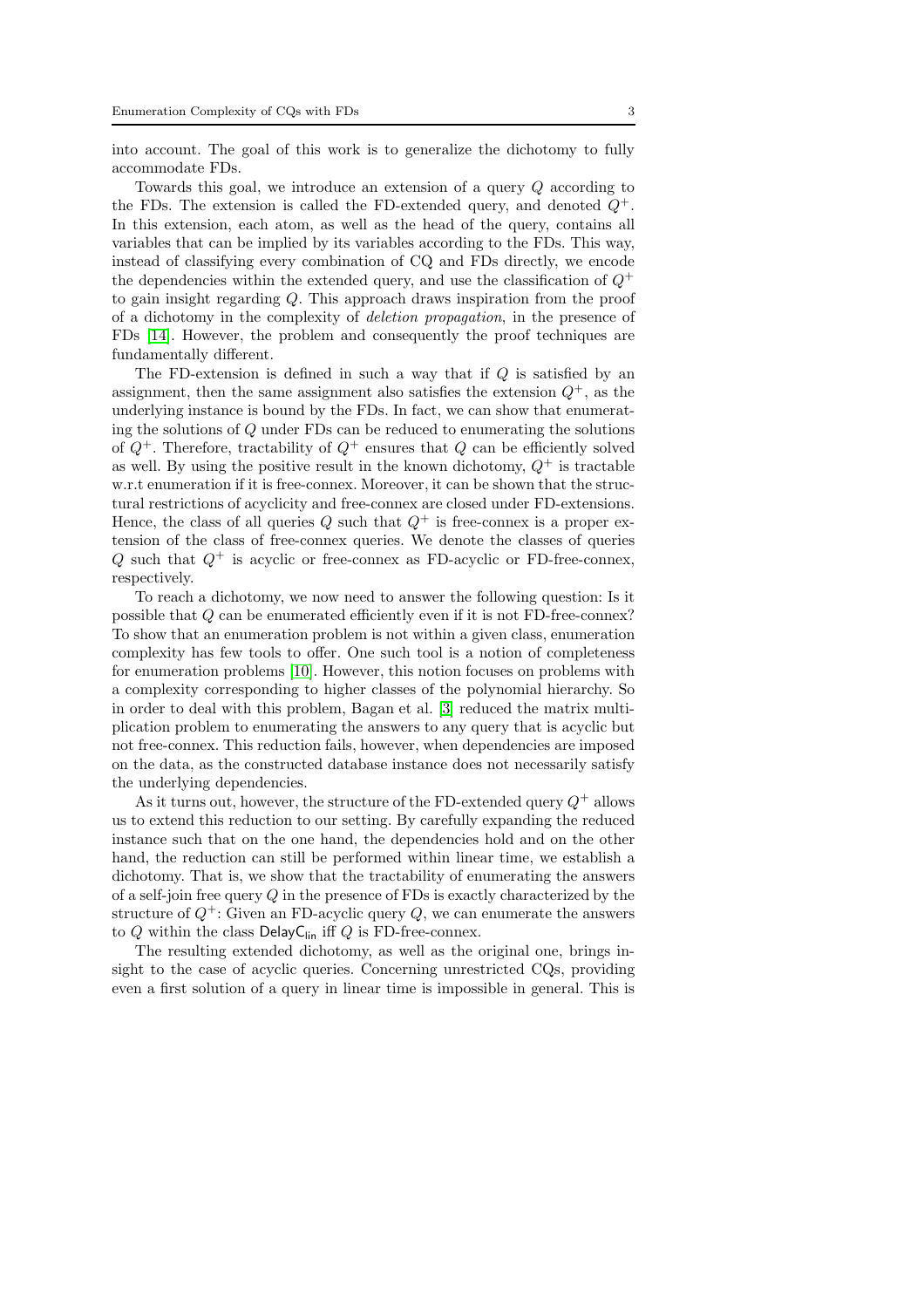due to the fact that the parameterized complexity of answering boolean CQs, taking the query size as the parameter, is  $W[1]$ -hard [17]. This does not imply, however, that there are no cyclic queries with the corresponding enumeration problems in  $DelayC<sub>lin</sub>$ . The fact that no such queries exist requires an additional proof, which was presented by Brault-Baron [\[6\]](#page-34-2). This result holds under the assumption that a generalized version of the triangle finding problem is not solvable within linear time [19]. As before, this proof does no longer apply in the presence of FDs. Moreover, it is possible for  $Q$  to be cyclic and  $Q^+$  acyclic. In fact,  $Q^+$  may even be free-connex, and therefore tractable in DelayC<sub>lin</sub>. We show that, under the same assumptions used by Brault-Baron [\[6\]](#page-34-2), the evaluation problem for a self-join free CQ in the presence of unary FDs where  $Q^+$ is cyclic cannot be solved in linear time. As linear time preprocessing is not enough to achieve the first result, a consequence is that enumeration within DelayC<sub>lin</sub> is impossible in that case. This covers all types of self-join free CQs and shows a full dichotomy for the case of unary FDs. Moreover, we show how our results can be easily used to yield additional results, such as a dichotomy for the evaluation of CQs with linear delay.

The results we present here are not limited to CQs and FDs. CQs with disequalities are an extension of CQs, allowing to restrict the satisfying assignments and demand that some pairs of variables map to different values. We prove that our results apply to the more general query class: CQs with disequalities.

Another way of generalizing our results is not to extend the class of queries, but the class of dependencies. Cardinality Dependencies (CDs) [7,2] are a generalization of FDs, denoted  $(R_i: A \to B, c)$ . Here, the right-hand side does not have to be unique for every assignment to the left-hand side, but there can be at most c different values to the variables of  $B$  for every value of the variables of A. FDs are in fact a special case of CDs where  $c = 1$ . Constraints of that form appear naturally in many applications. For example: a movie has only a handful of directors, there are at most 200 countries, and a person is typically limited to at most 5000 friends in (some) social networks. We show that all results described in this paper also apply to CDs.

Contributions. Our main contributions are as follows.

- We extend the class of queries that are known to be in DelayC<sub>lip</sub> by incorporating FDs. This extension is the class of FD-free-connex CQs.
- We establish a dichotomy for the enumeration complexity of self-join free FD-acyclic CQs. Consequently, we get a dichotomy for self-join free acyclic CQs in the presence of FDs.
- We show a lower bound for FD-cyclic CQs. In particular, we get a dichotomy for all self-join free CQs in the presence of unary FDs with respect to  $DelayC<sub>lin</sub>$ , and a similar dichotomy regarding enumeration with linear delay.
- We show the extension of all our results to CDs and CQs with disequalities. A short version of this article appeared in the 21st International Conference

on Database Theory (ICDT18) [\[9\]](#page-34-3). This article has the following additions.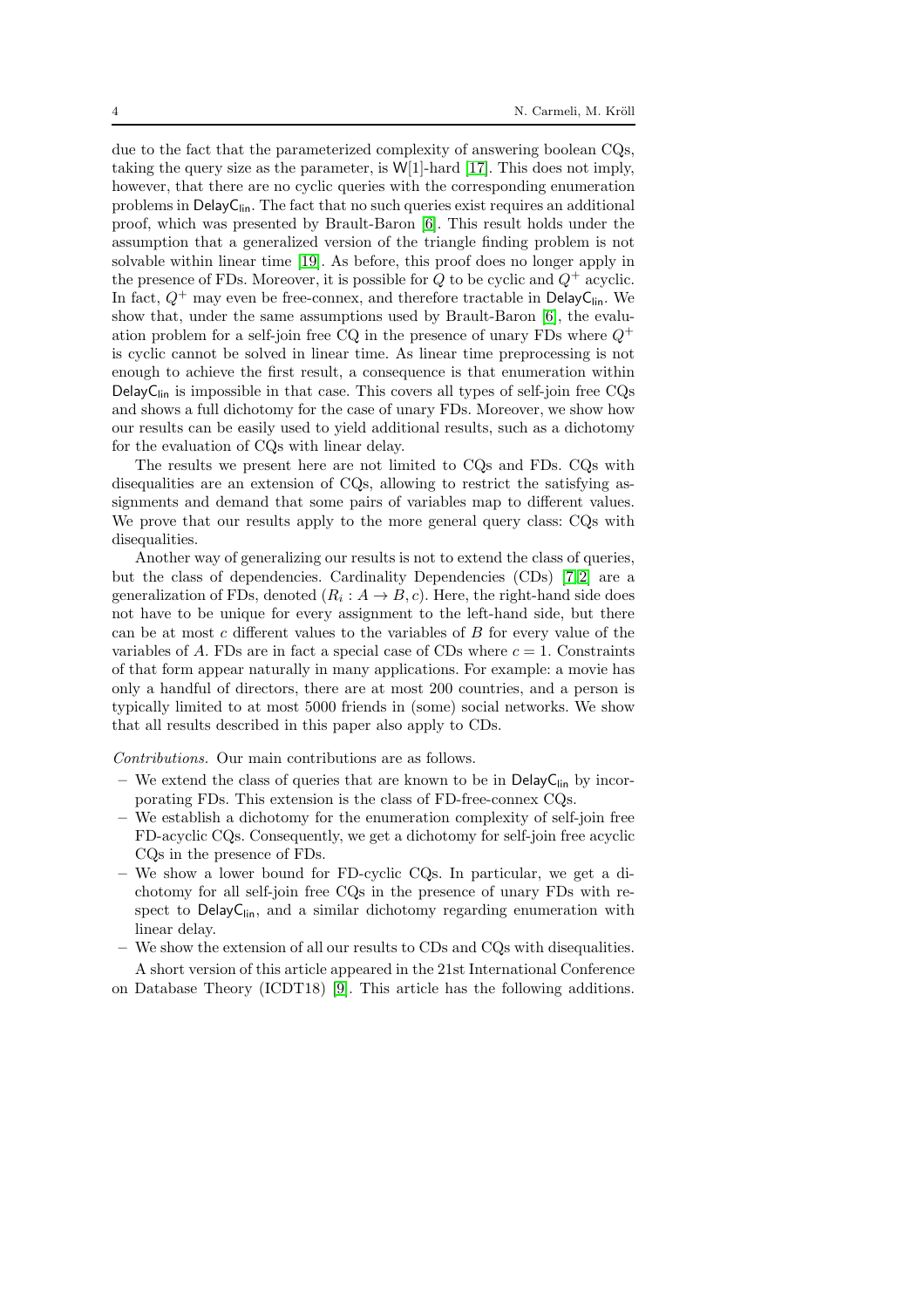First, it includes all proofs omitted from the short version. Second, it includes a new section, Section [7,](#page-31-0) proving that all results in this paper hold also for CQs with disequalities. In addition, we add more thorough discussions both on the computational model and on the complexity assumption used in Section [5.](#page-22-0)

This work is organized as follows: in Section [2](#page-4-0) we provide definitions and state previous results that we will use. Section [3](#page-8-0) introduces the notion of FD-extended queries and establishes the equivalence between a query and its FD-extension. The dichotomy for acyclic CQs is shown in Section [4,](#page-15-0) while Section [5](#page-22-0) shows a lower bound for cyclic queries under unary FDs. Section [6](#page-28-0) shows that all results from the previous sections extend to CDs, and Section [7](#page-31-0) does the same for CQs with disequalities. Concluding remarks are given in Section [8.](#page-33-0)

#### <span id="page-4-0"></span>2 Preliminaries

In this section we provide preliminary definitions as well as state results that we will use throughout this paper.

#### Schemas and Functional Dependencies

A schema S is a pair  $(\mathcal{R}, \Delta)$  where R is a finite set  $\{R_1, \ldots, R_n\}$  of relational symbols and  $\Delta$  is a set of Functional Dependencies (FDs). We denote the arity of a relational symbol  $R_i$  as arity $(R_i)$ . An FD  $\delta \in \Delta$  has the form  $R_i: A \to B$ , where  $R_i \in \mathcal{R}$  and  $A, B$  are non-empty with  $A, B \subseteq \{1, \ldots, \text{arity}(R_i)\}.$ 

Let dom be a finite set of constants. A database  $I$  over schema  $S$  is called an *instance* of S, and it consists of a finite relation  $R_i^I \subseteq dom^{arity(R_i)}$  for every relational symbol  $R_i \in \mathcal{R}$ , such that all FDs in  $\Delta$  are satisfied. An FD  $\delta = R_i: A \to B$  is said to be satisfied if, for all tuples  $u, v \in R_i^I$  that are equal on the indices of  $A$ ,  $u$  and  $v$  are equal on the indices of  $B$ . In what follows, we will often assume w.l.o.g. that all FDs are of the form  $R_i: A \to b$ , where  $b \in \{1, \ldots, \text{arity}(R_i)\}\)$ , as we can replace an FD of the form  $R_i: A \to B$  where  $|B| > 1$  by the set of FDs  $\{R_i: A \to b \mid b \in B\}$ . If  $|A| = 1$ , we say that  $\delta$  is a unary FD.

#### Conjunctive Queries

Let var be a set of variables disjoint from  $dom. A$  Conjunctive Query (CQ) over schema  $\mathcal{S} = (\mathcal{R}, \Delta)$  is an expression of the form  $Q(\vec{p}) \leftarrow R_1(\vec{v}_1), \dots, R_m(\vec{v}_m)$ , where  $R_1, \ldots, R_m$  are relational symbols of R, the tuples  $\vec{p}, \vec{v}_1, \ldots, \vec{v}_m$  hold variables, and every variable in  $\vec{p}$  appears in at least one of  $\vec{v}_1, \ldots, \vec{v}_m$ . We often denote this query as  $Q(\vec{p})$  or even Q. Define the variables of Q as  $var(Q)$  =  $\bigcup_{i=1}^m \vec{v}_i$ , and define the *free variables* of Q as free(Q) =  $\vec{p}$ . We call  $Q(\vec{p})$  the head of Q, and the atomic formulas  $R_i(\vec{v}_i)$  are called *atoms*. We further use atoms( $Q$ ) to denote the set of atoms of Q. A CQ is said to contain self-joins if some relation symbol appears in more than one atom.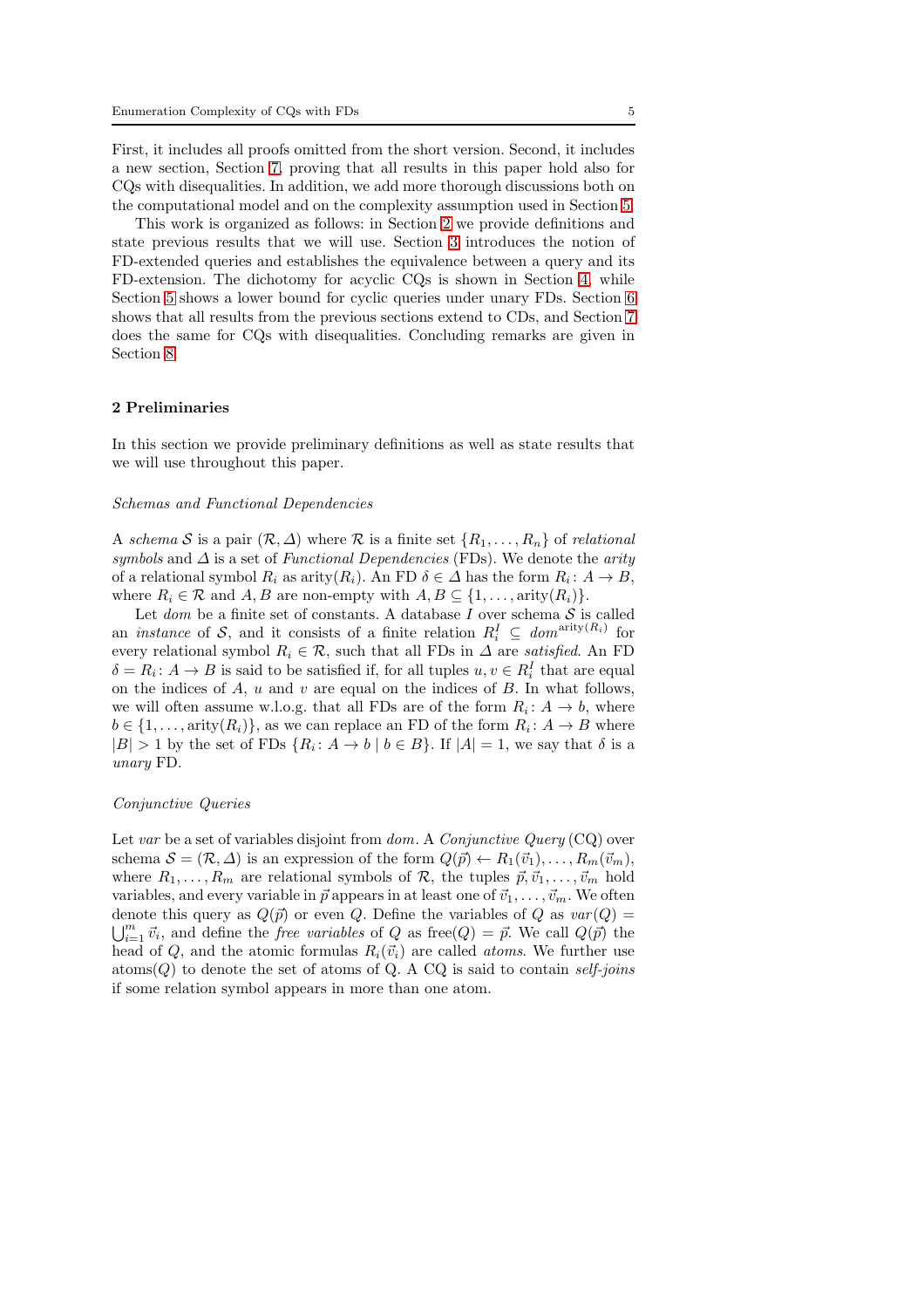For the *evaluation*  $Q(I)$  of a CQ Q with free variables  $\vec{p}$  over a database I, we define  $Q(I)$  to be the set of all *mappings*  $\mu|_{\vec{p}}$  such that  $\mu$  is a homomorphism from  $R_1(\vec{v}_1), \ldots, R_m(\vec{v}_m)$  into I, where  $\mu|_{\vec{p}}$  denotes the restriction (or projection) of  $\mu$  to the variables  $\vec{p}$ . The problem DECIDE<sub> $\Delta$ </sub> $\langle Q \rangle$  is, given a database instance I over a schema  $(\mathcal{R}, \Delta)$ , determining whether such a mapping exists.

Let  $R(\vec{v})$  be an atom of a CQ. We say that a tuple  $t \in R<sup>I</sup>$  assigns a variable x with the value c if for every index i such that  $\vec{v}[i] = x$  we have that  $t[i] = c$ . We say that a tuple  $t_a \in R_a^I$  agrees with a tuple  $t_b \in R_b^I$  on the value of a variable x if for every vectors  $\vec{v}_a, \vec{v}_b$  such that  $R_a(\vec{v}_a)$  and  $R_b(\vec{v}_b)$  are atoms of the CQ, and for every pair of indices  $i_a, i_b$  such that  $\vec{v}_a[i_a] = \vec{v}_b[i_b] = x$ , we have that  $t_a[i_a] = t_b[i_b]$ . Given a query Q over a schema  $\mathcal{S} = (\mathcal{R}, \Delta),$ we often identify an FD  $\delta \in \Delta$  as a mapping between variables. That is, if  $\delta$  has the form  $R_i: A \to b$  for  $A = \{a_1, \ldots, a_{|A|}\}\$ , we sometimes denote it by  $R_i: \{\vec{v}_i[a_1], \ldots, \vec{v}_i[a_{|A|}]\} \to \vec{v}_i[b]$ , where  $\vec{u}[k]$  is the k-th variable of  $\vec{u}$ . To distinguish between these two representations, we usually denote subsets of integers by  $A, B, C, \ldots$ , integers by  $a, b, c, \ldots$ , and variables by letters from the end of the alphabet.

## Hypergraphs

A hypergraph  $\mathcal{H} = (V, E)$  is a pair consisting of a set V of vertices, and a set  $E$  of non-empty subsets of  $V$  called *hyperedges* (sometimes *edges*). A *join tree* of a hypergraph  $\mathcal{H} = (V, E)$  is a tree T where the nodes are the hyperedges of H, and the *running intersection* property holds, namely: for all  $u \in V$  the set  ${e \in E \mid u \in e}$  forms a connected subtree in T. A hypergraph H is said to be *acyclic* if there exists a join tree for  $H$ . Two vertices in a hypergraph are said to be neighbors if they appear in the same edge. A clique of a hypergraph is a set of vertices, which are pairwise neighbors in  $H$ . A hypergraph  $H$  is said to be *conformal* if every clique of  $H$  is contained in some edge of  $H$ . A *chordless* cycle of H is a tuple  $(x_1, \ldots, x_n)$ ,  $n \geq 3$ , such that the set of neighboring pairs of variables of  $\{x_1, \ldots, x_n\}$  is exactly  $\{\{x_i, x_{i+1}\} \mid 1 \le i \le n-1\} \cup \{\{x_n, x_1\}\}.$ It is well known (see [4]) that a hypergraph is acyclic iff it is conformal and contains no chordless cycles.

A pseudo-minor of a hypergraph  $\mathcal{H} = (V, E)$  is a hypergraph obtained from  $H$  by a finite series of the following operations:

- 1. vertex removal: removing a vertex from  $V$  and from all edges in  $E$  that contain it.
- 2. edge removal: removing an edge e from E provided that some other  $e' \in E$ contains it.
- 3. *edge contraction*: replacing all occurrences of a vertex  $v$  (within every edge) with a vertex  $u$ , provided that  $u$  and  $v$  are neighbors.

#### Classes of CQs

To a CQ Q we associate a hypergraph  $\mathcal{H}(Q) = (V, E)$  where the vertices V are the variables of  $Q$  and every hyperedge  $E$  is a set of variables occurring in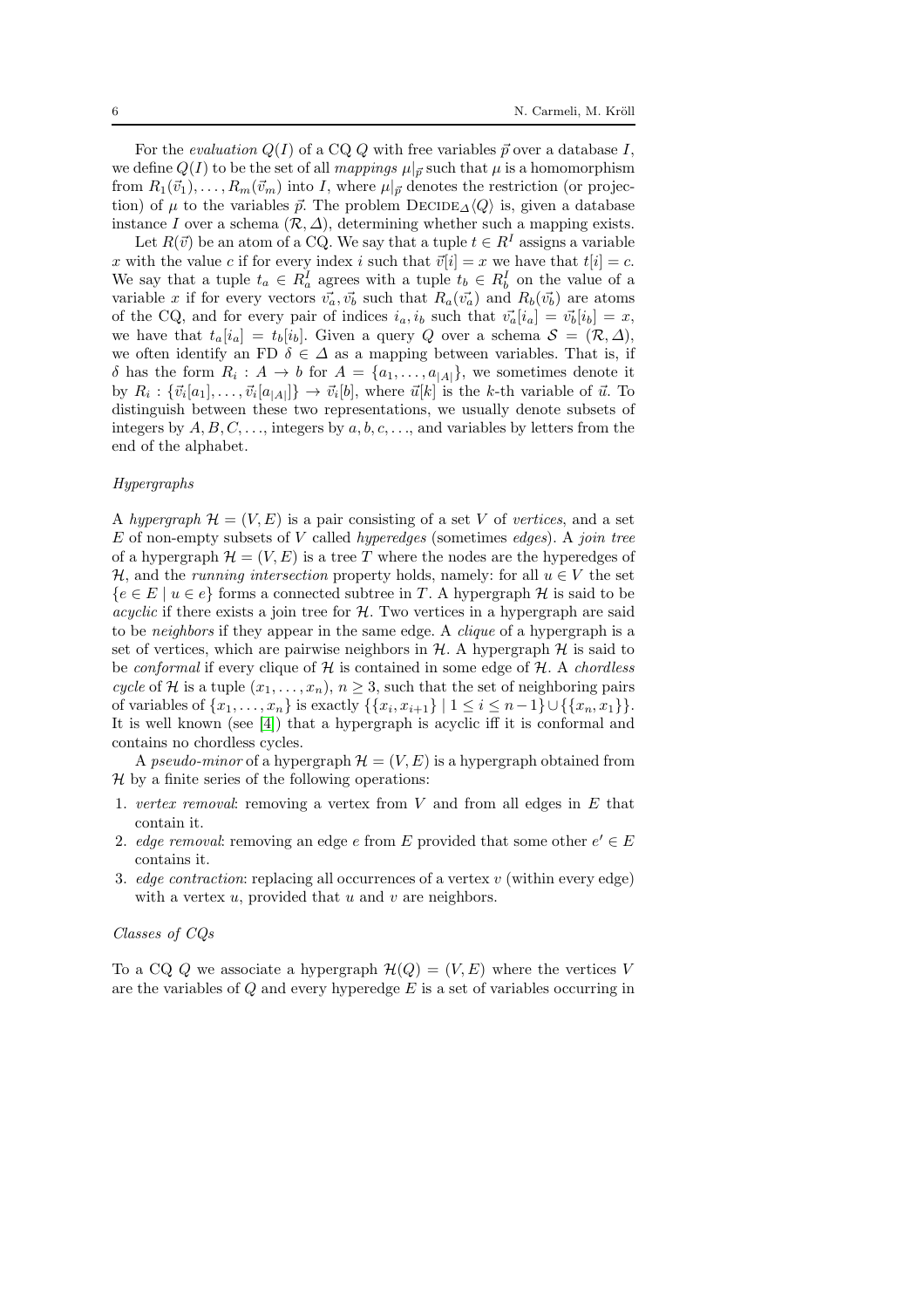a single atom of Q, that is  $E = \{\{v_1, ..., v_n\}\} | R_i(v_1, ..., v_n) \in \text{atoms}(Q) \}.$ With a slight abuse of notation, we also identify atoms of Q with edges of  $\mathcal{H}(Q)$ . A CQ Q is said to be *acyclic* if  $\mathcal{H}(Q)$  is acyclic, and it is said to be *free-connex* if both Q and  $(V, E \cup \{free(Q)\})$  are acyclic.

A head-path for a CQ Q is a sequence of variables  $(x, z_1, \ldots, z_k, y)$  with  $k > 1$ , such that:

- 1.  $\{x, y\} \subseteq \text{free}(Q)$
- 2.  $\{z_1, \ldots, z_k\} \subseteq V \setminus \text{free}(Q)$
- 3. It is a *chordless path* in  $\mathcal{H}(Q)$ , that is, two succeeding variables appear together in some atom, and no two non-succeeding variables appear together in an atom.

For a head-path  $P = (z_0, z_1, \ldots, z_k, z_{k+1})$ , the length of P is defined as  $k + 1$ . Bagan et al. [\[3\]](#page-34-0) showed that an acyclic CQ has a head-path iff it is not free-connex.

## Computational Model

In this work, we only consider finite structures. We thus always assume that an input w is a string over a (fixed) finite alphabet, and we denote by  $||w||$  the size of  $w$ , which is the length of the string. Using data complexity for most of our problems, the input is measured only by the size of the database instance I. Let I be a database over a schema  $S = (\mathcal{R}, \Delta)$ . Flum et al. describe a reasonable encoding  $||I||$  of the database as a string over a finite alphabet [12] with  $||R^I|| = \text{arity}(R)|R^I|$  and  $||I|| = 1 + |dom| + |\mathcal{R}| + \sum_{R \in \mathcal{R}} ||R^I||$ . When we say linear time, we mean that the number of operations is  $\mathcal{O}(||I||)$ .

In this paper we adopt the Random Access Machine (RAM) model with uniform cost measure. For an input of size  $n$ , every register is of length  $\mathcal{O}(\log(n))$ . Operations such as addition of the values of two registers or concatenation can be performed in constant time. In contrast to the Turing model of computation, the RAM model with uniform cost measure can retrieve the content of any register via its unique address in constant time. This enables the construction of large lookup tables that can be queried in constant time.

We use a variant of the RAM model named DRAM [13], where the values stored in registers are at most  $n^c$  for some fixed integer c. As a consequence, the amount of available memory is polynomial in  $n$ . Some previous work mentioned in this paper use a more restrictive variant of the model, called a DLIN-RAM [13], where the values are at most  $cn/log(n)$ , and therefore the available memory is linear in the size of the input. All results presented in this article except for the positive results for cardinality dependencies (that use Lemma [7\)](#page-29-0) also apply with the DLINRAM model. The lower bounds shown on the DRAM model imply the same lower bounds for the more restrictive DLINRAM model. The positive results in the presence of FDs use the reduction described in Theorem [2.](#page-10-0) There, the set of keys is a projected subset of the input relations, so the memory used is bound by the size of the input.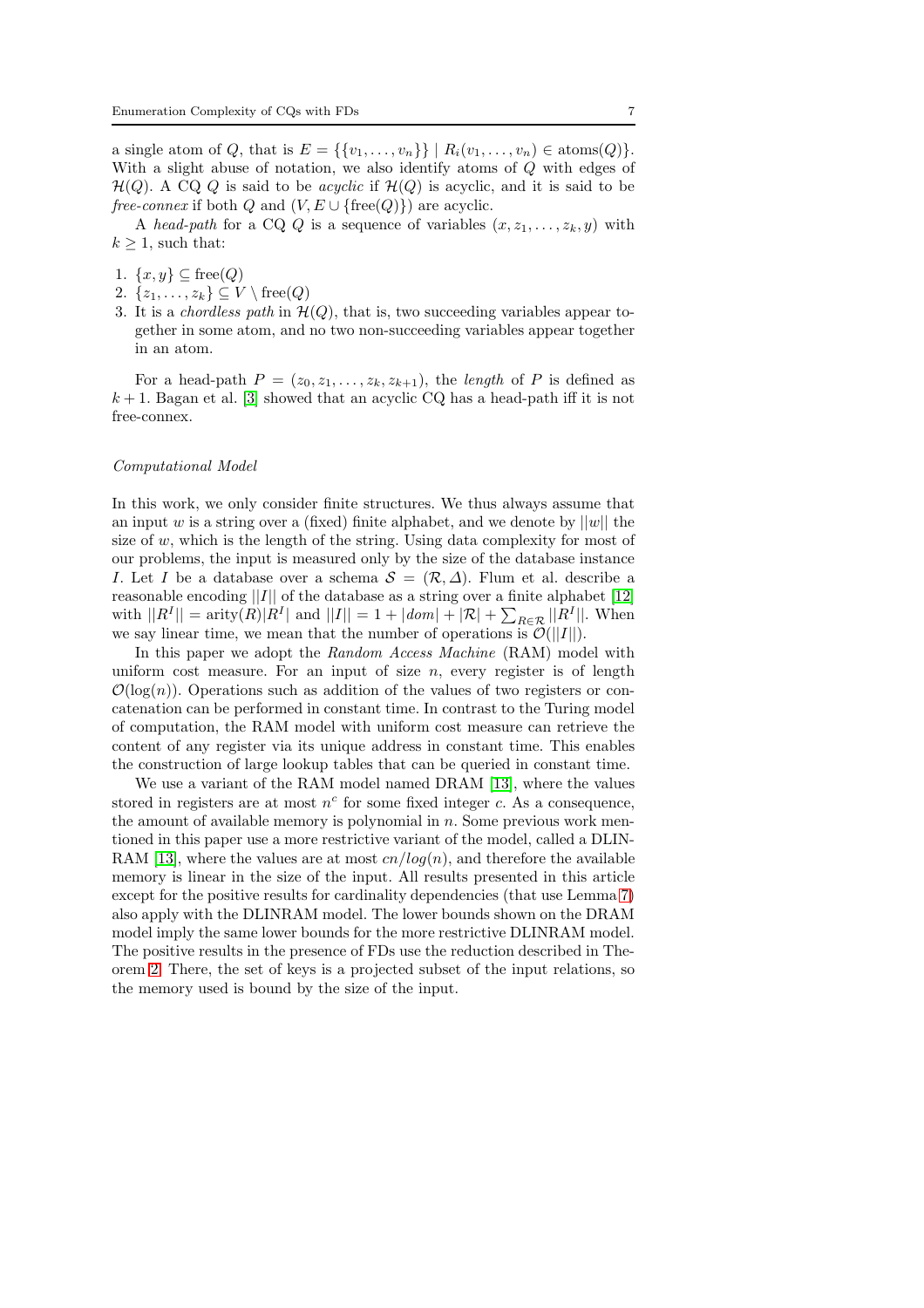Grandjean proved that sorting strings in the DLINRAM model can be done in time  $\mathcal{O}(n/\log n)$ , where n is the size of the input containing strings encoded in some fixed alphabet and separated by some special symbol [13]. We can use this method to sort relations. To construct the input to the sorting algorithm, we first translate the values from  $dom$  to a possibly smaller domain  $dom_R$ , containing only the values that appear in  $R<sup>I</sup>$ . Note that  $|dom_R| \leq ||R<sup>I</sup>||$ . Then, we translate these values to binary (since we are required to use a fixed alphabet), where each value takes  $\log(dom_B)$  bits. The size of the input to the sorting problem is  $n = ||R^I|| \cdot \log(|dom_R|) + (|R^I| - 1)$ . Therefore, we can sort the tuples of a relation in time  $\mathcal{O}(n/\log n) = \mathcal{O}(|R^I||)$ . That is, it is possible to sort relations within linear time [18].

#### Enumeration Complexity

Given a finite alphabet  $\Sigma$  and binary relation  $R \subseteq \Sigma^* \times \Sigma^*$ , we denote by ENUM $\langle R \rangle$  the *enumeration problem* of given an instance  $x \in \Sigma^*$ , to output all  $y \in \Sigma^*$  such that  $(x, y) \in R$ . For a class C of enumeration problems, we say that ENUM $\langle R \rangle \in \mathcal{C}$ , if there is a RAM that, on input  $x \in \Sigma^*$ , outputs all  $y \in \Sigma^*$  with  $(x, y) \in R$  without repetition such that the first output is computed in time  $p(|x|)$  and the delay between any two consecutive outputs after the first is  $d(|x|)$ , where:

- For  $C =$  DelayC<sub>lin</sub>, we have  $p(|x|) \in O(|x|)$  and  $d(|x|) \in O(1)$ .
- For  $C =$  DelayLin, we have  $p(|x|), d(|x|) \in O(|x|)$ .

Let ENUM $\langle R_1 \rangle$  and ENUM $\langle R_2 \rangle$  be enumeration problems. There is an exact *reduction* from  $\text{EWIM}\langle R_1 \rangle$  to  $\text{EWIM}\langle R_2 \rangle$ , denoted  $\text{EWIM}\langle R_1 \rangle \leq_e \text{EWUM}\langle R_2 \rangle$ , if there are mappings  $\sigma$  and  $\tau$  such that the following conditions hold.

- $\{ \tau(y) \mid y \in \Sigma^* \text{ with } (\sigma(x), y) \in R_2 \} = \{ y' \in \Sigma^* \mid (x, y') \in R_1 \} \text{ in multiset }$ notation.
- for every x ∈ Σ<sup>∗</sup> , the mapping σ(x) is computable in O(|x|);
- for every  $y \in \Sigma^*$  with  $(\sigma(x), y) \in R_2$ ,  $\tau(y)$  is computable in constant time;

Intuitively,  $\sigma$  is used to map instances of ENUM $\langle R_1 \rangle$  to instances of ENUM $\langle R_2 \rangle$ , and  $\tau$  is used to map solutions to ENUM $\langle R_2 \rangle$  to solutions of ENUM $\langle R_1 \rangle$ . The notation ENUM $\langle R_1 \rangle \equiv_e \text{EWUM}\langle R_2 \rangle$  means that ENUM $\langle R_1 \rangle \leq_e \text{EWUM}\langle R_2 \rangle$  and ENUM $\langle R_2 \rangle \leq_e$  ENUM $\langle R_1 \rangle$ . An enumeration class C is said to be closed under exact reduction if for every ENUM $\langle R_1 \rangle$  and ENUM $\langle R_2 \rangle$  with ENUM $\langle R_2 \rangle \in \mathcal{C}$ and ENUM $\langle R_1 \rangle \leq_e$  ENUM $\langle R_2 \rangle$ , we have that ENUM $\langle R_1 \rangle \in \mathcal{C}$ . Bagan et al. [\[3\]](#page-34-0) proved that  $\mathsf{DelayC}_{\mathsf{lin}}$  is closed under exact reduction. The same proof holds for any meaningful enumeration complexity class that guarantees generating all unique answers with at least linear preprocessing time and at least constant delay between answers.

#### Enumerating Answers to CQs

For a CQ Q over a schema  $S = (\mathcal{R}, \Delta)$ , we denote by ENUM $_A \langle Q \rangle$  the enumeration problem ENUM $\langle R \rangle$ , where R is the binary relation between instances I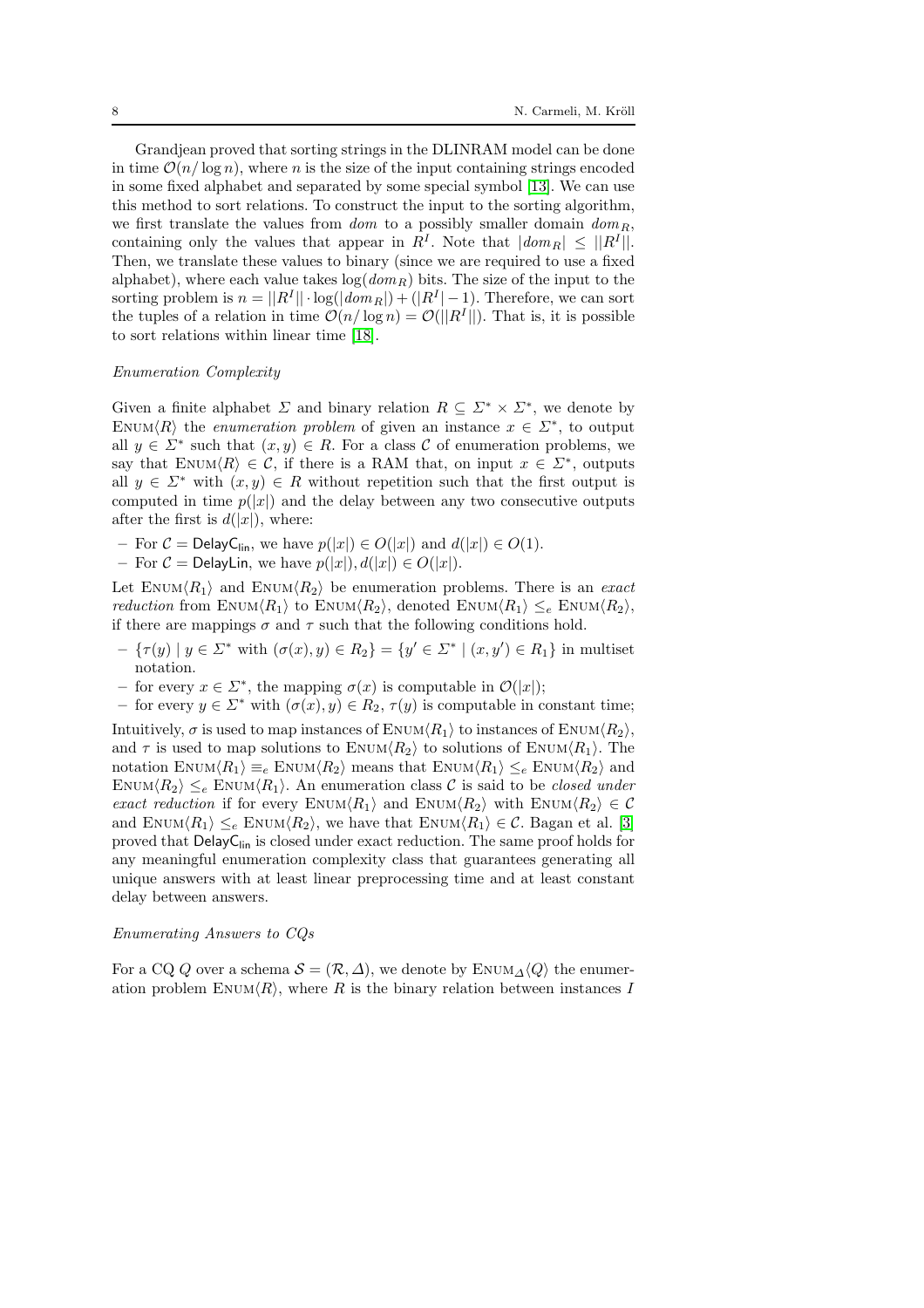over S and sets of mappings  $Q(I)$ . We consider the size of the query as well as the size of the schema to be fixed. Bagan et al. [\[3\]](#page-34-0) showed that a self-join free acyclic  $CQ$  is in  $DelayC_{lin}$  iff it is free-connex:

<span id="page-8-2"></span>**Theorem 1** ([\[3\]](#page-34-0)) Let Q be an acyclic CQ over a schema  $S = (\mathcal{R}, \emptyset)$ .

- 1. If Q is free-connex, then  $\text{EWM}_{\emptyset}\langle Q \rangle \in \text{DelayC}_{\text{lin}}$ .
- 2. If Q is not free-connex and it is self-join free, then  $\text{Enum}_{\emptyset}(Q) \notin \text{DelayC}_{\text{lin}}$ , assuming the product of two  $n \times n$  boolean matrices cannot be computed in time  $\mathcal{O}(n^2)$ .

#### <span id="page-8-0"></span>3 FD-Extended CQs

In this section, we formally define the extended query  $Q^+$ . Intuitively, the extension is based on treating the FDs as dependencies between variables. Assume that a variable x implies a variable y via an FD  $R: x \to y$ . Given an assignment for x in some answer to the query, we know the unique assignment of y according to R. Therefore, we can add the y value to every tuple that has an  $x$  value. Note however that when we extend the relations with these known values, the data still conforms to the FDs. Thus, the process of extension does not remove the FDs. Instead, it ensures that the extended query holds in its structure the added value that the FDs provide. In Definition [1](#page-8-1) we formalize the extension of the schema and the query, and in Theorem [2](#page-10-0) we formalize the extension of the instance.

We also discuss the relationship between  $Q$  and  $Q^+$ : their equivalence w.r.t. enumeration and the possible structural differences between them. As a result, we obtain that if  $Q^+$  is in a class of queries that allows for tractable enumeration, then Q is tractable as well.

The extension of an atom  $R(\vec{v})$  according to an FD  $S: A \rightarrow b$  and an atom  $S(\vec{u})$  is possible if  $\vec{u}[A] \subseteq \vec{v}$  but  $\vec{u}[b] \notin \vec{v}$ . In this case,  $\vec{u}[b]$  is added to the variables of  $R$ . The  $FD\text{-}extension$  of a query is defined by iteratively extending all atoms as well as the head according to every possible dependency in the schema, until a fixpoint is reached. The schema extends accordingly: the arities of the relations increase as their corresponding atoms extend, and the FDs apply in every relation that contains all relevant variables. Dummy variables are added to adjust to the change in arity in case of self-joins.

<span id="page-8-1"></span>**Definition 1 (FD-Extended Query)** Let  $Q(\vec{p}) \leftarrow R_1(\vec{v_1}), \ldots, R_m(\vec{v_m})$  be a CQ over a schema  $S = (\mathcal{R}, \Delta)$ . We define two types of extension steps:

- The extension of an atom  $R_i(\vec{v_i})$  according to an FD  $R_i: A \rightarrow b$ . Prerequisites:  $\vec{v}_j[A] \subseteq \vec{v}_i$  and  $\vec{v}_j[b] \notin \vec{v}_i$ . Effect: The arity of  $R_i$  increases by one,  $R_i(\vec{v_i})$  is replaced by  $R_i(\vec{v_i}, \vec{v_j}[b])$ . In addition, every  $R_k(\vec{v}_k)$  such that  $R_k=R_i$  and  $k \neq i$  is replaced with  $R_k(\vec{v}_k, t_k)$ , where  $t_k$  is a fresh variable in every such step.
- The extension of the head  $Q(\vec{p})$  according to an FD  $R_i: A \to b$ . Prerequisites:  $\vec{v}_i[A] \subseteq \vec{p}$  and  $\vec{v}_i[b] \notin \vec{p}$ . Effect: The head is replaced by  $Q(\vec{p}, \vec{v}_i | b)$ .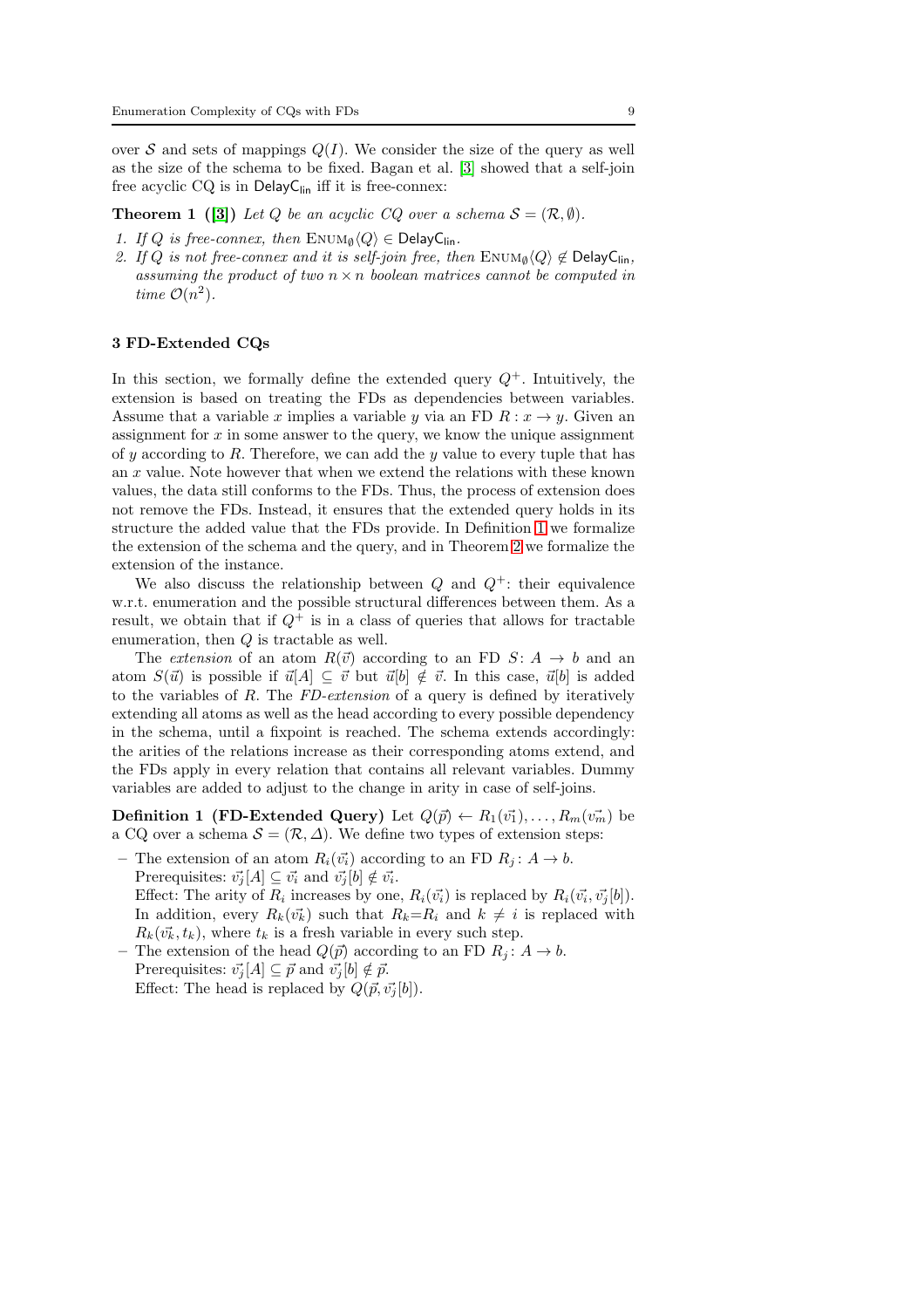The *FD-extension* of Q is the query  $Q^+(\vec{q}) \leftarrow R_1^+(u_m^-, \ldots, R_m^+(u_m^+),$  obtained by performing all possible extension steps on  $Q$  according to FDs of  $\Delta$  until a fixpoint is reached. The extension is defined over the schema  $S^+ = (\mathcal{R}^+, \Delta_{Q^+})$ , where  $\mathcal{R}^+$  is  $\mathcal{R}$  with the extended arities, and  $\Delta_{Q^+}$  is

$$
\{R_i^+: C \to d \mid \exists (R_j: A \to b) \in \Delta, \exists R_i^+(u_i^*) \in \text{atoms}(Q^+), \exists R_j(\vec{v_j}) \in \text{atoms}(Q),
$$
  
s.t.  $\vec{u_i}[C] = \vec{v_j}[A]$  and  $\vec{u_i}[d] = \vec{v_j}[b]\}.$ 

⊓⊔

Given a query, its FD-extension is unique up to a permutation of the added variables and renaming of the new variables. As the order of the variables and the naming make no difference w.r.t. enumeration, we can treat the FDextension as unique.

Example 2 Consider a schema with  $\Delta = \{R_1: 1 \rightarrow 2, R_3: 2, 3 \rightarrow 1\}$ , and the query  $Q(x) \leftarrow R_1(x, y), R_2(x, z), R_2(u, z), R_3(w, y, z)$ . As the FDs are  $x \to y$ and  $yz \rightarrow w$ , the FD-extension is

$$
Q^+(x,y) \leftarrow R_1^+(x,y), R_2^+(x,z,y,w), R_2^+(u,z,t_1,t_2), R_3^+(w,y,z).
$$

We first apply  $x \to y$  on the head, and then  $x \to y$  and consequently  $yz \to w$  on  $R_2(x, z)$ . These two FDs are now in the schema also for  $R_2$ , and the FDs of the extension are  $\Delta_{Q^+} = \{R_1^+ : 1 \to 2, R_2^+ : 1 \to 3, R_2^+ : 3, 2 \to 4, R_3^+ : 2, 3 \to 1\}.$ ⊓⊔

We later show that the enumeration complexity of a CQ  $Q$  over a schema with FDs only depends on the structure of  $Q^+$ , which is implicitly given by  $Q$ and its schema. Therefore, we introduce the notions of acyclic and free-connex queries for FD-extensions:

**Definition 2** Let Q be a CQ over a schema  $S = (\mathcal{R}, \Delta)$ , and let  $Q^+$  be its FD-extension.

- We say that Q is FD-acyclic, if  $Q^+$  is acyclic.
- We say that Q is FD-free-connex, if  $Q^+$  is free-connex.
- We say that Q is  $FD\text{-}cyclic$ , if  $Q^+$  is cyclic.

<span id="page-9-0"></span>The following proposition shows that the classes of acyclic queries and free-connex queries are both closed under constructing FD-extensions.

**Proposition 1** Let Q be a CQ over a schema  $S = (\mathcal{R}, \Delta)$ .

- $-$  If the query Q is acyclic, then it is FD-acyclic.
- $-$  If the query  $Q$  is free-connex, then it is FD-free-connex.

*Proof.* We prove that if Q is acyclic, then  $Q^+$  is also acyclic, by constructing a join-tree of  $\mathcal{H}(Q^+)$  given one of  $\mathcal{H}(Q)$ . The same proof can be applied to a join tree containing the head to show that if Q is free-connex, then so is  $Q^+$ . Denote by  $Q = Q_0, Q_1, \ldots, Q_n = Q^+$  a sequence of queries such that  $Q_{i+1}$  is the result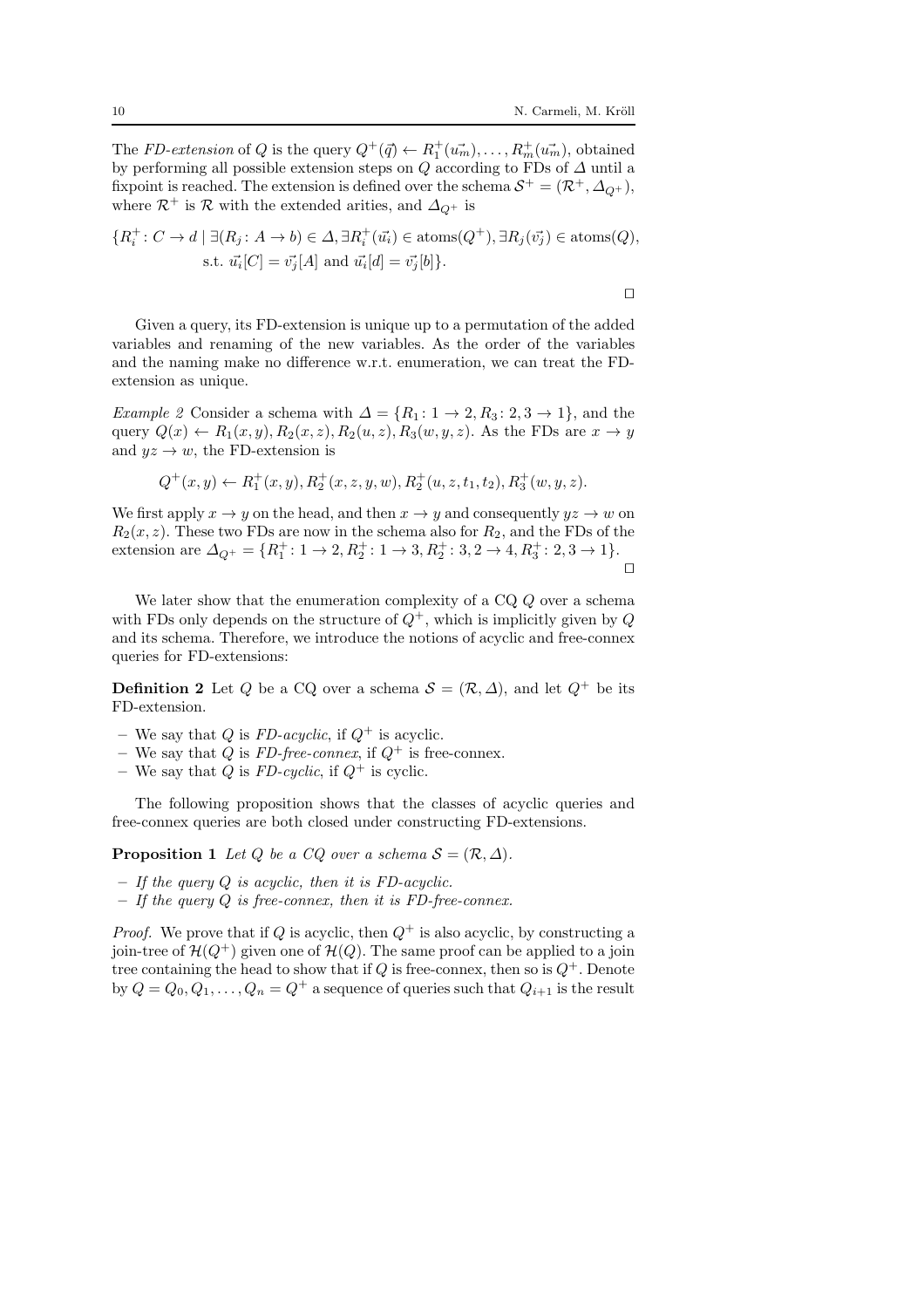of extending all possible relations of  $Q_i$  according to a single FD  $\delta \in \Delta$ . By induction, it suffices to show that if  $\mathcal{H}(Q_i)$  has a join tree, then  $\mathcal{H}(Q_{i+1})$  has one too. So consider an acyclic query  $Q_i(\vec{p}) \leftarrow R_1(\vec{v}_1), \ldots, R_m(\vec{v}_m)$  extended to the query  $Q_{i+1}(\vec{q}) \leftarrow R_1(\vec{u}_1), \ldots, R_m(\vec{u}_m)$  according to the FD  $\delta = R_i : \vec{x} \rightarrow$ y, and let  $T_i = (V_i, E_i)$  be a join tree of  $\mathcal{H}(Q_i)$ . We claim that the same tree (but with the extended atoms), is a join tree for  $Q_{i+1}$ . Formally, define  $T_{i+1} = (V_{i+1}, E_{i+1})$  such that  $V_{i+1} = \{R_k(\vec{u}_k) \mid 1 \leq k \leq m\}$  and  $E_{i+1} =$  $\{(R_k(\vec{u}_k), R_l(\vec{u}_l)) | (R_k(\vec{v}_k), R_l(\vec{v}_l)) \in E_i\}$ . Next we show that the running intersection property holds in  $T_{i+1}$ , and therefore it is a join tree of  $\mathcal{H}(Q_{i+1})$ .

Every new variable introduced in the extension appears only in one atom, so the subtree of  $T_{i+1}$  containing such a variable contains one node and is trivially connected. For any other variable  $w \neq y$ , the attribute w appears in the same atoms in Q and  $Q^+$ . Therefore, the subgraph of  $T_{i+1}$  containing w is isomorphic to the subgraph of  $T_i$  containing w, and since  $T_i$  is a join tree, it is connected. It is left to show that the subtree of  $T_{i+1}$  containing y is connected. Since  $R_i$  is an atom in Q containing  $\delta$ , it corresponds to vertices in  $T_i$  and  $T_{i+1}$  containing  $\vec{x} \cup \{y\}$ . Let  $R_k$  be some vertex in  $T_{i+1}$  containing y. We will show that all vertices  $S_1, \ldots, S_r$  on the path between  $R_k$  and  $R_j$  contain y. If y appears in the vertex  $R_k$  in  $T_i$ , then it also appears in  $S_1, \ldots, S_r$  since  $T_i$ is a join tree. Since the extension doesn't remove occurrences of variables,  $y$ appears in these vertices in  $T_{i+1}$  as well. Otherwise, y was added to  $R_k$  via  $\delta$ , so  $R_k$  contains  $\vec{x}$ . Since  $T_i$  is a join tree, the vertices  $S_1, \ldots, S_r$  all contain the variables  $\vec{x}$ . Thus by the definition of  $Q_{i+1}$ , y is added to each of  $S_1, \ldots, S_r$ (if it was not already there) in  $T_{i+1}$ . Thus also the subtree of  $T_{i+1}$  containing y is connected. Therefore  $T_{i+1}$  is indeed a join tree. □

Example [1](#page-1-0) shows that the converse of the proposition above does not hold. This means that, by Theorem [1,](#page-8-2) there are queries  $Q$  such that evaluating  $Q^+$ is in DelayC<sub>lin</sub>, but evaluating  $Q$  cannot be done with the same complexity if we do not assume the FDs. The following theorem shows that, when relying on the FDs, evaluating  $Q^+$  is equally hard to evaluating  $Q$ .

<span id="page-10-0"></span>**Theorem 2** Let Q be a self-join free<sup>[1](#page-10-1)</sup> CQ over a schema  $S = (\mathcal{R}, \Delta)$ , and let  $Q^+$  be its FD-extended query. Then, ENUM $\Delta \langle Q \rangle \equiv_e$  ENUM $\Delta_{\Omega^+} \langle Q^+ \rangle$ .

*Proof.* Consider a query  $Q(\vec{p}) \leftarrow R_1(\vec{v}_1), \ldots, R_m(\vec{v}_m)$  and its FD-extension  $Q^+(\vec{q}) \leftarrow R_1^+(\vec{u}_1), \ldots, R_m^+(\vec{u}_m)$ . We show the two parts of the equivalence.

Claim  $\text{ENUM}_{\Delta}\langle Q \rangle \leq_e \text{ENUM}_{\Delta_{\Omega^+}}\langle Q^+ \rangle.$ 

Construction. Given an instance I for ENUM<sub> $\Delta$ </sub> $\langle Q \rangle$ , we construct an instance  $\sigma(I)$  for ENUM<sub> $\Delta_{\Omega^+}\langle Q^+\rangle$  with two phases: cleaning and extension. In</sub> the cleaning phase, we remove tuples that interfere with the extended dependencies. For every dependency  $\delta = R_j : X \to y$  and every atom  $R_k(\vec{v}_k)$  that

<span id="page-10-1"></span><sup>&</sup>lt;sup>1</sup> In previous version of this work, this theorem was stated in general also for CQs with self-joins, but there was a mistake in the proof in the case of self-joins.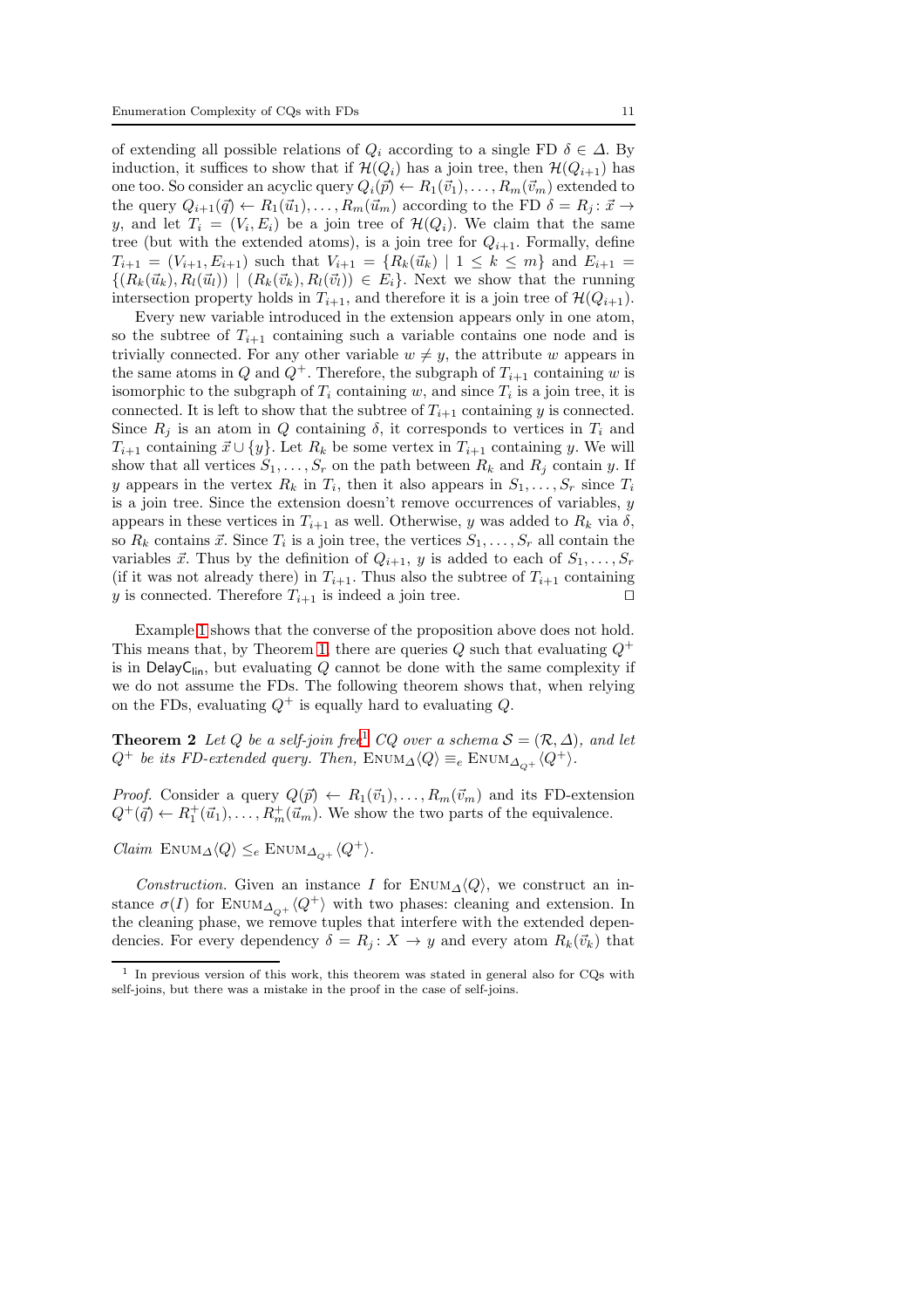contains the corresponding variables (i.e.,  $X \cup \{y\} \subseteq \vec{v}_k$ ), we correct  $R_k$  according to  $\delta$ : we only keep tuples of  $R_k^I$  that agree with some tuple of  $R_j^I$  over the values of  $X \cup \{y\}$ . We denote the cleaned instance by  $I_0$ . The cleaning phase can be done in linear time by first sorting both  $R_j^I$  and  $R_k^I$  according to  $X \cup \{y\}$ , and then performing one scan over both of them. Next, we perform the extension phase. We follow the extension of the schema as described in Definition [1](#page-8-1) and extend the instance accordingly. This phase results in a sequence of instances  $I_0, I_1, \ldots, I_n = \sigma(I)$  that correspond to a sequence of queries  $Q = Q_0, Q_1, \ldots, Q_n = Q^+$  such that each query is the result of extending an atom or the head of the previous query according to an FD. If in step *i* the head was extended, we set  $I_{i+1} = I_i$ . Now assume some relation  $R_k$  is extended according to some FD  $R_j: X \to y$ . For each tuple  $t \in R_k^{I_i}$ , if there is no tuple  $s \in R_j^{I_i}$  that agrees with t over the values of X, then we remove t altogether. Otherwise, we copy t to  $R_k^{I_{i+1}}$  and assign y with the same value that s assigns it. The extension phase takes linear time for each step. Since the number of FDs is constant in data complexity, the overall construction takes linear time. Note that this construction ensures that the extended dependencies hold in  $\sigma(I)$ . Given an answer  $\mu|_{\text{free}(Q^+)} \in Q^+(\sigma(I))$ , we set  $\tau(\mu) = \mu|_{\text{free}(Q)}$ . This projection only requires constant time.

Correctness. We now show that  $Q(I) = \{ \mu |_{\text{free}(Q)} : \mu |_{\text{free}(Q^+)} \in Q^+(I^+) \}.$ First, if  $\mu|_{\text{free}(Q^+)}$  is an answer of  $Q^+(I^+)$ , then  $\mu$  is a homomorphism from  $Q^+$  to  $I^+$ . Since all tuples of  $I^+$  appear (perhaps projected) in I, then  $\mu$  is also a homomorphism from Q to I, and  $\mu|_{\text{free}(Q)} \in Q(I)$ . It is left to show the opposite direction: if  $\mu|_{\text{free}(Q)} \in Q(I)$  then  $\mu|_{\text{free}(Q^+)} \in Q^+(I^+)$ . We show by induction on  $Q = Q_0, Q_1, \ldots, Q_n = Q^+$  that  $\mu|_{\text{free}(Q_i)} \in Q_i(I_i)$ . For the induction base, we claim that the cleaning phase does not remove "useful" tuples. Since  $\mu|_{\text{free}(Q)} \in Q(I)$ , there exist tuples, one of each atom of the query, that agree on the values of  $X \cup \{y\}$  (these tuples assign the variables with the values  $\mu$  assigns them). Since Q is self-join free, these tuples are not removed during cleaning because every variable-wise dependency agrees with them.<sup>[2](#page-11-0)</sup> Therefore,  $\mu|_{\text{free}(Q)} \in Q(I_0)$ . Next assume that  $\mu|_{\text{free}(Q_i)} \in Q_i(I_i)$ , and we want to show that  $\mu|_{\text{free}(Q_{i+1})} \in Q_{i+1}(I_{i+1})$ . This claim is trivial in case the head was extended. Note also that there cannot be two distinct answers  $\mu|_{\text{free}(Q_{i+1})}$  and  $\mu'|_{\text{free}(Q_{i+1})}$  in  $Q_{i+1}(I_{i+1})$  such that  $\mu|_{\text{free}(Q_i)} = \mu'|_{\text{free}(Q_i)}$ , as the added variable is bound by the FD to have only one possible value. Now consider the case where an atom  $R_k(\vec{v}_k)$  was extended according to an FD  $R_j: X \to y$  since  $X \subseteq \vec{v}_k$ . The tuple  $\mu(\vec{v}_k) \in R_k^{I_i}$  was extended with the value  $\mu(y)$  due to the tuple  $\mu(\vec{v}_j) \in R_j^{I_i}$  that agrees with it on the values of X, and so  $\mu(\vec{v}_k, y) \in R_k^{I_{i+1}}$ . In case of self-joins, other atoms with the relation  $R_k$  are extended with a new and distinct variable. Such variables will be mapped to

<span id="page-11-0"></span><sup>2</sup> This does not holds when the CQ contains self-joins, as the following example demonstrates. Consider the query  $Q(x, y, z) \leftarrow R(x, y), S(x, y), R(x, z)$  with the dependency  $S: 1 \rightarrow 2$ , and the database instance I with  $R^I = \{(a, b), (a, c)\}\$ and  $S^I = \{(a, b)\}.$ The cleaning phase removes  $(a, c)$  from  $R<sup>I</sup>$ , and so this construction fails.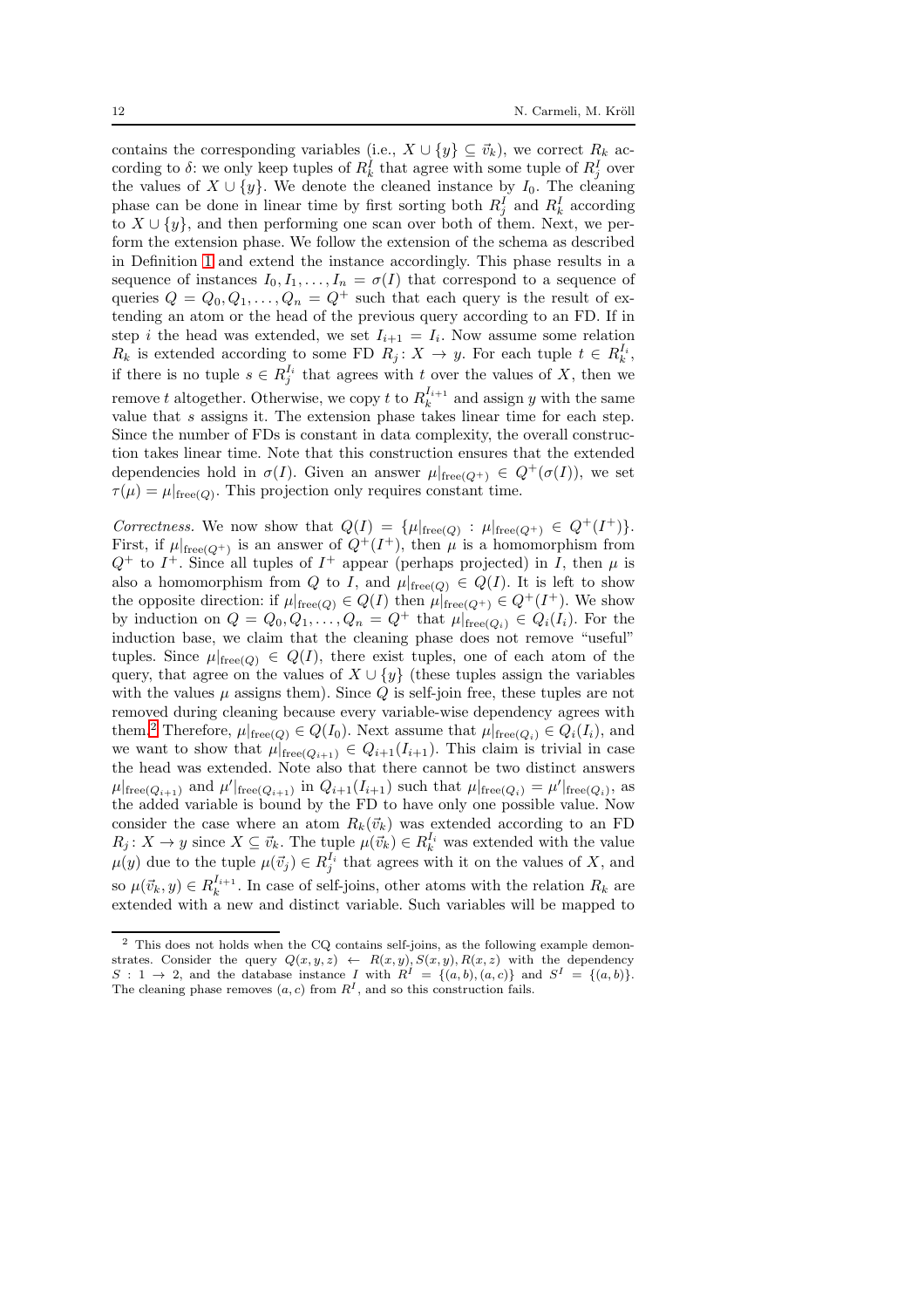this value  $\mu(y)$  as well. Overall, we have that  $\mu$  (extended by mappings of the fresh variables) is also a homomorphism in  $Q_{i+1}(I_{i+1})$ .

Claim  $\text{ENUM}_{\Delta_{\text{O}+}}\langle Q^+\rangle \leq_e \text{ENUM}_{\Delta}\langle Q\rangle.$ 

Construction. Given an instance  $I^+$  for  $\text{EWUM}_{\Delta_{Q^+}}\langle Q^+\rangle$ , we construct an instance  $\sigma(I^+)$  for ENUM<sub> $\Delta\langle Q \rangle$ </sub> with three phases: cleaning, building a lookup table and projection. In the cleaning phase, we remove tuples that do not contribute to the answer set of  $Q^+$  in order to prevent additional answers from appearing in Q after the projection. This can be seen as unifying the restrictions of different FDs in  $\Delta_{Q^+}$  that originate in the same FD in  $\Delta$ . For every FD  $R_j: X \to y$  in  $\Delta$  and every atom  $R_k^+(\vec{u}_k)$  such that  $X \cup \{y\} \subseteq \vec{u}_k$ , we remove all tuples  $t \in R_k^{+1^+}$  $k^{+1^+}$  that agree with some tuple  $s \in R_j^{+1^+}$  $j^{+1}$  over X but disagree with s over y. The cleaning phase can be done in linear time by first sorting both  $R_k^{+I^+}$  $k^{+I^+}$  and  $R_j^{+I^+}$  $j^{+1}$  according to X. Next, we construct a lookup table T to later reconstruct the assignments to free( $Q^+$ ) \ free( $Q$ ). For every  $y \in free(Q^+) \setminus free(Q)$  added to the head due to an FD  $R_i: X \to y$ , denote by  $\vec{x}$  a vector containing the variables of X in lexicographic order. For every tuple in  $R_i^{+I^+}$  $j_j^{+1}$  that assigns y and  $\vec{x}$  with the values  $y_0$  and  $\vec{x}_0$  respectively, we set  $T(\vec{\tilde{x}}, \vec{x}_0, y) = y_0$ . Note that due to the FD, a key cannot map to two different values. We conclude the construction by projecting the relations of  $I^+$  according to the schema of Q. These steps result in the construction of an instance  $\sigma(I^+)$  and a lookup table T in linear time. Note that  $\Delta$  hold in  $\sigma(I^+)$ since  $\Delta_{\Omega^+}$  contains them.

Given  $\mu|_{\text{free}(Q)} \in Q(I)$ , we define  $\tau(\mu|_{\text{free}(Q)}) = \mu|_{\text{free}(Q)} \cup \nu_{\mu}$ , where the mapping  $\nu_{\mu}$ : free $(Q^+) \setminus \text{free}(Q) \rightarrow dom$  uses the lookup table: For every  $y \in free(Q^+) \setminus free(Q)$  added due to some FD  $R_j: X \to y$ , we set  $\nu_\mu(y) =$  $T[(\vec{x}, \mu(\vec{x}), y)]$ . Note that  $\tau$  is computable in constant time since we use the lookup table  $| \text{free}(Q^+) \setminus \text{free}(Q) |$  times, and each access takes constant time.

Correctness. We first claim that the lookup table succeeds in reconstructing the values for the missing head variables: if  $\mu|_{\text{free}(Q)} \in Q(\sigma(I^+))$ , then  $\tau(\mu|_{\text{free}(Q)}) = \mu|_{\text{free}(Q^+)}$ . By definition, for every  $y \in \text{free}(Q)$ ,  $\tau(\mu(y)) = \mu(y)$ . We need to show the same for  $y \in free(Q^+) \setminus free(Q)$ . In this case, y was added to the head due to some FD  $R_j: X \to y$ , and  $\tau(\mu(y))$  is defined to be  $\nu_\mu(y) = T[(\vec{x}, \mu(\vec{x}), y)]$ . Since  $\mu$  is a homomorphism into  $\sigma(I^+)$ , there exists some tuple in  $R_j^{\sigma(I^+)}$  that assigns  $\vec{x}$  and y with  $\mu(\vec{x})$  and respectively  $\mu(y)$ . This tuple is a projection of a tuple in  $R_j^{I^+}$  that assigns  $\vec{x}$  and y with the same values. Due to this tuple, when constructing the lookup table, we set  $T[(\vec{x}, \mu(\vec{x}), y)] = \mu(y).$ 

We now show that  $Q^+(I^+) = {\mu|_{\text{free}(Q^+)} : \mu|_{\text{free}(Q)} \in Q(\sigma(I^+))}.$  We start by showing that if  $\mu|_{\text{free}(Q^+)} \in Q^+(I^+),$  then  $\mu|_{\text{free}(Q)} \in Q(\sigma(I^+)).$  Let  $\mu$  be a homomorphism from the variables of  $Q^+$  to  $I^+$ . Then, for every atom  $R_i^+(\vec{u}_i)$ of  $Q^+$ , we have that  $R_i^{+I^+}$  $i^{\dagger}$  contains the tuple  $\mu(\vec{u}_i)$ , and these tuples all agree on all variables of  $Q^+$ . In particular, for every FD  $X \to y$  in  $\Delta_{Q^+}$ , these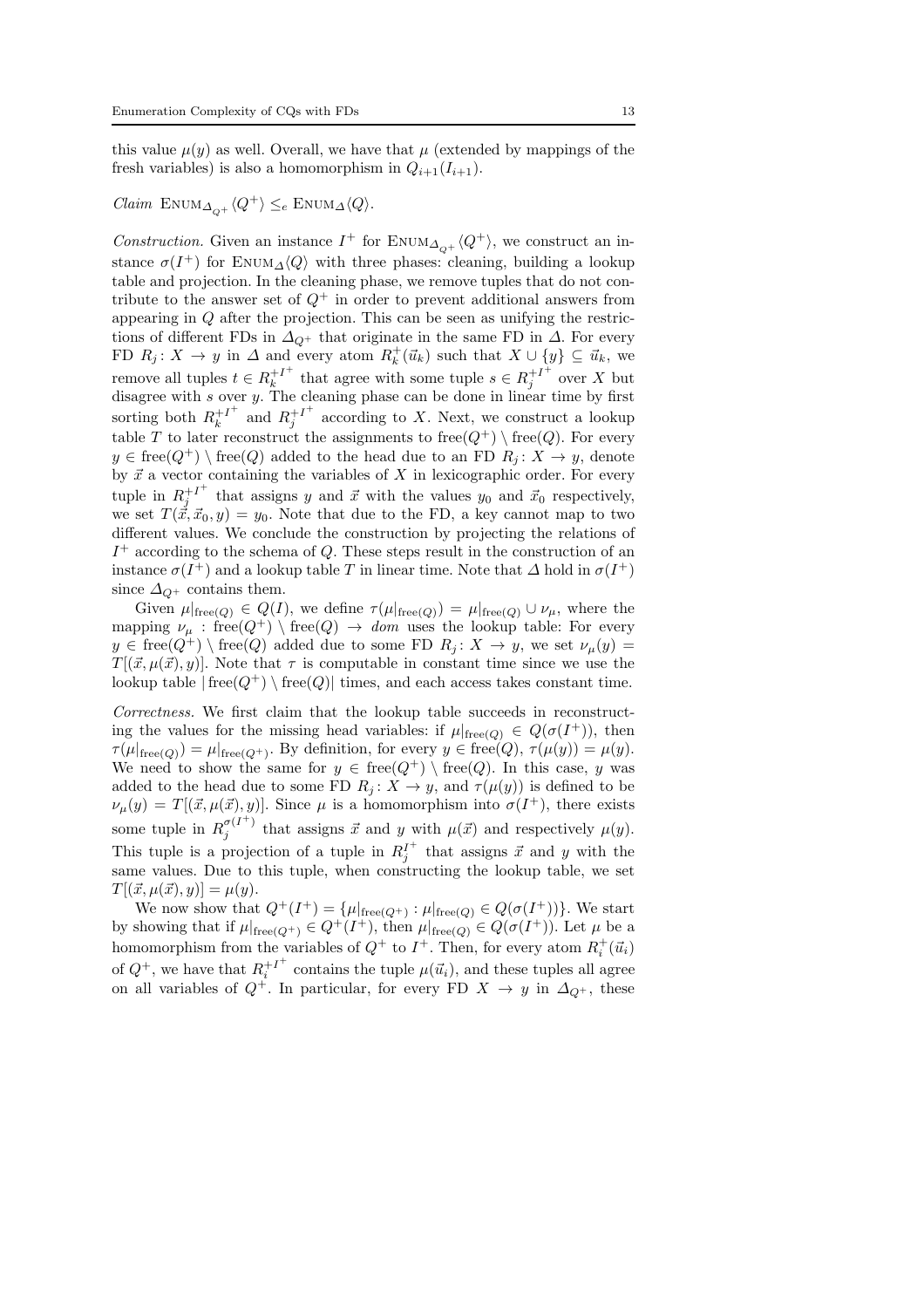tuples agree on the y value. Therefore, none of these tuples are removed in the cleaning phase when constructing  $\sigma(I^+)$ . <sup>[3](#page-13-0)</sup> After projecting the cleaned relations of  $I^+$  into those of  $\sigma(I^+)$ , the projections of these tuples appear in  $\sigma(I^+)$ . Thus, for every  $R_i(\vec{v}_i)$  in Q, we have that  $R_i^{\sigma(I^+)}$  contains the tuple  $\mu(\vec{v}_i)$ , and so  $\mu$  is a homomorphism from  $Q$  to  $\sigma(I^+)$ . In other words,  $\mu|_{\text{free}(Q)} \in$  $Q(\sigma(I^+)).$ 

For the second direction we need to show that if  $\mu|_{\text{free}(Q)} \in Q(\sigma(I^+)),$ then  $\mu|_{\text{free}(Q^+)} \in Q^+(I^+)$ . Let  $\mu$  be a homomorphism from  $Q$  to  $\sigma(I^+)$ . Thus, for every  $R_i(\vec{v}_i)$  in Q, we have that  $R_i^{\sigma(I^+)}$  contains the tuple  $\mu(\vec{v}_i)$ . By construction of  $\sigma(I^+)$ , these tuples are projections of tuples in the cleaned  $I^+$ . Consider an atom  $R_i^+(\vec{u}_i)$  of  $Q^+$ . Since  $R_i^{\sigma(I^+)}$  contains  $\mu(\vec{v}_i)$ , we have that the cleaned  $R_i^{+I^+}$  $i^{+1}$  contains a tuple  $s_i$  whose projection into  $\vec{v}_i$  is  $\mu(\vec{v}_i)$ . We claim that  $s_i = \mu(\vec{u}_i)$ . That is,  $s_i$  agrees with  $\mu$  also on the new attributes. Indeed, if  $R_i$  was extended due to an FD  $R_j: X \to y$ , then we know that  $\mu(\vec{v}_j) \in R_j^{\sigma(I^+)},$ and that  $\mu(\vec{v}_j)$  and  $s_i$  must agree on y (in addition to agreeing on X), otherwise this  $s_i$  would have been deleted in the cleaning phase. Therefore,  $s_i$ assigns y with  $\mu(y)$ . SThen, for every atom  $R_i^+(\vec{u}_i)$  of  $Q^+$ , we have that  $R_i^{+I^+}$  $\left( \begin{array}{c} \text{entat } n_i \\ \text{+} \end{array} \right)$ . □ contains the tuple  $\mu(\vec{u}_i)$ , and we conclude that  $\mu|_{\text{free}(Q^+)} \in Q^+(I^+)$ .

As described in Corollary [1,](#page-13-1) a direct consequence of Theorem [2](#page-10-0) is that FD-extensions can be used to expand tractable enumeration classes. This is due to the fact that  $\text{EWUM}_\Delta\langle Q\rangle \leq_e \text{EWUM}_{\Delta_{Q^+}}\langle Q^+\rangle$  for self-join free CQs. The opposite direction is used in Section [4](#page-15-0) to show the lower bounds required for a dichotomy. To apply a similar conclusion also to CQs with self-joins, we can consider a self-join free variant with the same structure. Let SJF be a function that assigns each atom with a different relation symbol. For example, if an atom  $R(\vec{v})$  appears in the CQ for the kth time, we can replace it by the atom  $R_k(\vec{v})$  where  $R_k$  is a new relation symbol. We denote the transformed CQ by  $\text{SJF}(Q)$  and we also replace the symbols in the dependency set accordingly to obtain  $SJF(\Delta)$ .

<span id="page-13-1"></span>Corollary 1 Let  $C$  be an enumeration class that is closed under exact reduction, Q be a CQ, and  $Q^+$  be its FD-extension. If  $\text{ENUM}_{\text{SJF}(\Delta)_{Q^+}}\langle \text{SJF}(Q)^+\rangle$  is in C, then ENUM $\triangle \langle Q \rangle$  is in C too.

Proof. Whenever the self-join free version of a CQ is tractable, the original CQ is tractable too, as we can duplicate the original relations to construct relations for the new distinct symbols and get the same result set. Formally, this proves that  $\text{EWUM}_\Delta\langle Q \rangle \leq_e \text{EWUM}_{\text{SJF}(\Delta)}\langle \text{SJF}(Q) \rangle$ . According to Theorem [2,](#page-10-0)  $\text{Enum}_{\text{SJF}(\Delta)}\langle \text{SJF}(Q)\rangle \leq_e \text{Enum}_{\text{SJF}(\Delta)_{Q^+}}\langle \text{SJF}(Q)^+\rangle.$  By combining these two

<span id="page-13-0"></span><sup>3</sup> This does not hold when the CQ contains self-joins, as the following example demonstrates. Consider the query  $Q(v, w, x, y, z) \leftarrow R(x, y, z), R(v, w, x), S(x, y)$  with the dependency  $S: 1 \to 2$ , and the database instance  $I^+$  with  $R^{I^+} = \{(a, b, c, d), (e, f, a, b)\}\$  and  $S^{I} = \{(a, b), (e, g)\}.$  The cleaning phase removes  $(e, f, a, b)$  from  $R^{I+}$ , and so this construction fails.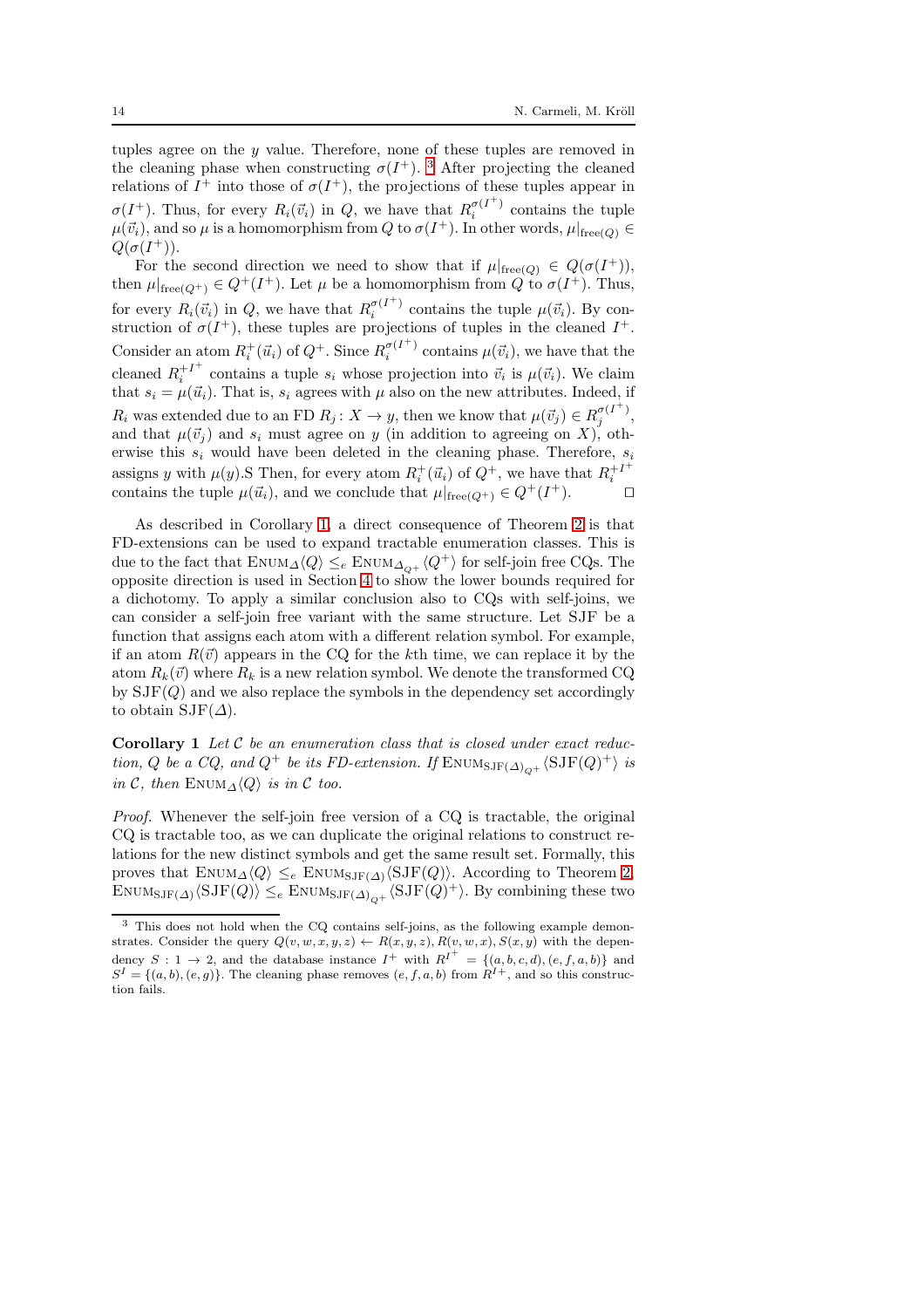Since free-connex queries are in DelayC<sub>lin</sub> and DelayC<sub>lin</sub> is closed under exact reduction, we immediately get that self-join free CQs that are FD-freeconnex are in DelayC<sub>lin</sub>. To conclude the same for CQs with self-joins, we should note that self-joins are irrelevant for the free-connex property, as the following proposition states.

## <span id="page-14-0"></span>**Proposition 2**  $Q^+$  is free-connex iff  $SJF(Q)^+$  is free-connex.

*Proof.* First note that Q and  $SJF(Q)$  differ only on the relation names, but they have the same sets of variables in their atoms. Then, note that the extension procedure mostly depends only on the variable-sets inside the atoms and the matching dependencies, but it has a small sensitivity to the relation names: in the case of self-joins, additional fresh variables are added to the extension; however, every such variable only appears in one atom. So the difference between  $Q^+$  and  $SJF(Q)^+$  is only in the relation names and the fact that atoms in  $Q^+$  may have additional variables, where each such variable appears only in one atom. Now note the following properties of free-connexity: (1) it is not affected by relation names, and (2) it is not affected by the addition or removal of a variable that appears only in a single atom. Both these properties hold because a join tree for a CQ is also a valid join tree for a transformed CQ where the relation names are changed, fresh variables are added in single atoms, or variables that appear only in one atom are removed. ⊓⊔

<span id="page-14-1"></span>We can now conclude the same corollary for all CQs.

Corollary 2 Let Q be a CQ over a schema  $S = (\mathcal{R}, \Delta)$ . If Q is FD-freeconnex, then  $\text{ENUM}_{\Delta}\langle Q \rangle \in \text{DelayC}_{\text{lin}}$ .

*Proof.* Since  $Q^+$  is free-connex, and according to Proposition [2,](#page-14-0)  $SJF(Q)^+$  is free-connex too. Given an instance over a schema with FDs, the same instance is also valid over a similar schema without FDs, so using the identity mapping shows that  $\text{Env}_{SJF(\Delta)_{Q^+}}\langle \text{SJF}(Q)^+\rangle \leq_e \text{Env}_{\emptyset} \langle \text{SJF}(Q)^+\rangle$ . So, by Theorem [1,](#page-8-2) we have that  $\text{ENUM}_{\text{SJF}(\Delta)_{Q^+}} \langle \text{SJF}(Q)^+ \rangle \in \text{DelayC}_{\text{lin}}$ . Following Corollary [1,](#page-13-1) ENUM<sub> $\Delta$ </sub> $\langle Q \rangle$  ∈ DelayC<sub>lin</sub>. □

We can now revisit Example [1.](#page-1-0) The query  $Q(x, y) \leftarrow R_1(z, x), R_2(z, y)$ is not free-connex. Therefore, ignoring the FDs, according to Theorem [1](#page-8-2) it is not in DelayC<sub>lin</sub>. However, given  $R_2: z \rightarrow y$ , the FD-extended query is  $Q^+(x,y) \leftarrow R_1^+(z,y,x), R_2^+(z,y)$ . As it is free-connex, evaluating  $Q^+$  is in DelayC<sub>lin</sub> by Corollary [2.](#page-14-1)

⊓⊔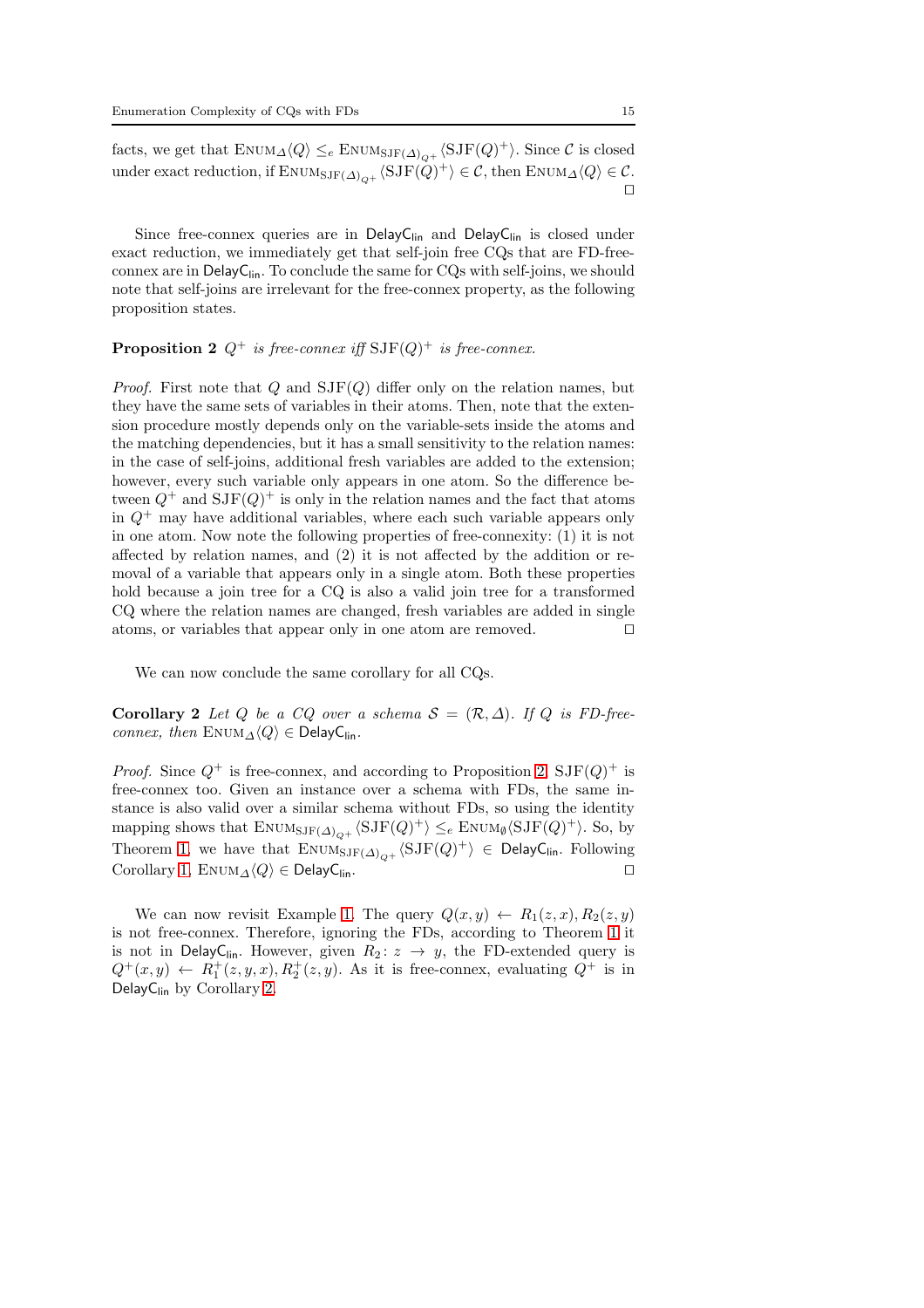## <span id="page-15-0"></span>4 A Dichotomy for Acyclic CQs

In this section, we characterize which self-join free FD-acyclic queries are in Delay $C_{lin}$ . We use the notion of FD-extended queries defined in the previous section to establish a dichotomy stating that enumerating the answers to an acyclic query is in  $\text{DelayC}_{\text{lin}}$  iff the query is FD-free-connex. The positive case for the dichotomy is described in Corollary [2,](#page-14-1) and this section concludes the negative case. We prove the following theorem:

<span id="page-15-1"></span>**Theorem 3** Let Q be a self-join free FD-acyclic CQ over the schema  $S =$  $(\mathcal{R}, \Delta).$ 

- If Q is FD-free-connex, then ENUM $\land$  $\langle Q \rangle$  ∈ DelayC<sub>lin</sub>.
- If Q is not FD-free-connex, then ENUM<sub>△</sub> $\langle Q \rangle \notin$  DelayC<sub>lin</sub>, assuming that the product of two  $n \times n$  boolean matrices cannot be computed in time  $\mathcal{O}(n^2)$ .

Note that the restriction of considering only self-joins-free queries is required only for the negative side. This assumption is standard [\[3,](#page-34-0)[6,](#page-34-2)[14\]](#page-35-0), as it allows to assign different atoms with different relations independently. The hardness result described here builds on that of Bagan et al. [\[3\]](#page-34-0) for databases that are assumed not to have FDs, and it relies on the hardness of the boolean matrix multiplication problem. This problem is defined as the evaluation  $\text{EWUM}_{\emptyset}\langle\Pi\rangle$ of the query  $\Pi(x, y) \leftarrow A(x, z), B(z, y)$  over the schema  $(\lbrace A, B \rbrace, \emptyset)$  where  $A, B \subseteq \{1, \ldots, n\}^2$ . It is strongly conjectured that this problem is not computable in  $\mathcal{O}(n^2)$  time, and the best currently known algorithms require  $\mathcal{O}(n^{\omega})$ time for some  $2.37 < \omega < 2.38$  [\[15,](#page-35-1)[1\]](#page-34-4).

The original proof describes an exact reduction  $\text{Enum}_{\emptyset} \langle \Pi \rangle \leq_e \text{Enum}_{\emptyset} \langle Q \rangle$ . Since Q is acyclic but not free-connex, it contains a head-path  $(x, z_1, \ldots, z_k, y)$ . For a given an instance of the matrix multiplication problem, an instance of ENUM<sub>0</sub> $\langle Q \rangle$  is constructed, where the variables x,y and  $z_1, \ldots, z_k$  of the headpath encode the variables x, y and z of  $\Pi$ , respectively. All other variables of  $Q$  are assigned constants. This way,  $A$  is encoded by an atom containing  $x$ and  $z_1$ , and B is encoded by an atom containing  $z_k$  and y. Atoms containing some  $z_i$  and  $z_{i+1}$  propagate the value of z. Since x and y are in free(Q), but  $z_i$ are not, the answers to  $Q$  correspond to those of  $\Pi$ . As no atom of  $Q$  contains both  $x$  and  $y$ , the instance can be constructed in linear time. Constant delay enumeration for Q following a linear time preprocessing would result in the computation of the answers of  $\Pi$  in  $\mathcal{O}(n^2)$  time.

FDs restrict the relations that can be assigned to atoms. This means that the reduction cannot be freely performed on databases with FDs, and the proof no longer holds. The following example illustrates where the reduction fails in the presence of FDs.

Example 3 The CQ from Example [1](#page-1-0) has the form  $Q(x, y) \leftarrow R_1(z, x), R_2(z, y)$ with the single FD  $\Delta = \{R_2 : z \to y\}$ . In the previous section, we show that it is in DelayC<sub>lin</sub>, so the reduction should fail. Indeed, it would assign  $R_2$  with the same relation as B of the matrix multiplication problem, but this may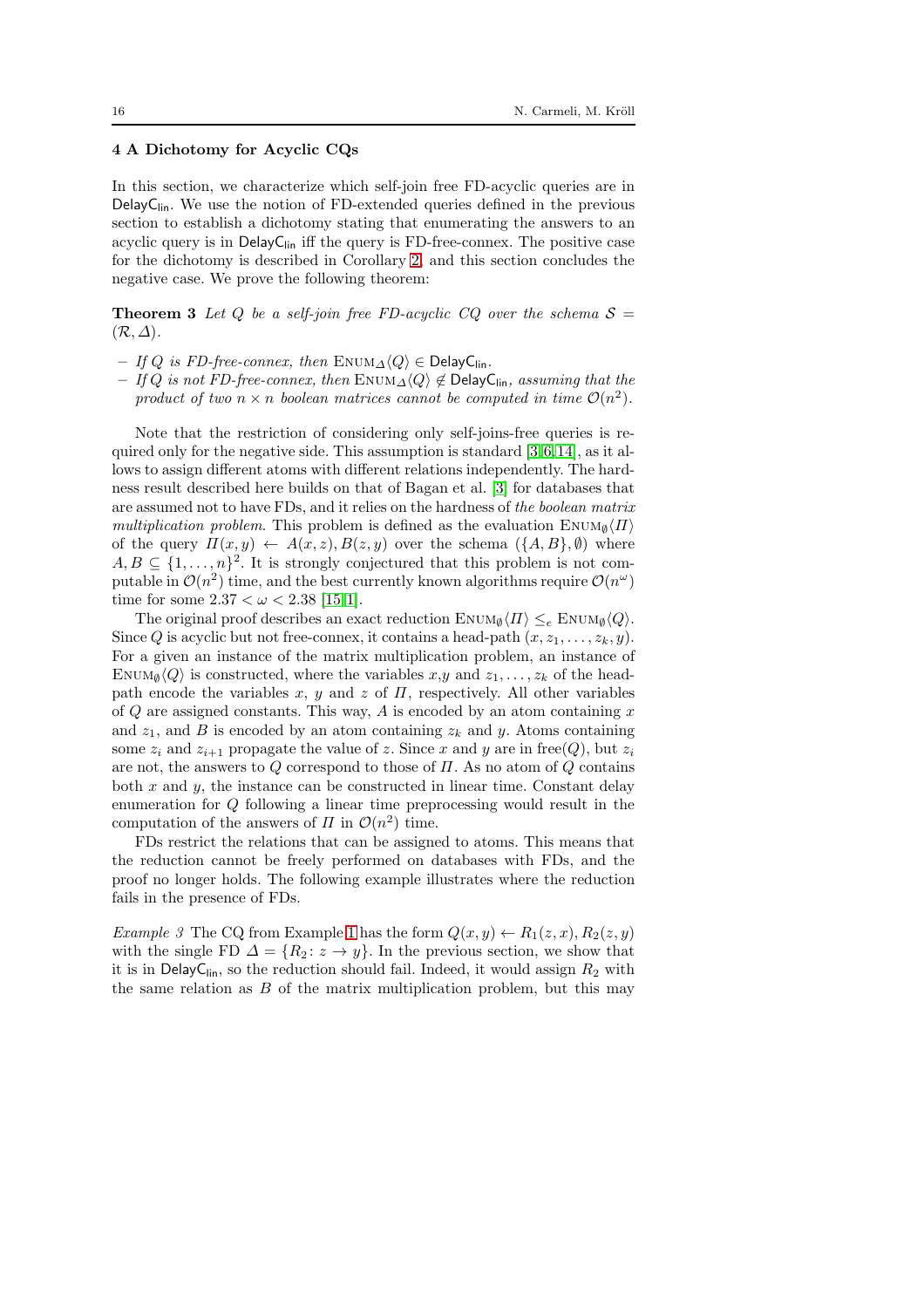have two tuples with the same z value and different y values. Therefore, the construction does not yield a valid instance of ENUM<sub> $\Delta$ </sub> $\langle Q \rangle$ . □

We now provide a modification of this construction to show an exact reduction from ENUM<sub>0</sub> $\langle \Pi \rangle$  to ENUM<sub> $\Delta_{\Omega^+} \langle Q^+ \rangle$ . Any violations of the FDs are</sub> fixed by carefully picking more variables other than those of the head-path to take the roles of  $x,y$  and z of the matrix multiplication problem. This is done by introducing the sets  $V_x, V_y$  and  $V_z$  which are subsets of  $var(Q)$ . We say that a variable  $\beta$  plays the role of  $\alpha$ , if  $\beta \in V_{\alpha}$ . To clarify the reduction, we start by describing a restricted case, where all FDs are unary. The basic idea in the case of general FDs remains the same, but it requires a more involved construction of the sets  $V_{\alpha}$ .

#### 4.1 Unary Functional Dependencies

For the unary case, we define the sets  $V_x$ ,  $V_y$  and  $V_z$  to hold the variables that iteratively imply x, y and some  $z_i$ , respectively. That is, for  $\alpha \in \{x, y, z_1, \ldots, z_k\}$ we set  $V_{\alpha} := {\alpha}$  and apply  $V_{\alpha} := V_{\alpha} \cup {\gamma \in var(Q) | \gamma \to \beta \in \Delta_{Q^+} \land \beta \in V_{\alpha}}$ until a fixpoint is reached. We then define  $V_z := V_{z_1} \cup \cdots \cup V_{z_k}$ .

The Reduction. Let  $I = (A<sup>I</sup>, B<sup>I</sup>)$  be an instance of ENUM<sub>0</sub> $\langle \Pi \rangle$ . We define  $\sigma(I)$  by describing the relation  $R^I$  for every atom  $R(\vec{v}) \in \text{atoms}(Q^+)$ . If  $var(R) \cap V_y = \emptyset$ , then every tuple  $(a, c) \in A<sup>I</sup>$  is copied to a tuple in  $R<sup>I</sup>$ . Variables in  $V_x$  get the value a, variables in  $V_z$  get the value c, and variables that play no role are assigned a constant  $\perp$ . That is, we define  $R^{\sigma(I)}$  to be  $\{(f(v_1, a, c), \ldots, f(v_k, a, c)) \mid (a, c) \in A^I\}$ , where:

$$
f(v_i, a, c) = \begin{cases} a & \text{if } v_i \in V_x \setminus V_z, \\ c & \text{if } v_i \in V_z \setminus V_x, \\ (a, c) & \text{if } v_i \in V_x \cap V_z, \\ \perp & \text{otherwise.} \end{cases}
$$

If  $var(R) \cap V_y \neq \emptyset$ , we show that  $var(R) \cap V_x = \emptyset$ , see the sketch for the proof for the well-definedness of the reduction below. In this case we define the relation similarly with  $B<sup>I</sup>$ . Given a tuple  $(c, b) \in B<sup>I</sup>$ , the variables of  $V_y$ get the value b, and those of  $V_z$  are assigned with c.

Example 4 Consider the query  $Q^+(x, y, v) \leftarrow R(u, x, z), S(v, y, z)$  with FDs  $\Delta_{Q^+} = \{R: u \to x, R: u \to z, S: y \to v\}.$  Using the head-path  $(x, z, y)$ , the reduction sets  $V_x = \{x, u\}, V_y = \{y\}$  and  $V_z = \{z, u\}.$  Given an instance I of the matrix multiplication problem with relations  $A<sup>I</sup>$  and  $B<sup>I</sup>$ , every tuple  $(a, c) \in A<sup>I</sup>$  results in a tuple  $((a, c), a, c) \in R^{\sigma(I)}$ , and every tuple  $(c, b) \in B<sup>I</sup>$ results in a tuple  $(\perp, b, c) \in S^I$ . ⊓⊔

We now outline the correctness of this reduction.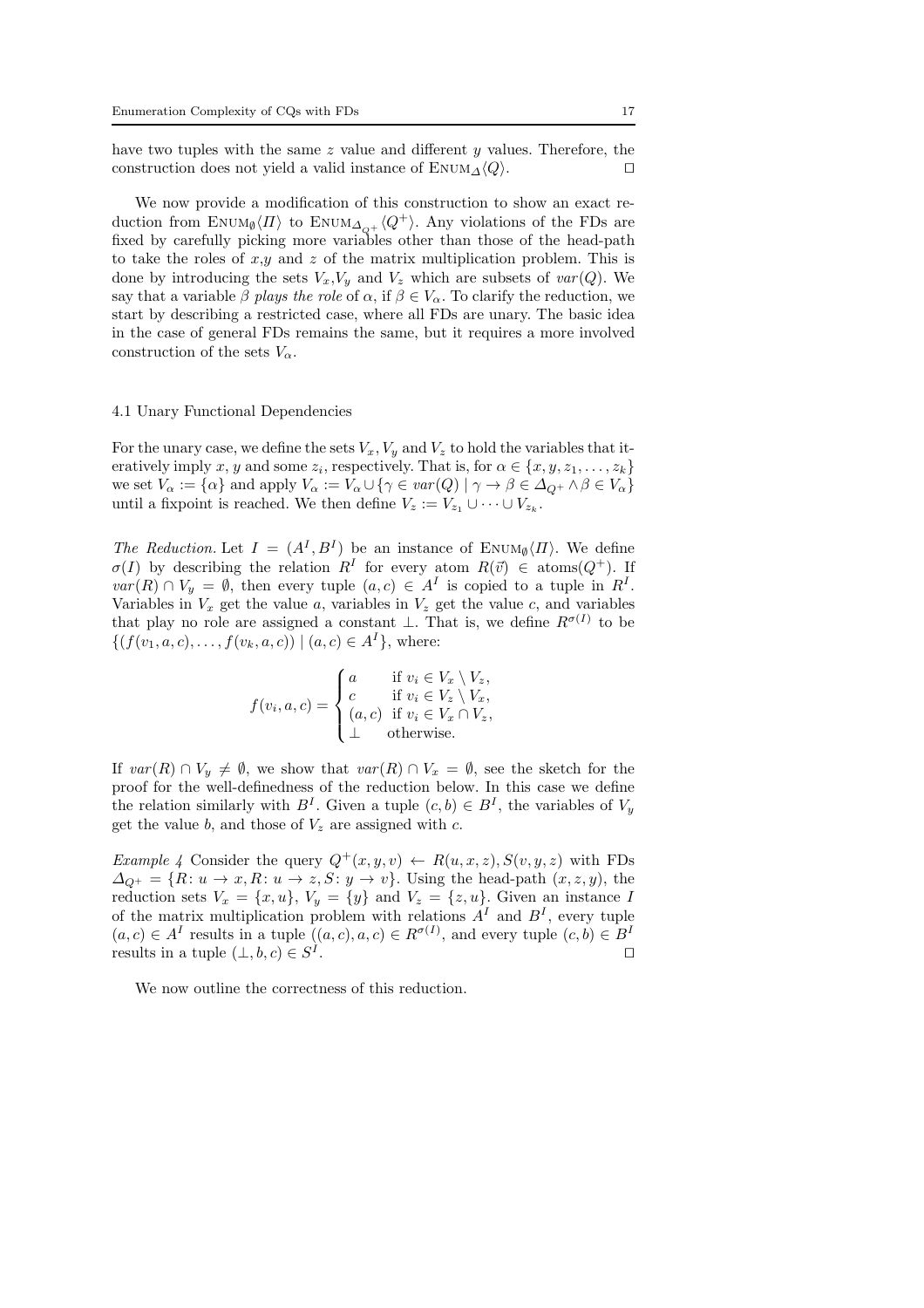- Well-defined reduction: For an atom R, either we have  $var(R) \cap V_y = \emptyset$  or  $var(R) \cap V_x = \emptyset$ . That is, no atom contains variables from both  $V_x$  and  $V_y$ . Due to the definition of  $Q^+$ , this atom would otherwise also contain both  $x$  and  $y$ . However, they cannot appear in the same relation according to the definition of a head-path. The reduction is therefore well defined, and it can be constructed in linear time via copy and projection.
- Preserving FDs: The construction ensures that if an FD  $\gamma \to \alpha$  exists, then  $\gamma$ has all the roles of  $\alpha$ . Therefore, either  $\alpha$  has no role and corresponds to the constant  $\perp$ , or every value that appears in  $\alpha$  also appears in  $\gamma$ . In any case, all FDs are preserved.
- 1-1 mapping of answers: If a variable of  $V_z$  had appeared in the head of  $Q^+$ , then by the definition of  $Q^+$ , some  $z_i$  would have been in the head as well. This cannot happen according to the definition of a head-path. Therefore,  $V_z \cap \text{free}(Q^+) = \emptyset$ , and the head only encodes the x and y values of the matrix multiplication problem, so two different solutions to ENUM<sub> $\Delta_{\Omega^+}\langle Q^+ \rangle$  must differ in either x or y, and correspond to different</sub> solutions of  $\text{Enum}_{\emptyset}\langle\Pi\rangle$ . For the other direction, the head necessarily contains the variables x and y. Therefore, two different solutions to  $\text{EWUM}_{\emptyset}\langle\Pi\rangle$ correspond to different solutions of ENUM<sub> $\Delta_{\alpha+} \langle Q^+ \rangle$ .</sub>

## 4.2 General Functional Dependencies

Next we show how to lift the idea of this reduction to the case of general FDs. In the case of unary FDs, we ensure that the construction does not violate a given FD  $\gamma \to \alpha$ , by simply encoding the values of  $\alpha$  to  $\gamma$ . In the general case, when allowing more than one variable on the left-hand side of an FD  $\gamma_1, \ldots, \gamma_k \to \alpha$ , we must be careful when choosing the variables  $\gamma_i$  to which we copy the values of  $\alpha$ . Otherwise, as the following example shows, we will not be able to construct the instance in linear time.

Example 5 Consider the query  $Q(x, y) \leftarrow R_1(x, z, t_1), R_2(z, y, t_1, t_2)$  over a schema with the FD  $R_2: t_1t_2 \rightarrow y$ . Note that  $Q = Q^+$  is acyclic but not free-connex, and that  $(x, z, y)$  is a head-path in  $\mathcal{H}(Q^+)$ . To repeat the idea shown in the unary case and ensure that the FDs still hold, the variable on the right-hand side of every FD is encoded to the variables on the left-hand side. If we encode y to  $t_1$ , then  $R_1$  would contain the encodings of x, y and z. This means that its size will not be linear in that of the matrix multiplication instance, and we cannot hope for linear time construction. On the other hand, if we choose to encode y only to  $t_2$ , the reduction works. □

In the following central lemma, we describe how to carefully pick the variables to which we assign roles in a way that meets the requirements we need for the reduction. We prove requirements [1](#page-18-0) and [2](#page-18-1) to guarantee a one-to-one mapping between the results of the two problems. Requirement [3](#page-18-2) enables linear time construction, while requirement [4](#page-18-3) is used to show that all FDs are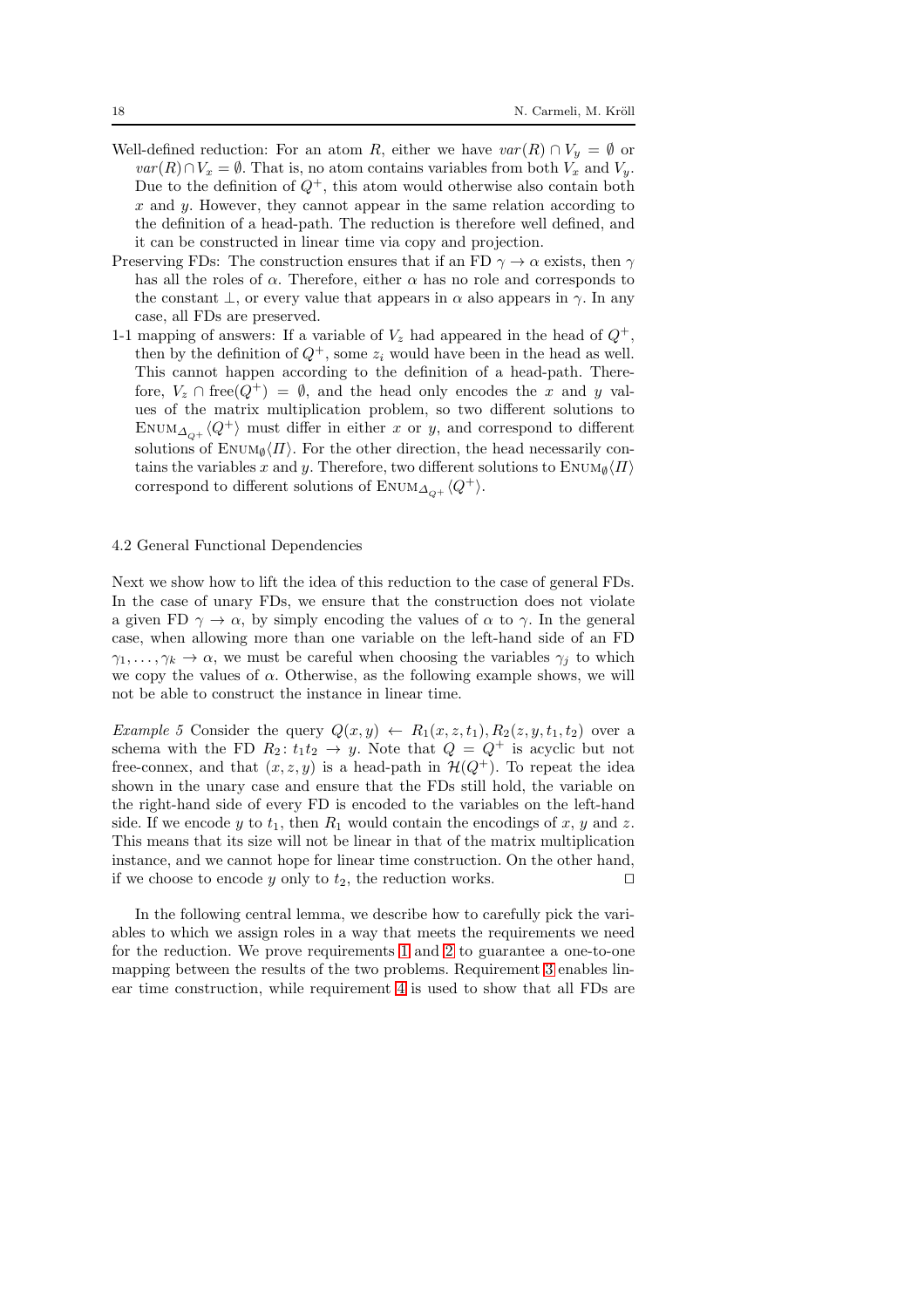

<span id="page-18-4"></span>Fig. 1 Join tree T of  $\mathcal{H}(Q^+)$  for head-paths of length greater than 2. The subtrees  $T_x$ ,  $T_y$ and  $T_{\text{mid}}$  are disjoint, and are separated by the nodes  $sep_x$  and  $sep_y$ .

preserved. The idea is that we consider the join-tree of  $Q^+$  and define a partition of its atoms. We then define  $V_x$  and  $V_y$  to hold variables that appear only in different parts of the tree, ensuring that no atom contains variables of each. The running intersection property of a join-tree is then used to guarantee that the sets are inclusive enough to correct all FD violations.

<span id="page-18-5"></span>**Lemma 1** Let Q be a self-join free CQ over a schema  $S = (\mathcal{R}, \Delta)$ , such that  $Q^+$  is acyclic but not free-connex. Further let  $(x, z_1, \ldots, z_k, y)$  be a head-path of  $Q^+$ . Then, there exist sets of variables  $V_x$ ,  $V_y$  and  $V_z$  such that:

<span id="page-18-1"></span><span id="page-18-0"></span>1.  $x \in V_x$ ,  $y \in V_y$ ,  $\{z_1, \ldots z_k\} \subseteq V_z$ .

<span id="page-18-2"></span>2.  $V_z \cap \text{free}(Q^+) = \emptyset$ .

- <span id="page-18-3"></span>3. For every  $R \in \text{atoms}(Q^+)$ :  $var(R) \cap V_y = \emptyset$  or  $var(R) \cap V_x = \emptyset$ .
- 4. For every  $U \to v \in \Delta_{Q^+}$  s.t.  $v \in V_\alpha$  with  $\alpha \in \{x, y, z\}$ :  $U \cap V_\alpha \neq \emptyset$ .

Proof. We first define a partition of the atoms of Q into two or three sets:  $T_x$ ,  $T_y$  and possibly  $T_{mid}$ . Let T be a join tree of  $\mathcal{H}(Q^+)$ , and denote the hyperedges on the head-path by  $e(x, z_1), \ldots, e(z_k, y)$ . Note that, by definition, each hyperedge of the head-path is a vertex of T and an atom of  $Q^+$ . By the running intersection property of  $T$  and since the path is cordless, we can conclude that there is a simple path P from  $e(x, z_1)$  to  $e(z_k, y)$  in T, such that  $e(z_1, z_2), \ldots, e(z_{k-1}, z_k)$  lie on that path in the order induced by the head-path. Let  $sep_x$  be the first atom on the path P that does not contain x. This exists because  $e(z_k, y)$  does not contain x, as the head-path is chordless. Similarly, let  $sep<sub>y</sub>$  be the last atom on P that does not contain y. Let  $T<sub>x</sub>$  be the set of atoms v such that the unique path from v to  $e(x, z_1)$  in T does not go through  $sep_x$ . Similarly, let  $T_y$  be the set of atoms w such that the unique path from w to  $e(z_k, y)$  in T does not go through sepy. Next set  $T_{mid} = V(T) \setminus (T_x \cup T_y)$ . Note that  $e(x, z_1) \in T_x$  and  $e(z_k, y) \in T_y$ , but  $T_{mid}$  may be empty (this happens in the case that the head-path is of length two). By definition, the atoms of  $Q^+$  are exactly  $T_x \cup T_{mid} \cup T_y$ , and next we show that this union is disjoint. Figure [1](#page-18-4) depicts the established partition.

Claim The sets  $T_x$  and  $T_y$  are disjoint.

*Proof of the Claim.* Assume by contradiction that there is some  $v \in T_x \cap T_y$ . Let  $P_x$  be the unique simple path from v to  $e(x, z_1)$ , and recall that since  $v \in T_x$  it does not go through  $sep_x$ . Similarly let  $P_y$  be the unique simple path from v to  $e(z_k, y)$  that does not go through  $sep_y$ .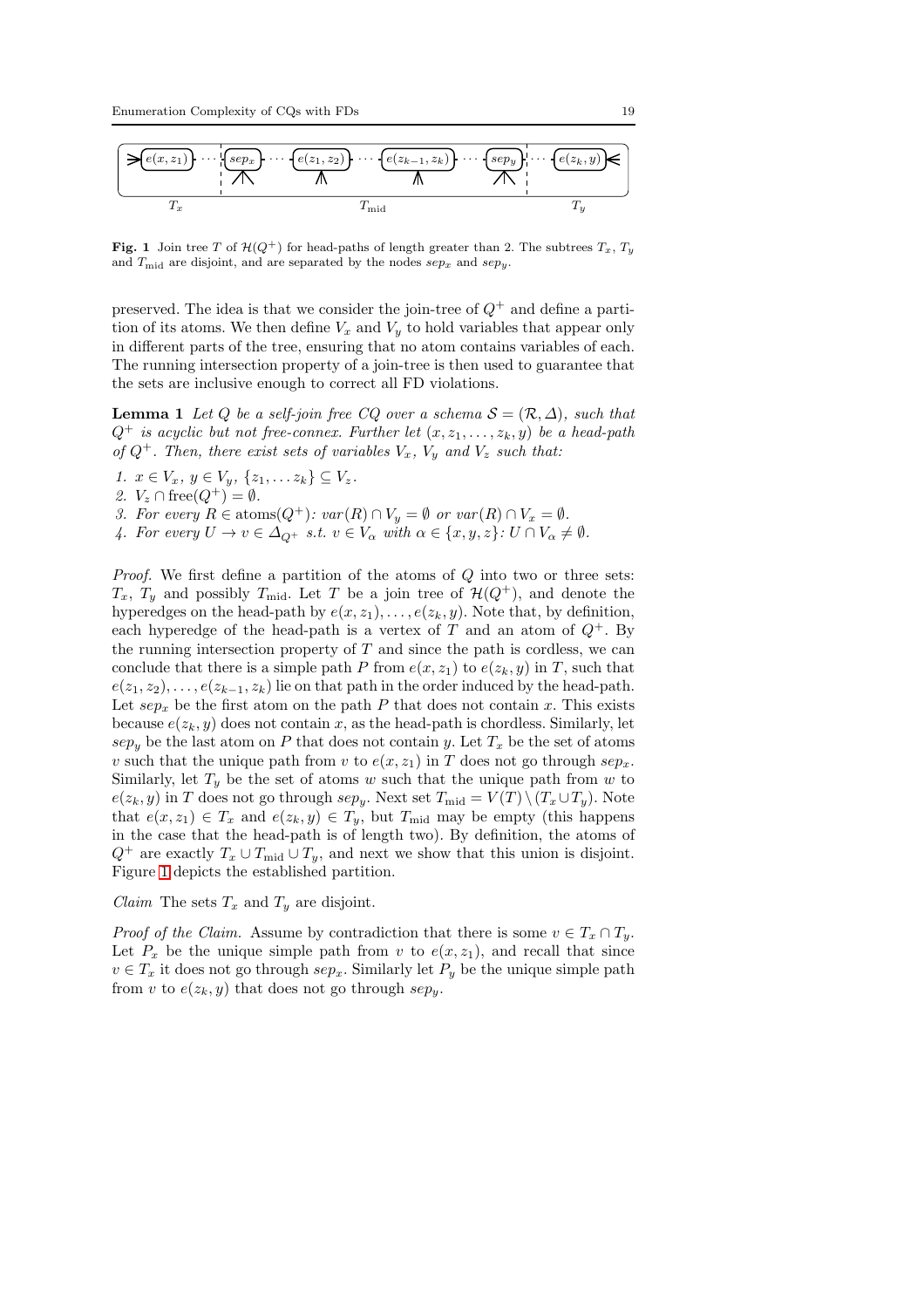We first claim that there exists some atoms  $w$  that appears in all three paths P,  $P_x$  and  $P_y$ . Take w to be the first atom on  $P_x$  that is also in P and set  $P_x^w$  to be the simple path from v to w. Such an atom w exists because the last atom of  $P_x$  is  $e(x, z_1)$  which is in P. Further set  $P^w$  to be the simple path from w to  $e(z_k, y)$ . Concatenating the paths  $P_x^w$  and  $P^w$ , we obtain a simple path from v to  $e(z_k, y)$ . Since the simple paths in a tree are unique, this is exactly  $P_y$ , and so w is also in  $P_y$ .

Our second claim is that if an atom u is in both  $P$  and  $P_x$ , then it contains the variable  $x$ . Assume by contradiction that such an atom  $u$  does not contain x. Then u is an atom on P not containing x, and by definition of  $sep_x$ , the simple path from u to  $e(x, z_1)$  contains  $sep_x$ . As this path is a subpath of  $P_x$ ,  $P_x$  contains  $sep_x$ , in contradiction to the fact that  $v \in T_x$ . Similarly, if an atom is in both  $P$  and  $P_y$ , then it contains  $y$ .

Combining the two claims, we have an atom  $w$  containing both  $x$  and  $y$ , in contradiction to the fact that a head-path is chordless by definition. Therefore we conclude that  $T_x$  and  $T_y$  are indeed disjoint. □

Now we are ready to define the sets of variables  $V_x, V_y$  and  $V_z$ . We define  $V_x$  recursively to contain x and variables that imply those of  $V_x$ , but without variables that appear outside of  $T_x$ .  $V_y$  is defined symmetrically.  $V_z$  contains  $z_1, \ldots, z_k$  and variables that imply those of  $V_z$  but without free variables. Formally,

Implies(V) = { $u \in var(Q) | \exists U \rightarrow w \in \Delta_{Q^+}$  with  $w \in V$  and  $u \in U$ }

for  $V \subseteq var(Q)$ , and we define via fixpoint iteration the following:

- $V_x$ : base  $V_x := \{x\}$ ; rule  $V_x := (V_x \cup \text{Implies}(V_x)) \setminus var(T_y \cup T_{mid})$
- $−\boldsymbol{V_y}:$  base  $V_y := \{y\}$ ; rule  $V_y := (V_y \cup \mathsf{Implies}(V_y)) \setminus \mathit{var}(T_x \cup T_\text{mid})$
- $\boldsymbol{V_z}$ : base  $V_z := \{z_1, \ldots z_k\}$ ; rule  $V_z := (V_z \cup \textsf{Implies}(V_z)) \setminus \text{free}(Q^+)$

We now prove that  $V_x$ ,  $V_y$  and  $V_z$  meet the requirements of the lemma. Requirements [1](#page-18-0) and [2](#page-18-1) follow immediately from the definition of the sets. To prove requirement [3,](#page-18-2) let  $R \in \text{atoms}(Q^+)$ . If  $R \in T_x$ , then by definition of  $V_y$  we have that  $var(R) \cap V_y = \emptyset$ . Otherwise,  $R \in T_y \cup T_{mid}$ , and similarly  $var(R) \cap V_x = \emptyset$ . It is left to show requirement [4.](#page-18-3)

Let  $\delta = U \to v \in \Delta_{Q^+}$  where  $v \in V_\alpha$ . We first show the case of  $\alpha = z$ . If  $U \cap V_z = \emptyset$ , then  $U \subseteq free(Q^+)$ , and by the definition of  $Q^+$ ,  $v \in free(Q^+)$ , which is a contradiction to the definition of  $V_z$ . Now we prove the case where  $\alpha = x$ . The case  $\alpha = y$  is symmetric. Denote by  $e(U, v)$  an atom containing all variables of  $\delta$ . As  $v \in V_x$ , we know that  $e(U, v) \notin T_u \cup T_{mid}$ , therefore  $e(U, v) \in T_x$ . Assume by contradiction that  $U \cap V_x = \emptyset$ . Let  $u \in U$ . By definition of  $V_x$ , this means that  $u \in var(e_u)$  for some  $e_u \in T_y \cup T_{mid}$ . As  $T_x$ ,  $T_y$  and  $T_{\text{mid}}$  are disjoint, we have that  $e_u \notin T_x$ , which means that the path between  $e_u$  and  $e(x, z_1)$  goes through  $\sup_x$ . This means that the path from  $e_u$  to  $e(U, v)$  goes through sep<sub>x</sub> too, otherwise the concatenation of this path with the path from  $e(U, v)$  to  $e(x, z_1)$  would result in a path from  $e_u$  to  $e(x, z_1)$ not going through  $sep_x$ . By the running intersection property,  $u \in var(sep_x)$ .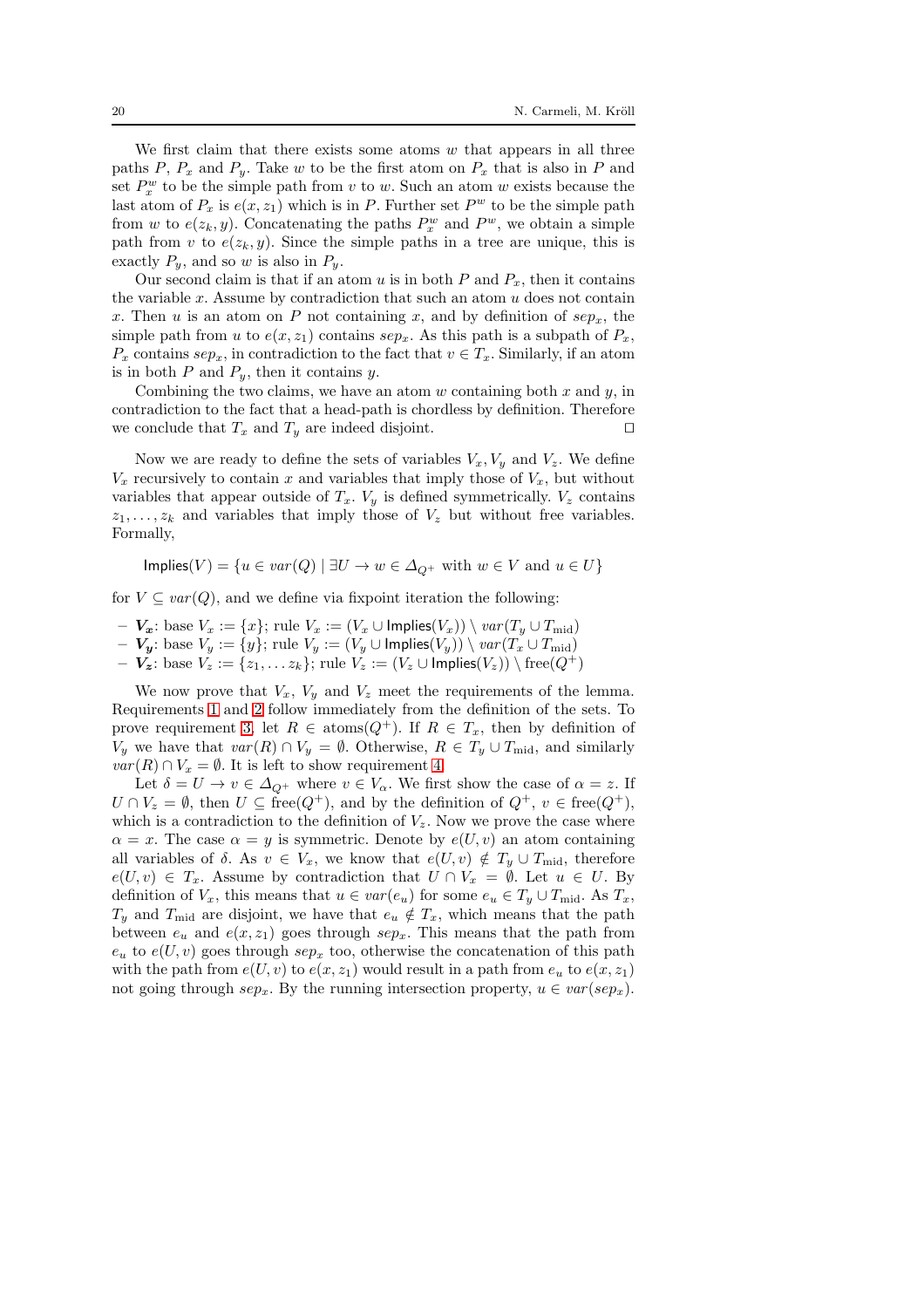Since this is true for all  $u \in U$ , it follows that  $v \in var(sep_x)$  by definition of  $Q^+$ , contradicting the fact that  $v \in V_x$ . □

<span id="page-20-0"></span>With the sets  $V_x, V_y, V_z$  at hand, we can now perform the reduction in the presence of general FDs.

**Lemma 2** Let Q be a self-join free CQ over a schema  $S = (\mathcal{R}, \Delta)$ . If  $Q^+$  is acyclic and not free-connex, then  $\text{ENDM}_{\emptyset} \langle \Pi \rangle \leq_e \text{ENDM}_{\Delta_{\Omega^+}} \langle Q^+ \rangle$ .

*Proof.* Let  $I_{A,B} = (A^I, B^I)$  be an instance of  $\text{Enum}_{\emptyset} \langle \Pi \rangle$  over the domain  $\mathcal{D} = \{1, \ldots, n\}$ . We define an instance  $\sigma(I_{A,B})$  of ENUM $_{\Delta_{O+}}\langle Q^+\rangle$  based on the sets  $V_x$ ,  $V_y$  and  $V_z$  from Lemma [1](#page-18-5) and the relations  $A<sup>I</sup>$  and  $B<sup>I</sup>$ . Since  $Q<sup>+</sup>$ is acyclic but not free-connex, it contains some head-path  $(x, z_1, \ldots, z_k, y)$ .

To define the instance  $\sigma(I_{A,B})$ , we first fix the functions  $f_A$  and  $f_B$ :

$$
f_A(v, a, c) = \begin{cases} a & : v \in V_x \setminus V_z \\ c & : v \in V_z \setminus V_x \\ (a, c) : v \in V_x \cap V_z \end{cases}, \qquad f_B(v, b, c) = \begin{cases} b & : v \in V_y \setminus V_z \\ c & : v \in V_z \setminus V_y \\ (b, c) : v \in V_y \cap V_z \\ \bot & : \text{otherwise} \end{cases}
$$

We partition all relational atoms of  $Q^+$  into two sets:  $\mathcal{R}^+_A$  and  $\mathcal{R}^+_B$ . The set  $\mathcal{R}_A^+$  is defined as  $\{R^+ \in \text{atoms}(Q^+) \mid \text{var}(R^+) \cap V_y = \emptyset\}$  and  $\mathcal{R}_B^+$  is atoms $(Q^+) \setminus \mathcal{R}_A^+$ . To obtain an instance  $\sigma(I_{A,B})$  of ENUM<sub> $\Delta^+ \langle Q^+ \rangle$ </sub>, we apply  $f_A$  to the atoms in  $\mathcal{R}_A^+$  using the values of  $A^I$ , while the atoms in  $\mathcal{R}_B^+$  use  $f_B$  and  $B^I$ . That is, if  $R^+(u_1,\ldots,u_m) \in \mathcal{R}_A^+$ , then  $(R^+)^{\sigma(I_{A,B})}$  is defined to be  $\{(f_A(u_1, a, c), \ldots, f_A(u_m, a, c)) \mid (a, c) \in A^I\}$ . Otherwise,  $R^+(u_1, \ldots, u_m)$ is in  $\mathcal{R}_{B}^{+}$ , and  $(R^{+})^{\sigma(I_{A,B})} = \{(f_{B}(v_{1},b,c),...,f_{B}(v_{p},b,c)) | (c,b) \in B^{I}\}.$  The mapping  $\tau$  is defined as the projection onto the variables x and y. Note that the instance can be constructed in linear time, and the projection can be computed in constant time.

We now claim that  $\sigma(I_{A,B})$  is a database over the schema  $(\mathcal{R}^+, \Delta_{Q^+})$ , as all the FDs of  $\Delta_{Q^+}$  are satisfied. Let  $\delta = R_j^+ : U \to v \in \Delta_{Q^+}$ . If  $v \notin V_x \cup V_y \cup V_z$ , then  $\delta$  holds as v is assigned the value  $\perp$  in every tuple in  $(R_j^+)^{\sigma(I_{A,B})}$ . Next assume that  $v \in V_x \setminus V_z$ . By point [4](#page-18-3) of Lemma [1,](#page-18-5) there is some  $u \in U$  such that  $u \in V_x$ . Thus in every tuple in  $(R_j^{\dagger})^{\sigma(I_{A,B})}$ , if v is assigned the value a, then u is either assigned the value a or  $(a, c)$  for some  $c \in \{1, \ldots, n\}$  and in either case  $\delta$  is satisfied. The proof for the cases where  $v \in V_z \setminus (V_x \cup V_y)$  and  $v \in V_u \setminus V_z$  is similar. Next assume that  $v \in V_x \cap V_z$ . By point [4](#page-18-3) of Lemma [1,](#page-18-5) there are some  $u_1, u_2 \in U$  such that  $u_1 \in V_x$  and  $u_2 \in V_z$  and for every tuple in  $(R_j^+)^{\sigma(I_{A,B})}$ , if v is assigned the value  $(a, c)$ , then  $u_1$  is either assigned the value a or  $(a, c)$ ,  $u_2$  is either assigned the value c or  $(a, c)$ , and so  $\delta$  is satisfied. The case  $v \in V_y \cap V_z$  is similar. Note that the case where  $v \in V_x \cap V_y$  cannot occur due to point [3](#page-18-2) of Lemma [1.](#page-18-5)

The structure of the head-path  $(x, z_1, \ldots, z_k, y)$  guarantees that all answers to ENUM<sub> $\Delta_{\Omega^+}\langle Q^+\rangle$  correspond to those of ENUM<sub>0</sub> $\langle \Pi \rangle$  and vice versa. Indeed,</sub>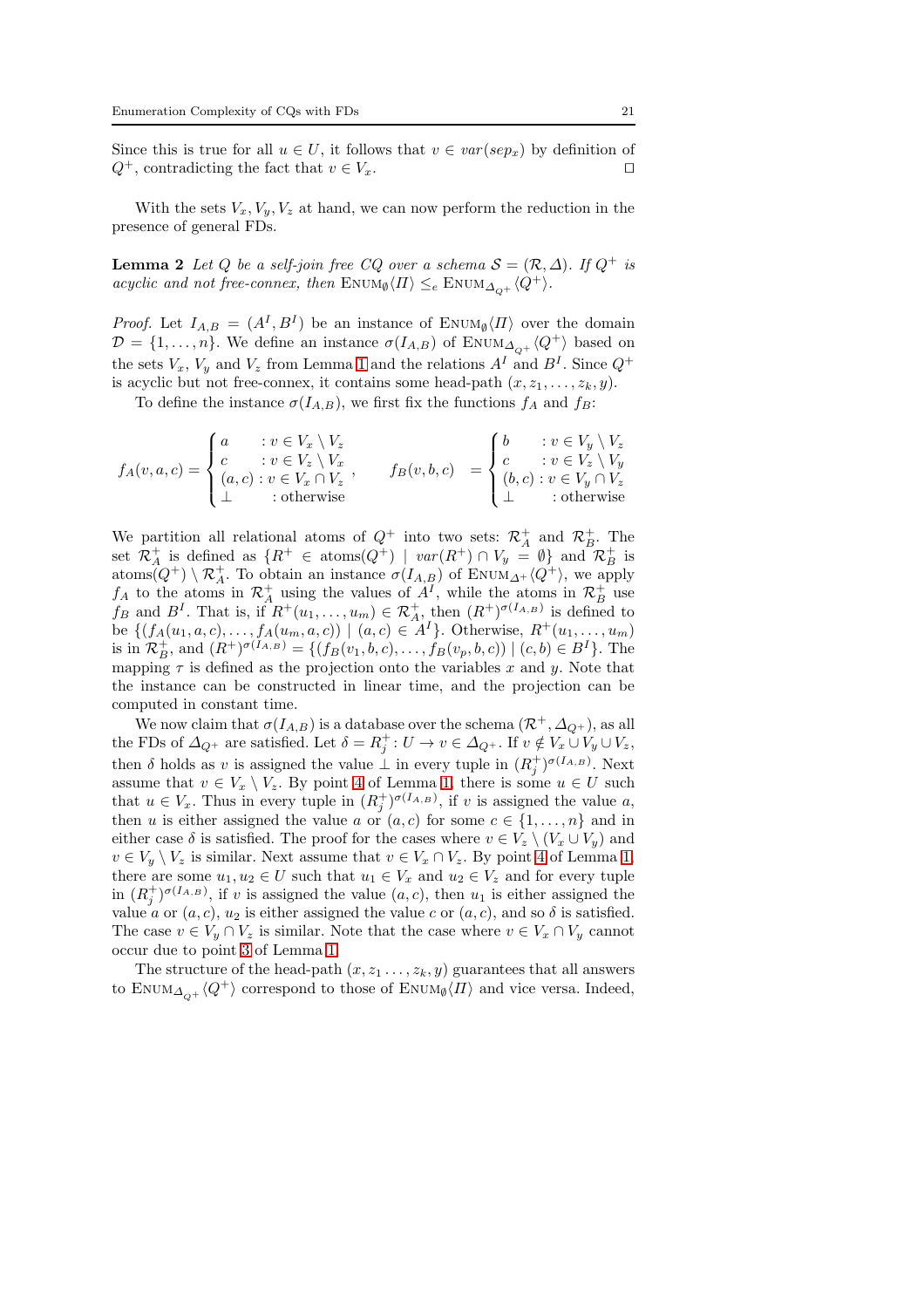let  $\mu|_{\{x,y\}} \in \Pi(I_{A,B})$ . We have that  $(\mu(x), \mu(z)) \in A^{I}$  and  $(\mu(z), \mu(y)) \in B^{I}$ . We define  $\nu_{\mu}: var(Q^+) \to \mathcal{D}$  as follows.

$$
\nu_{\mu}(v) = \begin{cases}\n\mu(x) & : v \in V_x \setminus V_z, \\
\mu(y) & : v \in V_y \setminus V_z, \\
\mu(z) & : v \in V_z \setminus (V_x \cup V_y), \\
(\mu(x), \mu(z)) & : v \in V_z \cap V_x, \\
(\mu(y), \mu(z)) & : v \in V_z \cap V_y, \\
\perp & : \text{otherwise.} \n\end{cases}
$$

By definition,  $f_A(v, \mu(x), \mu(z)) = \nu_\mu(v)$  and  $f_B(v, \mu(y), \mu(z)) = \nu_\mu(v)$ . As  $\mu|_{\{x,y\}} \in \Pi(I_{A,B}),$  we have that  $(\mu(x), \mu(z)) \in A^{I}$  and  $(\mu(z), \mu(y)) \in B^{I}.$ Consider any atom  $R^+(u_1,\ldots,u_m)$  of  $Q^+$ . If  $R^+(u_1,\ldots,u_m) \in \mathcal{R}^+_{A}$ , then  $\nu_{\mu}(u_1,\ldots,u_m) = (f_A(u_1,\mu(x),\mu(z)),\ldots,f_A(u_m,\mu(x),\mu(z))) \in (R^+)^{\sigma(I_{A,B})}.$ If  $R^+(u_1,\ldots,u_m) \in \mathcal{R}_B^+$ , we have that  $var(R^+) \cap V_x = \emptyset$  by point [3](#page-18-2) of Lemma [1.](#page-18-5) Then,  $\nu_{\mu}(u_1, \ldots, u_m) = (f_B(u_1, \mu(z), \mu(y)), \ldots, f_B(u_m, \mu(z), \mu(y)))$ is in  $(R^{\dagger})^{\sigma(I_{A,B})}$ . Therefore,  $\nu_{\mu}|_{\text{free}(Q^{\dagger})} \in Q^{\dagger}(\sigma(I_{A,B}))$ . Since  $x \in V_x \setminus V_z$ and  $y \in V_y \setminus V_z$ , we have that  $\nu_\mu(x) = \mu(x)$  and  $\nu_\mu(y) = \mu(y)$ , and so  $\tau(\nu_{\mu}) = \mu|_{\{x,y\}}$ . Moreover, any answer  $\mu'|_{\text{free}(Q^+)} \in Q^+(\sigma(I_{A,B}))$  that has  $\tau(\mu'|_{\text{free}(Q^+)}) = \mu|_{\{x,y\}}$  assigns  $\mu(x)$  to variables in  $V_x \setminus V_z$ , assigns  $\mu(y)$  to variables in  $V_y \setminus V_z$  and assigns  $\perp$  to variables not in  $V_x \cup V_y \cup V_z$ . By points [2](#page-18-1) and [3](#page-18-2) of Lemma [1,](#page-18-5)  $V_z \cap \text{free}(Q^+) = \emptyset$  and  $V_x \cap V_y = \emptyset$ , so these are the only variables in free( $Q^+$ ). Therefore  $\mu'|_{\text{free}(Q^+)} = \nu_\mu|_{\text{free}(Q^+)}$ .

Next assume that  $\mu'|_{\text{free}(Q^+)} \in Q^+(\sigma(I_{A,B}))$ . Let  $R_x^+$  be an atom containing x and  $z_1$  (such an atom exists by the definition of the head-path). By point [3](#page-18-2) of Lemma [1](#page-18-0) we have  $var(R^+) \cap V_y = \emptyset$ , and  $R^+ \in \mathcal{R}_A^+$ . By points 1 and [2](#page-18-1) of Lemma [1](#page-18-5) and since x is a free variable, we have  $x \in V_x \setminus V_z$  and  $z_1 \in V_z$ . Thus there exists some  $(a, c) \in A<sup>I</sup>$  such that  $\mu'(x) = f<sub>A</sub>(x, a, c) = a$  and  $\mu'(z_1) = f_A(z_1, a, c) \in \{a, (a, c)\}\.$  Similarly, there exists some  $(c', b) \in B<sup>I</sup>$  such that  $\mu'(y) = f_B(y, b, c') = b$  and  $\mu'(z_k) = f_B(z_k, b, c') \in \{c', (b, c')\}$ . It remains to show that  $c = c'$ . We show by induction on i that  $\mu'(z_i)$  is either c or of the form  $(t, c)$  with some value t. We know this fact for  $i = 1$  since this is how we define c. If  $k > 1$ , then consider an atom  $R_i^+(\vec{v}_i)$  containing  $\{z_{i-1}, z_i\}$ . Then  $\mu'$  maps  $\vec{v}_i$  to some tuple  $t \in R_i^+$  that assigns  $z_{i-1}$  with a value of the form c or  $(t, c)$ . Since  $z_i \in V_z$ , t also assigns  $z_i$  with a value of such a form, so  $\mu'(z_i)$  is of the form c or  $(t, c)$  too. This show that  $c = c'$ . Therefore,  $\tau(\mu') \in \Pi(I_{A,B})$ . Moreover, since  $\tau$  is simply a projection,  $\tau(\mu')$  is uniquely defined.  $\Box$ 

By combining Theorem [2](#page-10-0) and Lemma [2,](#page-20-0) we have the exact reduction  $\text{Enum}_{\emptyset}(\Pi) \leq_e \text{Enum}_{\Delta_{\Omega^+}}\langle Q^+\rangle \leq_e \text{Enum}_{\Delta}\langle Q\rangle.$  Therefore having  $\text{Enum}_{\Delta}\langle Q\rangle$ in DelayC<sub>lin</sub> would mean that  $\text{EnvM}_{\emptyset}\langle\Pi\rangle \in \text{DelayC}_{\text{lin}}$ , which contradicts the conjecture of the lower bound for matrix multiplication. This concludes the proof of Theorem [3.](#page-15-1) Note that Theorem [3](#page-15-1) does not contradict the dichotomy of Theorem [1:](#page-8-2) if for a given query Q we have that  $Q^+$  is acyclic but not free-connex, then Q is not free-connex by Proposition [1.](#page-9-0)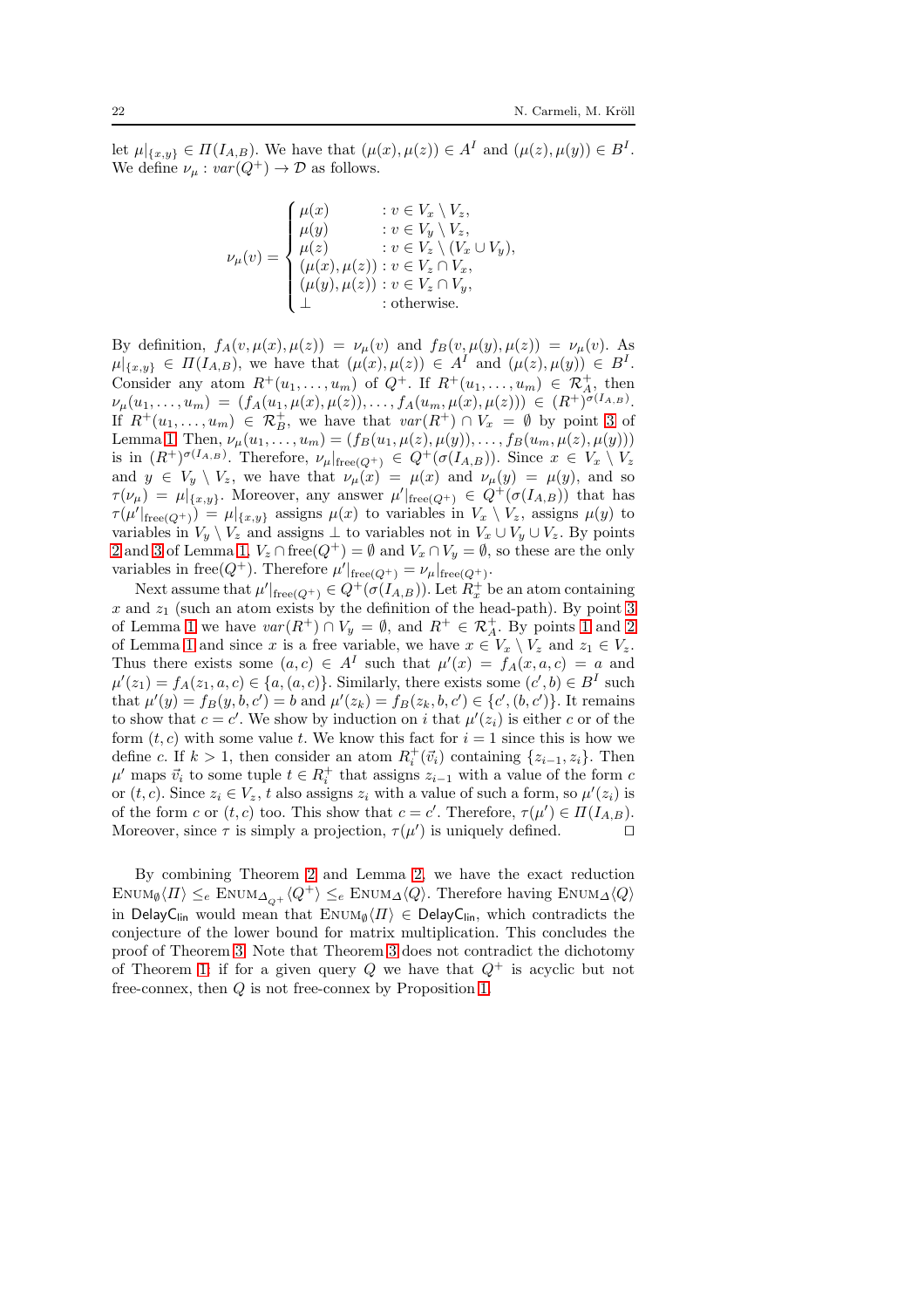## <span id="page-22-0"></span>5 Cyclic CQs

In the previous section, we established a classification of FD-acyclic CQs, but we did not consider FD-cyclic queries. A known result states that, under certain assumptions, self-join free cyclic queries are not in  $\textsf{DelayC}_{\textsf{lin}}$  [\[6\]](#page-34-2). In this section, we therefore explore how FD-extensions can be used to obtain some insight on the implications of this result in the presence of FDs. We show that (under the same assumptions) self-join free FD-cyclic queries that contain only unary FDs cannot be evaluated in linear time. For schemas containing only unary FDs, this extends the dichotomy presented in the previous section to all CQs, and also proves a dichotomy for the queries that can be enumerated in linear delay. We will prove the following theorem using the  $TETRA(k)$  problem, which is defined below.

<span id="page-22-2"></span>**Theorem 4** Let Q be a self-join free CQ over a schema  $S = (\mathcal{R}, \Delta)$ , where  $\Delta$  only contains unary FDs. If Q is FD-cyclic, then  $\text{DECIDE}_{\Delta}\langle Q \rangle$  cannot be solved in linear time, assuming that the  $TETRA(k)$  problem cannot be solved in linear time for any  $k > 3$ .

As before, the initial hardness proof for cyclic queries no longer holds in the presence of FDs, and we present a modified reduction that satisfies the FDs. We start by describing the hypothesis used to obtain the conditional lower bounds. TETRA(k) is defined as the hypergraph with the vertices  $\{1, \ldots, k\}$ and the edges  $\{\{1,\ldots,k\}\setminus\{i\} | i \in \{1,\ldots,k\}\}\.$  Let H be a hypergraph. With a slight abuse of notation, we also denote by  $TETRA(k)$  the decision problem of whether  $H$  contains a subhypergraph isomorphic to TETRA $(k)$ .

 $TETRA(3)$  is the problem of deciding whether a graph contains a triangle, and it is strongly believed not to be solvable within time linear in the size of the graph [19]. The generalization of this assumption is that  $TETRA(k)$  cannot be solved in time linear in the size of the graph for any  $k \geq 3$ . This assump-tion is stronger than the one used in Section [4,](#page-15-0) as  $TETRA(3)$  can be reduced to the matrix multiplication problem [19]. However, we do have reasons to also believe the TETRA(k) assumption for any  $k \geq 4$ . The  $(\ell, k)$ -Hyperclique Hypothesis [16] states that, in a k-uniform hypergraph of n vertices,  $n^{k-o(1)}$ time is required to find a set of  $\ell$  vertices such that each of its subsets of size k forms a hyperedge. Solving  $TETRA(k)$  in linear time would contradict the  $(\ell, k)$ -Hyperclique Hypothesis. Indeed, an algorithm that decides whether a hypergraph contains a TETRA(k) in linear time runs in at most  $n^{k-1}$  many steps, and thus can also detect a  $(k-1)$ -hyperclique in a k-uniform graph in time  $n^{k-1}$ , which is less than  $n^{k-o(1)}$ .

<span id="page-22-1"></span>We will show that if  $Q^+$  is cyclic and only unary FDs are present, the problem TETRA(k) for some k can be reduced to  $\text{DECIDE}_{\Delta_{\text{Q+}}} \langle Q^+ \rangle$ . In the following definition,  $\mathcal{H}^b$  is a pseudo-minor isomorphic to some TETRA(k). To perform the said reduction, we will use this pseudo-minor on a graph describing our query.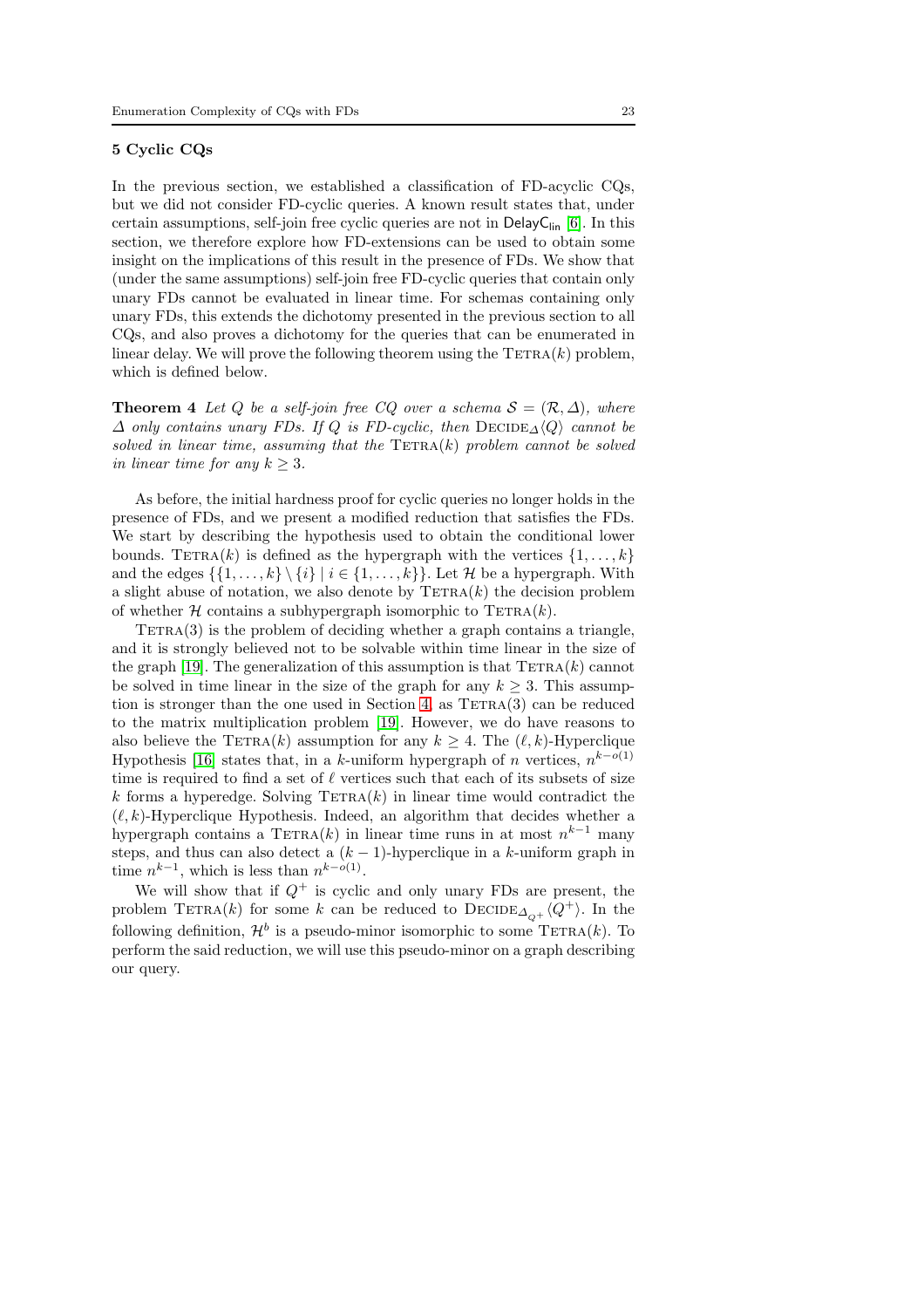**Definition 3** Let H be a cyclic hypergraph. We denote by  $\text{Tet}_{\text{pm}}(\mathcal{H})$  the pairs of pseudo-minors  $(\mathcal{H}^a, \mathcal{H}^b)$  of H such that:

- 1.  $\mathcal{H}^a$  is obtained by a (possibly empty) set of vertex removal and edge removal operations on  $H$ .
- 2.  $\mathcal{H}^b$  is obtained by a (possibly empty) set of edge contraction and edge removal operations on  $\mathcal{H}^a$ .
- 3.  $\mathcal{H}^b$  is isomorphic to TETRA(k) for some  $k \geq 3$ .
- 4. Either  $\mathcal{H}^a = \mathcal{H}^b$  or  $\mathcal{H}^a$  is a chordless cycle.

Given a query Q, we define  $\mathsf{Tet}_{\mathsf{mm}}(Q) = \mathsf{Tet}_{\mathsf{mm}}(\mathcal{H}(Q)).$ 

Brault-Baron [\[6,](#page-34-2) Theorem 11] showed that a cyclic hypergraph  $H$  admits some  $TETRA(k)$  as a pseudo-minor. We describe the proof here in our terminology.

**Lemma 3** ([\[6\]](#page-34-2), Theorem 11) Let  $H$  be a hypergraph. If  $H$  is cyclic, then  $\mathsf{Tet}_{\mathsf{nm}}(\mathcal{H})$  is non-empty.

*Proof.* If  $H$  has a chordless cycle C as an induced subgraph, then removing vertices not in C followed by performing all possible edge removals results in a chordless cycle  $\mathcal{H}^a$ . Then,  $\mathcal{H}^b$  isomorphic to TETRA(3) is obtained by a repeated use of edge-contraction followed by performing all possible edge removals. In this case,  $(\mathcal{H}^a, \mathcal{H}^b) \in \text{Tet}_{pm}(\mathcal{H})$ . If H does not contain a chordless cycle, since it is not acyclic, it is non-conformal. Consider its smallest non-conformal clique. The clique is not contained in any edge (since it is non-conformal), and it is a  $TETRA(k)$  because of its minimality. Therefore, removing all vertices other than the clique, and then performing all possible edge removals, results in a graph  $\mathcal{H}^a = \mathcal{H}^b$  isomorphic to some TETRA(k). Again,  $(\mathcal{H}^a, \mathcal{H}^b) \in \mathsf{Tet}_{\mathsf{pm}}(\mathcal{H}).$ 

For the reduction we present next, we first need to show that for an FDcyclic query Q, no pseudo-minor in  $\text{Tet}_{\text{pm}}(Q^+)$  contains all variables of any FD  $X \to y$ . In the following we assume that  $\Delta$  only contains non-trivial FDs, meaning  $y \notin X$ .

<span id="page-23-0"></span>**Lemma 4** Let Q be a self-join free FD-cyclic CQ over a schema  $S = (\mathcal{R}, \Delta)$ . Let  $(\mathcal{H}^a, \mathcal{H}^b) \in \text{Tet}_{\text{pm}}(Q^+)$  and  $\mathcal{H}^a = (V, E)$ . For every non-trivial  $X \to y \in$  $\Delta_{Q^+}$ , we have  $X \cup \{y\} \nsubseteq V$ .

*Proof.* We start with an observation regarding the FDs. Note that in  $\mathcal{H}(Q^+)$ some edge contains the vertices  $X \cup \{y\}$ , and by the construction of  $Q^+$ , every edge that contains  $X$  must also contain  $y$ . These properties still hold after any sequence of vertex removals and edge removals as long as none of the vertices  $X \cup \{y\}$  are removed. Therefore if none of the vertices  $X \cup \{y\}$  were removed, there must be an edge in  $\mathcal{H}^a$  containing  $X \cup \{y\}$ , and every edge in  $\mathcal{H}^a$  containing X also contains y.

We distinguish two cases. In the first case,  $\mathcal{H}^b = \mathcal{H}^a$  is a TETRA(k) obtained from  $\mathcal{H}(Q^+)$  by a sequence of vertex and edge removals. If  $X \cup \{y\} \subseteq V$ , then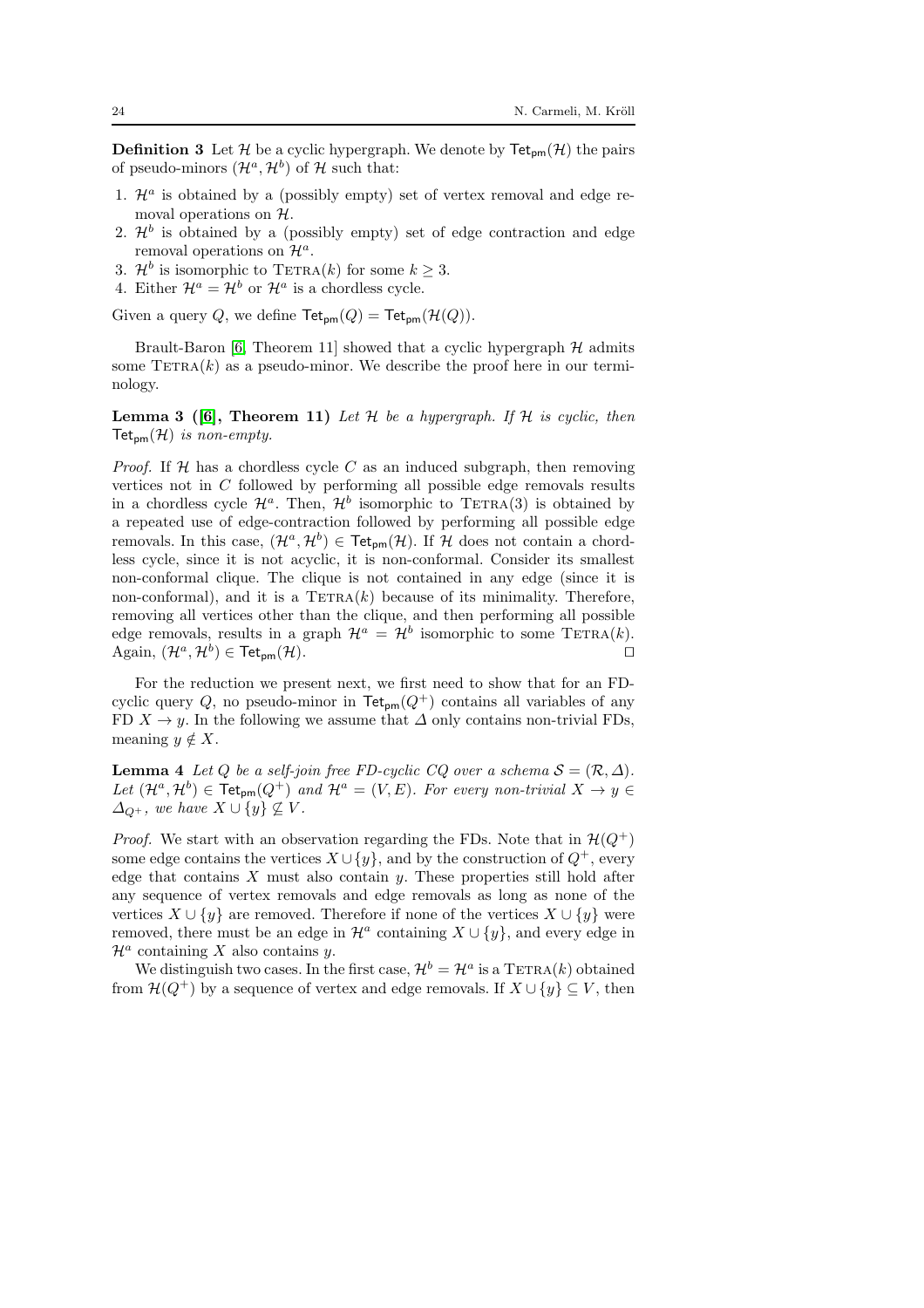by the definition of  $TETRA(k)$  it should contain the edge  $V \setminus \{y\}$ . Such an edge cannot exist since it contains all of X but not y. Therefore, such a  $TETRA(k)$ cannot contain all of  $X\cup \{y\}$ , and in this case we conclude that  $X\cup \{y\} \nsubseteq V$ . In the second case,  $\mathcal{H}^a$  is a cycle, and  $\mathcal{H}^b$  is a TETRA(3) obtained by performing edge contraction steps on it. If none of  $X \cup \{y\}$  were removed, some edge of  $\mathcal{H}^a$  must contain all of them. Since all edges are of size 2 it must be that  $|X| = 1$ . Denote  $X = \{x\}$ . Since we consider a cycle containing both x and y, there should be at least one edge containing  $x$  but not containing  $y$ . Since we showed it is not possible, such a cycle cannot contain all of  $X \cup \{y\}$ . □

We are now ready to establish the reduction. Given a pseudo-minor of  $\mathsf{Tet}_{\mathsf{pm}}(Q^+)$  isomorphic to some  $\mathsf{TETRA}(k)$ , we can reduce the problem of checking whether a hypergraph contains a subhypergraph isomorphic to  $TETRA(k)$ to finding a boolean answer to  $Q^+$ .

<span id="page-24-0"></span>**Lemma 5** Let Q be a self-join free FD-cyclic CQ over a schema  $S = (\mathcal{R}, \Delta)$ , where  $\Delta$  only contains unary FDs. Let  $(\mathcal{H}^a, \mathcal{H}^b) \in \textsf{ Tet}_{pm}(Q^+)$  such that  $\mathcal{H}^b$  is isomorphic to  $TETRA(k)$  for some k. Then, there is a linear time reduction TETRA $(k) \leq_m$  DECIDE<sub> $\Delta_{\Omega^+}\langle Q^+ \rangle$ .</sub>

*Proof.* Given an input hypergraph  $G$  for the TETRA(k) problem, we define an instance I of  $\text{DECIDE}_{\Delta_{\Omega^+}}\langle Q^+\rangle$ . We consider a sequence of pseudo-minors  $\mathcal{H}(Q^+) = \mathcal{H}_1, \mathcal{H}_2, \ldots, \mathcal{H}_m = \mathcal{H}^b$ , each pseudo-minor is obtained by performing one operation over the previous one, where  $\mathcal{H}_j = \mathcal{H}^a$  for some  $1 \leq j \leq m$ . We treat hypergraphs as describing CQs. That is, to the hypergraph  $\mathcal{H}_i$  we associate a query  $Q_i$  such that  $\mathcal{H}(Q_i) = \mathcal{H}_i$ . Every edge e of  $\mathcal{H}_i$  corresponds to an atom in  $Q_i$  with a relational symbol  $R_e^i$ , and the vertices of e are its variables. We assume that the variables in every atom are sorted by some total order. In the following, we construct instances  $I_i$  to these queries. It is possible to define a instance  $I_m$  such that deciding  $Q_m(I_m)$  solves TETRA(k) [\[6,](#page-34-2) Lemma 20. We describe how to inductively build an instance  $I_1 = I$  such that deciding  $Q^+(I)$  solves the same problem.

Constructing I. We first define  $I_m$ . For every edge e of  $\mathcal{H}_m$ , we define a relation  $R_{e}^{m}$  that contains all edges of  ${\mathcal G}$  that have the same size as  $e.$  A tuple of  $R_{e}^{m}$ consists of the vertices of such an edge sorted by some total order on the vertices of G. We now define  $I_i$  given  $I_{i+1}$ . We distinguish three cases according to the type of pseudo-minor operation that leads from  $\mathcal{H}_i$  to  $\mathcal{H}_{i+1}$ .

- edge removal: For every  $e'' \in \mathcal{H}_{i+1}$ , set  $R_{e''}^i = R_{e''}^{i+1}$ . Then, let e be the edge removed, and let  $e'$  be an edge containing it. Set  $R_e^i$  to be a copy of  $R_{e'}^{i+1}$  projected accordingly.
- edge contraction: Let  $v$  be the vertex replaced by its neighbor  $u$ . For any edge  $e \in \mathcal{H}_i$  contracting to an edge  $e' \in \mathcal{H}_{i+1}$ , set  $R_e^i$  to be a copy of  $R_{e'}^{i+1}$ , and assign the attribute  $v$  a copy of the value of  $u$  in every tuple. Then, if  $u \notin e$ , project u out of  $R_e^i$ . For every other edge  $e'' \in \mathcal{H}_i$ , set  $R_{e''}^i = R_{e''}^{i+1}$ .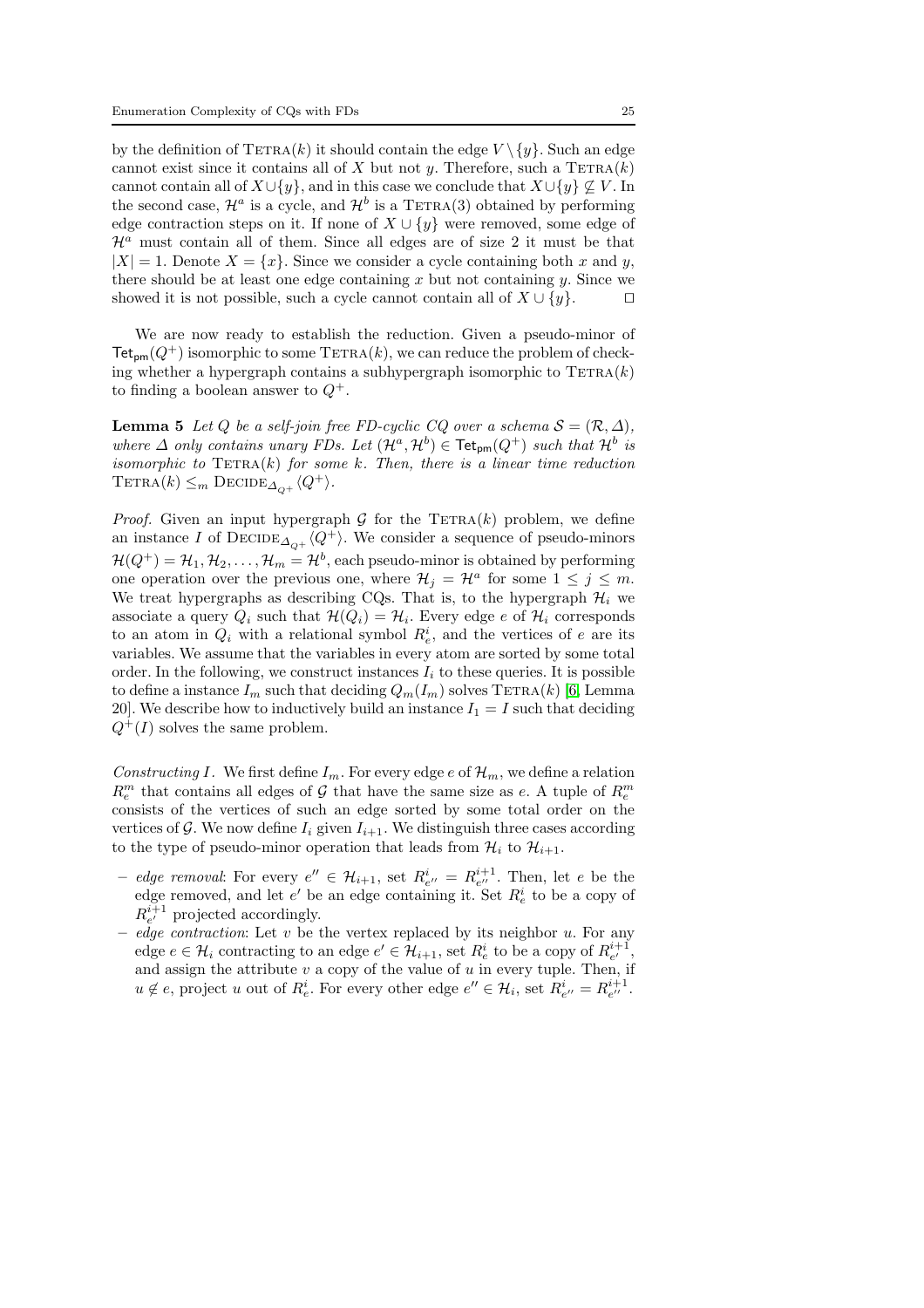- vertex removal: Let v be the vertex removed, and let  $e \in \mathcal{H}_i$  be an edge containing v resulting in an edge  $e' \in \mathcal{H}_{i+1}$ . Expand  $R_{e'}^{i+1}$  to  $R_e^i$  by copying  $R_{e'}^{i+1}$ , and assign v with a constant  $\perp$  in every tuple. Next apply the following FD-correction steps on  $v$ :
	- 1. In every tuple, concatenate to the value of  $v$  the values of variables it implies. These variables are defined via fixpoint iteration as

ImpliedBy $(v) = \{v\}$  and ImpliedBy $(v) = \{w \mid t \to w \in \Delta_{Q^+}, t \in \text{ImpliedBy}(v)\}\cup\text{ImpliedBy}(v).$ 

For each  $w \in \text{ImpliedBy}(v) \setminus \{v\}$ , if  $R^i(\vec{u})$  is an atom such that  $\vec{u}[k] = v$ and  $\vec{u}[j] = w$ , then in every tuple  $t \in R^i$ , replace  $t[k]$  with  $(t[k], t[j])$ .

2. After the value of  $v$  is determined, concatenate the value of  $v$  to the variables implying it. These variable are defined by

> Implies $(v) = \{v\}$  and Implies $(v) = \{u \mid u \to t \in \Delta_{Q^+}, t \in \text{Implies}(v)\} \cup \text{Implies}(v).$

For each variable  $u \in \text{Implies}(v) \setminus \{v\}$ , if  $R^i(\vec{u})$  is an atom such that  $\vec{u}[k] = v$  and  $\vec{u}[j] = u$ , then in every tuple  $t \in R^i$ , replace  $t[j]$  with  $(t[j], t[k])$ .

For every edge  $e'' \in \mathcal{H}_i$  not containing v, set  $R_{e''}^i = R_{e''}^{i+1}$ .

The overall construction of the instance  $I$  can be done in linear time, since there is a constant number of pseudo-minor operations, each requiring a linear number of computational steps.

I is an instance of S. We show that I satisfies the FDs in  $\Delta_{Q^+}$  by induction: we claim that for each  $\mathcal{H}_i$  all FDs  $x \to y$  such that  $x, y \in V(\mathcal{H}_i)$  are satisfied. According to Lemma [4,](#page-23-0)  $\mathcal{H}^a$  and therefore all of  $\mathcal{H}_j, \ldots, \mathcal{H}_m$  do not contain all variables of any FD. Therefore our claim trivially holds for  $\mathcal{H}_i, \ldots, \mathcal{H}_m$ . We now prove our claim for  $\mathcal{H}_i$  where  $i \leq j - 1$ . Consider an FD  $\delta = x \to y$  such that  $x, y \in V(\mathcal{H}_i)$ . There are three cases:

- If  $x, y \in V(\mathcal{H}_{i+1})$ , then by the induction assumption  $\delta$  is satisfied in  $\mathcal{H}_{i+1}$ . If  $\mathcal{H}_{i+1}$  is obtained by edge removal, then the only new relation in  $\mathcal{H}_i$  is a projection of a relation of  $\mathcal{H}_{i+1}$ , and therefore  $\delta$  is satisfied in all relations. Otherwise,  $\mathcal{H}_{i+1}$  is obtained by vertex removal. If the value of y is the same in  $R_e^i$  as in  $R_e^{i+1}$ , we are done by the induction assumption. Otherwise, y is changed due to the second FD-correction step, and the vertex removed is some z such that  $y \to z$ . In this case, since x transitively implies z, both x and y are concatenated with the same values, and  $\delta$  is still satisfied.
- If  $x \notin V(\mathcal{H}_{i+1})$ , then  $\mathcal{H}_{i+1}$  is obtained by the removal of the vertex x, and the first FD-correction step ensures that x contains a copy of the values of y in every tuple where they both appear. Therefore  $\delta$  is satisfied.
- If  $y \notin V(\mathcal{H}_{i+1})$ , then  $\mathcal{H}_{i+1}$  is obtained by the removal of the vertex y. The second FD-correction step ensures that  $x$  contains a copy of the values of y, and  $\delta$  is satisfied.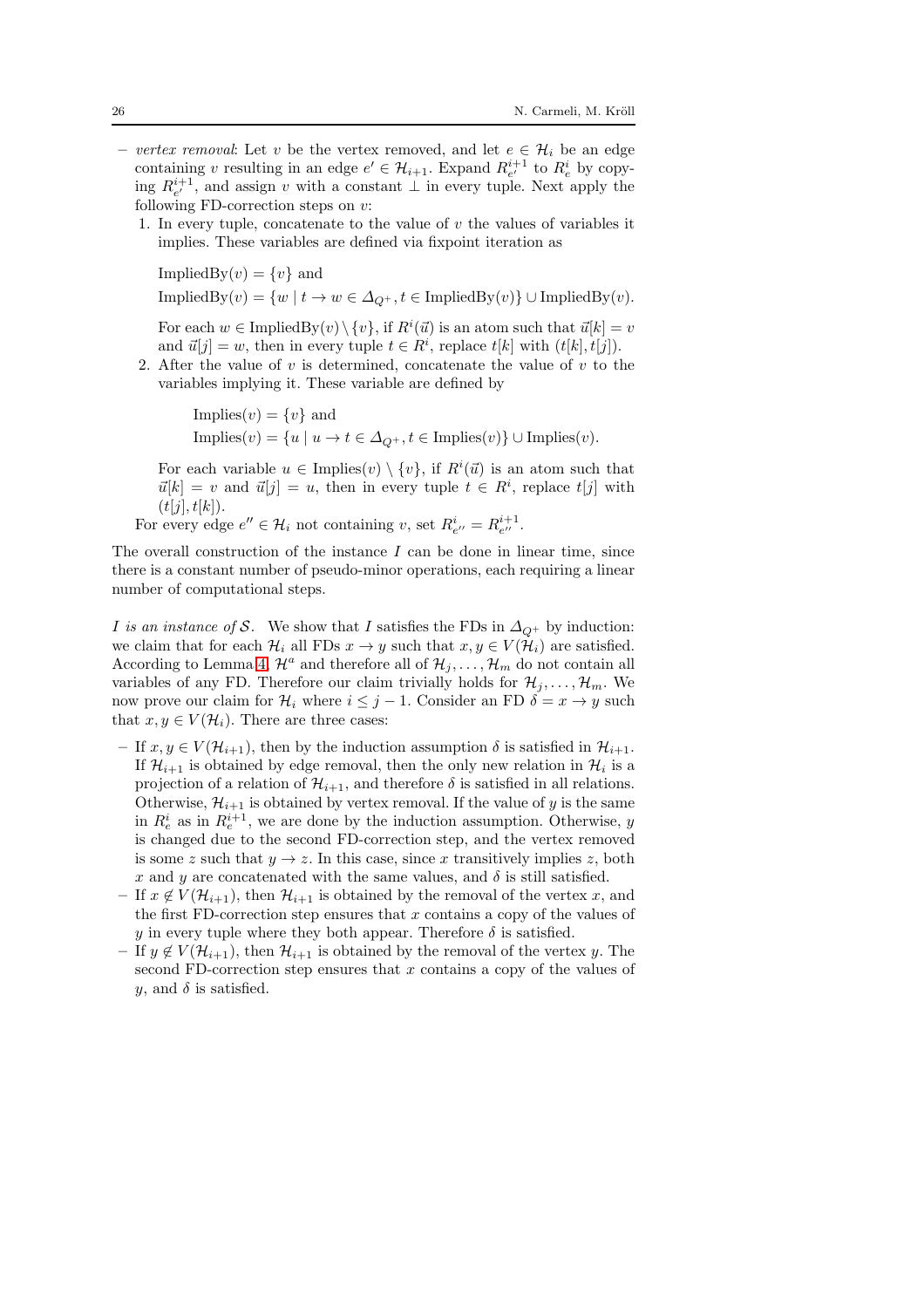Correctness. We know [\[6,](#page-34-2) Lemma 20] that there is a solution to  $Q_m(I_m)$  iff there exists a subhypergraph of G isomorphic to  $\mathcal{H}_t$ , and in fact every mapping  $\mu$  that can be used for the evaluation corresponds to such a subhypergraph. We claim that every mapping used for evaluating  $Q_{i+1}(I_{i+1})$  corresponds to a mapping that can be used for  $Q_i(I_i)$ , and vice versa. This was already shown in case  $\mathcal{H}_{i+1}$  is obtained by  $\mathcal{H}_i$  via edge contraction [\[6,](#page-34-2) Lemma 15] or edge removal [\[6,](#page-34-2) Lemma 14], and it was shown for vertex removal [\[6,](#page-34-2) Lemma 13] if we simply assign the new vertex with a constant and skip the FD-correction steps. Let  $\mathcal{H}_{i+1}$  be a pseudo-minor obtained from  $\mathcal{H}_i$  via vertex removal, and denote by  $I_i^0$  the instance constructed from  $I_{i+1}$  as described but without the FD-correction steps. It is left to show that a mapping  $\mu^0$  that satisfies  $Q_i(I_i^0)$ corresponds to a mapping  $\mu$  that satisfies  $Q_i(I_i)$ , and vice versa. This will conclude that G has a subhypergraph isomorphic to  $\mathcal{H}_t$  iff  $Q^+(I) \neq \emptyset$ .

First we claim that if x implies y and both x and y are present in  $\mathcal{H}_i$  (that is, for all  $1 \leq j < i$  the operation between  $\mathcal{H}_j$  and  $\mathcal{H}_{j+1}$  is not the removal of x or y), then y appears in every atom containing x in  $\mathcal{H}_i$ . This will help us show that we perform the same changes over x in all relations. Since  $Q^+$  is an FD-extension and only unary FDs are present, we are guaranteed that if x implies y, then y is present in every edge of  $\mathcal{H}(Q^+) = \mathcal{H}_1$  where x appears. This property is preserved under vertex removal and edge removal operations (as long as  $x$  and  $y$  are not removed), which are the only operations that can be performed between  $\mathcal{H}_1$  and  $\mathcal{H}_i$  (this is true since we perform vertex removal on  $\mathcal{H}_i$  and, by Definition [3,](#page-22-1) vertex-removal operations only occur between  $\mathcal{H}_1$ and  $\mathcal{H}^a$ , and edge-removal is the only other operation allowed there).

We now show that given  $\mu^0$  that satisfies  $Q_i(I_i^0)$  there is a mapping  $\mu$ that satisfies  $Q_i(I_i)$ , and vice versa. We show this by induction, considering one FD-correction step involving one variable at a time. Consider an FDcorrection step of the first type on a vertex  $v$  implying  $w$ , where both  $v$  and  $w$ are present in  $\mathcal{H}_i$ . In any atom  $R(\vec{u})$  such that  $\vec{u}[k] = v$ , we showed that there exists an index j such that  $\vec{u}[j] = w$ . For every tuple  $t_0 \in R^0$ , there is a similar tuple  $t \in R$  with the only difference being  $t[k] = (t_0[k], t_0[j])$ . Therefore, by defining  $\mu(v) = (\mu_0(v), \mu_0(w))$  and  $\mu(u) = \mu_0(u)$  for all other variables  $u \neq v$ , every tuple that is used in the evaluation of  $\mu^0$  in  $I_i^0$  results in a tuple that can be used in the evaluation of  $\mu$  in  $I_i$ . Indeed,  $\mu$  is a valid evaluation of  $Q_i(I_i)$ . A similar argument holds similarly for the opposite direction and for the second type of FD-correction step. For the opposite direction for example, if  $\mu(v) = (a_v, a_w)$ , we define  $\mu^0(v) = a_v$ .

Theorem [4](#page-22-2) is an immediate consequence of Lemma [5:](#page-24-0)

*Proof of Theorem [4.](#page-22-2)* For the sake of a contradiction assume that  $Q$  is FDcyclic, and  $\text{DECIDE}_{\Delta}\langle Q \rangle$  is solvable in linear time. Theorem [2](#page-10-0) implies a linear time reduction  $\text{DECIDE}_{\Delta_{\text{O}+}}\langle Q^+\rangle \leq_m \text{DECIDE}_{\Delta}\langle Q\rangle$ . Therefore, it is possible to solve  $\text{DECIDE}_{\Delta_{Q^+}}\langle Q^+\rangle$  in linear time as well. As  $Q^+$  is cyclic, there exists a pseudo-minor  $\mathcal{H}_{pm} \in \textsf{ Tet}_{pm}(Q^+)$  isomorphic to  $\text{TETRA}(k)$  for some  $k \geq 3$ .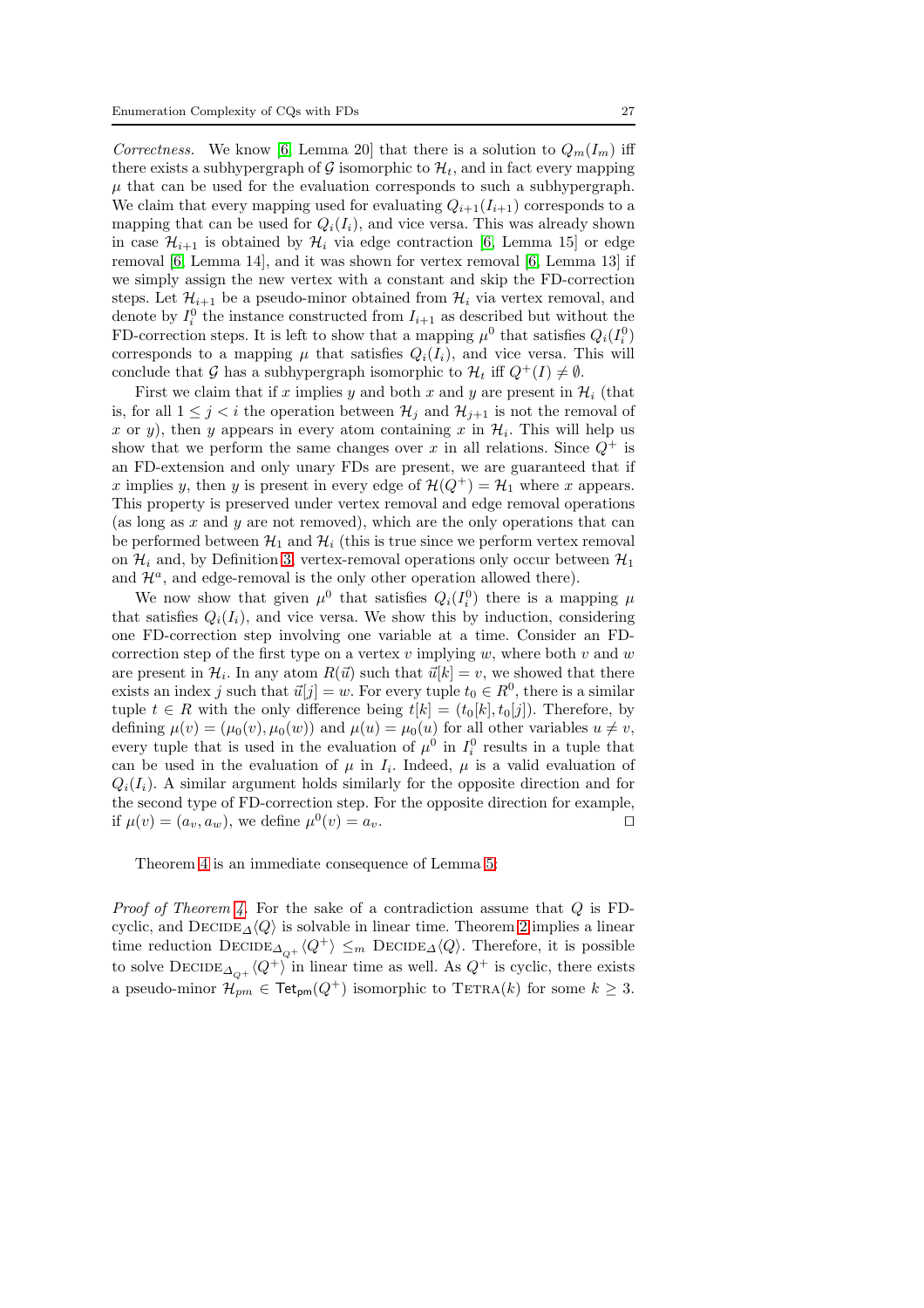According to Lemma [5,](#page-24-0) this  $TETRA(k)$  problem is also solvable in linear time. ⊓⊔

In terms of enumeration complexity, Theorem [4](#page-22-2) means that any enumeration algorithm for such a query cannot output a first solution (or decide that there is none) within linear time, and we get the following corollary.

<span id="page-27-0"></span>**Corollary 3** Let Q be a self-join free CQ over a schema  $S = (\mathcal{R}, \Delta)$ , where  $\Delta$  only contains unary FDs. If Q is FD-cyclic, then ENUM $\Delta \langle Q \rangle \notin$  DelayClin, assuming that the  $\text{TETRA}(k)$  problem is not solvable in linear time for any k.

Less restrictive than constant delay enumeration, the class DelayLin consists of enumeration problems that can be solved with a linear delay between solutions. Acyclic CQs are known to be in DelayLin [\[3\]](#page-34-0), and Corollary [1](#page-13-1) shows that FD-acyclic CQs are in this class as well. Theorem [4](#page-22-2) implies a lower bound for DelayLin as well. Thus, we obtain a dichotomy stating that CQs are in DelayLin iff they are FD-acyclic.

**Theorem 5** Let Q be a CQ with no self-joins over a schema  $S = (\mathcal{R}, \Delta)$ , where  $\Delta$  only contains unary FDs.

- If Q is FD-acyclic, then  $\text{EWUM}_\Delta\langle Q\rangle \in \text{DelayLin}.$
- Otherwise (if Q is FD-cyclic), ENUM $\triangle \langle Q \rangle \notin$  DelayLin, assuming that the  $TETRA(k)$  problem cannot be solved in linear time for any k.

*Proof.* If  $Q^+$  is acyclic, then ENUM<sub>0</sub> $\langle Q^+ \rangle \in$  DelayLin [\[3\]](#page-34-0). According to Theo-rem [2,](#page-10-0) ENUM $\Delta \langle Q \rangle \leq_e$  ENUM $\Delta_{Q^+} \langle Q^+ \rangle$ . Since every instance that satisfies  $\Delta_{Q^+}$ also satisfies  $\emptyset$ , we conclude that  $\text{ENUM}_{\Delta_{Q^+}}\langle Q^+\rangle \leq_e \text{ENUM}_{\emptyset}\langle Q^+\rangle$  using the identity mapping. Therefore,  $\text{EWM}_{\Delta}\langle Q \rangle \in$  DelayLin, since DelayLin is closed under exact reductions.

If  $Q^+$  is cyclic, assume by contradiction that ENUM $\Delta\langle Q \rangle \in$  DelayLin. Ac-cording to Corollary [3,](#page-27-0) ENUM<sub> $\Delta_{\Omega^+}\langle Q^+\rangle \in$  DelayLin as well. This means that</sub> finding a first answer to  $Q^+$  or deciding that there is none can be done in linear time, in contradiction to Theorem [4.](#page-22-2) ⊓⊔

We conclude this section with a short discussion about its extension to general FDs. The following example shows that the proof for Theorem [4](#page-22-2) that was provided here cannot be lifted to general FDs. Exploring this extension is left for future work.

<span id="page-27-1"></span>Example 6 Consider  $Q() \leftarrow R_1(x, y, u), R_2(x, w, z), R_3(y, v, z), R_4(u, v, w)$  over a schema with all possible two-to-one FDs in  $R_1$ ,  $R_2$  and  $R_3$ . That is,

$$
\Delta = \{xy \to u, yu \to x, ux \to y, zy \to v,
$$
  

$$
yv \to z, vz \to y, xz \to w, zw \to x, wx \to z\}.
$$

Note that  $Q^+ = Q$ . The hypergraph  $\mathcal{H}(Q^+)$  is cyclic, see Figure [2,](#page-28-1) yet it is unclear whether  $Q$  can be solved in linear time, and whether  $TETRA(3)$  can be reduced to answering  $Q^+$ . Using Lemma [4,](#page-23-0)  $\mathcal{H}(Q^+)$  has triangle pseudo-minors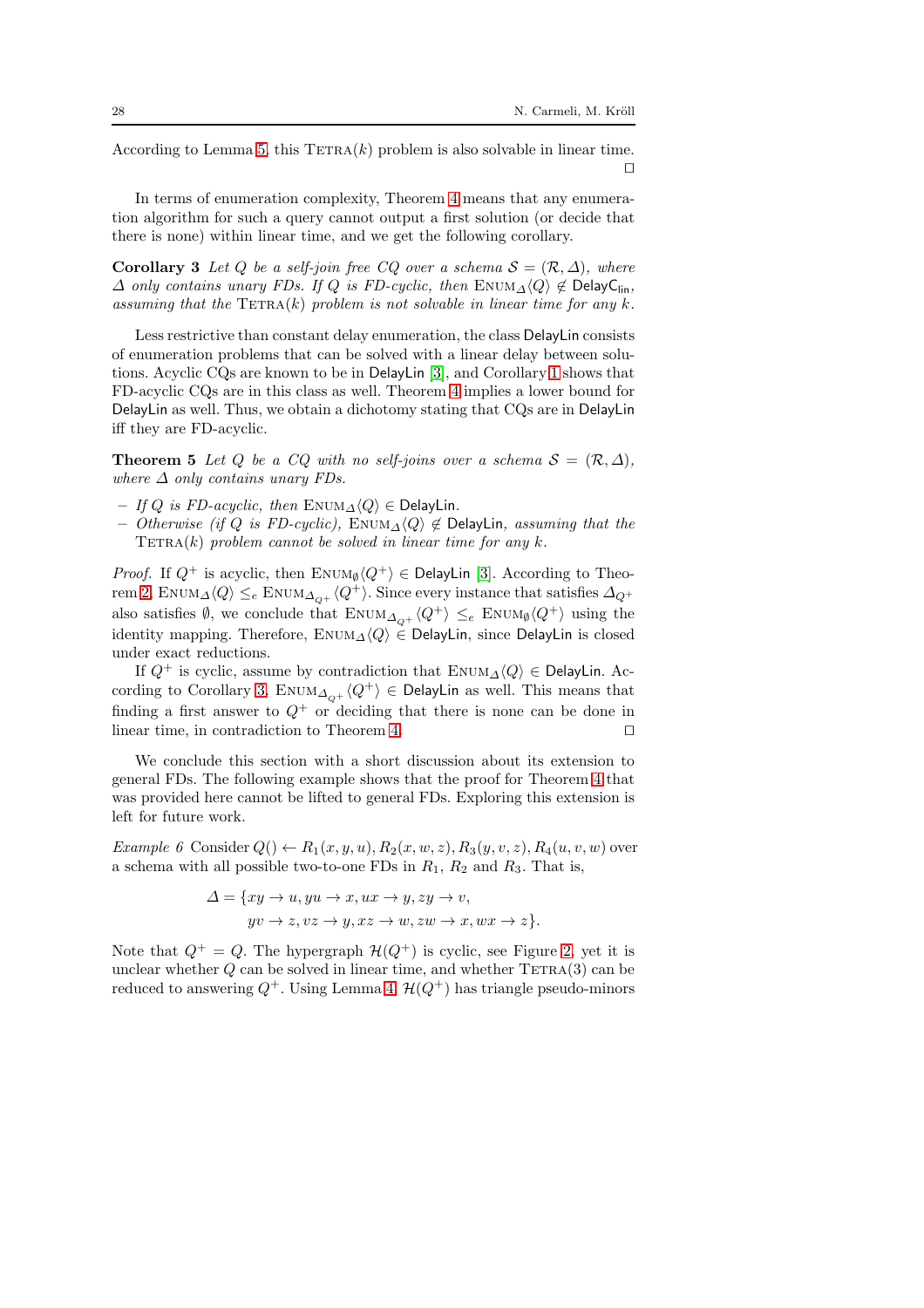

<span id="page-28-1"></span>**Fig. 2** The hypergraph  $\mathcal{H}(Q^+)$  for Example [6](#page-27-1)

that do not contain all variables of any FD. Consider for example the one obtained by removing all vertices other than  $x, y, z$ . A construction similar to that of Lemma [5](#page-24-0) would assign u with the values of x and y, assign v with the values of y and z, and assign w with the values of x and z. This results in the edge  $\{u, v, w\}$  containing all three values of any possible triangle, meaning that this edge cannot be constructed in linear time. Other choices of triangle pseudo-minors lead to similar encoding problems. ⊓⊔

#### <span id="page-28-0"></span>6 Cardinality Dependencies

In this section, we show that our results also apply to CQs over schemas with cardinality dependencies. Cardinality Dependencies (CDs) [2,7] are a generalization of FDs, where the left-hand side does not uniquely determine the right-hand side, but rather provides a bound on the number of distinct values it can have. Formally,  $\Delta$  is the set of CDs of a schema  $\mathcal{S} = (\mathcal{R}, \Delta)$ . Every  $\delta \in \Delta$  has the form  $(R_i: A \to B, c)$ , where  $R_i: A \to B$  is an FD and c is a positive integer. A CD  $\delta$  is *satisfied* by an instance I over S, if every set of tuples  $S \subseteq (R_i)^I$  that agrees on the indices of A, but no pair of them agrees on all indices of  $B$ , contains at most  $c$  tuples. It follows from the definition that  $\delta$  is an FD if  $c = 1$ .

Denote by  $\Delta^{\text{FD}}$  the FDs obtained from a set of CDs  $\Delta$  by setting all c values to one. Given a query Q over  $S = (\mathcal{R}, \Delta)$ , we define the CD-extended query  $Q^+$  of Q to be the FD-extended query of Q over  $S = (\mathcal{R}, \Delta^{\text{FD}})$ . The schema  $S^+$  is defined with the original c values, and the extended CDs are  $\Delta_{Q^+} = \{ (R_i^+ : A \to b, c) \mid \exists (R_j : A \to B, c) \in \Delta, b \in B, A \cup \{b\} \subseteq \mathit{var}(R_i^+)\}.$ Note that FD-extensions are indeed a special case of CD-extensions.

<span id="page-28-2"></span>The hardness results extend to CDs because they are not more restrictive than FDs: Since every instance that preserves the FDs  $\varDelta^{\mathrm{FD}}$  also preserves the CDs  $\Delta$ , we conclude that ENUM<sub> $\Delta$ FD</sub> $\langle Q \rangle \leq_e$  ENUM $\Delta \langle Q \rangle$ . When only FDs are present we can apply Theorem [2,](#page-10-0) and get  $\text{ENUM}_{\Delta_q^{\text{FD}}} \langle Q^+ \rangle \leq_e \text{ENUM}_{\Delta^{\text{FD}}} \langle Q \rangle.$ Combining the two we get the following lemma.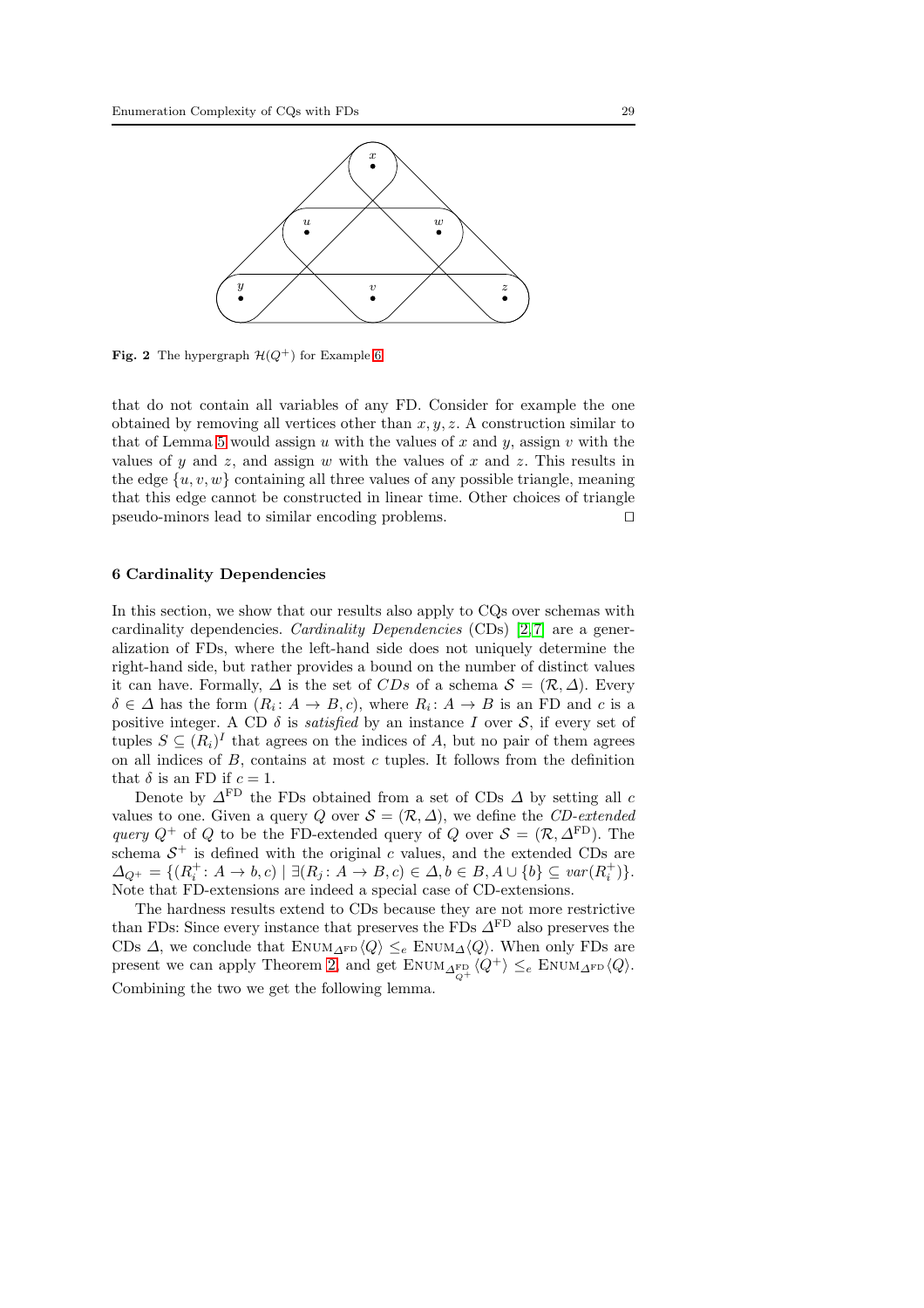**Lemma 6** Let Q be a self-join free CQ over a schema  $S = (\mathcal{R}, \Delta)$ , where  $\Delta$ is a set of CDs, and let  $Q^+$  be its CD-extension. Then  $\text{EWUM}_{\Delta_{Q^+}^{FD}}\langle Q^+\rangle \leq_e$ ENUM $\Delta \langle Q \rangle$ .

Defining the classes of *CD-acyclic* and *CD-free-connex* queries similarly to the case with FDs, Lemma [6](#page-28-2) implies that all lower bounds presented in this paper hold for CDs. If Q is self-join free and CD-acyclic but not CDfree-connex and ENUM<sub> $\Delta$ </sub> $\langle Q \rangle$  ∈ DelayC<sub>lin</sub>, then by Lemma [6](#page-28-2) we have that  $\mathrm{Env}_{\Delta_{Q^+}^\mathrm{FD}}\langle Q^+\rangle \, \in \, \mathsf{DelayC}_{\mathsf{lin}}$  as well. According to Lemma [2](#page-20-0) this means that  $\text{EWM}_{\emptyset}\langle\Pi\rangle \in \text{DelayC}_{\text{lin}}$ , and the matrix multiplication problem can be solved in quadratic time. So ENUM<sub> $\Delta$ </sub> $\langle Q \rangle \notin$  DelayC<sub>lin</sub>, assuming the boolean matrix multiplication assumption. Similarly, we conclude the hardness of self-join free CD-cyclic CQs over schemas that contain only unary CDs, of the form  $(A \rightarrow B, c)$  with  $|A| = 1$ . Combining Lemma [6](#page-28-2) with Theorem [4,](#page-22-2) we have that such queries cannot be evaluated in linear time, assuming that the  $TETRA(k)$ problem cannot be solved in linear time for any k.

In order to extend the positive results, we need to show that the CDextension is at least as hard as the original query w.r.t. enumeration. We use a slight relaxation of exact reductions: For  $\text{Enum}\langle R_1 \rangle \leq_{e'} \text{Enum}\langle R_2 \rangle$ , instead of a bijection between the sets of outputs, one output of  $\text{EWUM}\langle R_1 \rangle$  corresponds to at most a constant number of outputs of  $\text{EWUM}\langle R_2 \rangle$ .

<span id="page-29-0"></span>**Lemma 7** Let Q be a self-join free CQ over a schema  $S = (\mathcal{R}, \Delta)$ , where  $\Delta$  is a set of CDs, and let  $Q^+$  be its CD-extension. Then  $\text{EWUM}_{\Delta}\langle Q\rangle \leq_{e'}$ ENUM<sub> $\Delta_{\scriptscriptstyle O^+}\langle Q^+\rangle$ .</sub>

Proof. When dealing with FDs, we assume that the right-hand side has only one variable, as we can use such FDs to describe all possible ones. With CDs this no longer holds. Nonetheless, every instance of the schema  $\mathcal{S} = (\mathcal{R}, \Delta)$ satisfies  $\Delta^1 = \{(R_i: A \to b, c) \mid (R_i: A \to B, c) \in \Delta, b \in B\}$ , so is also an instance of  $S^1 = (\mathcal{R}, \Delta^1)$ . Therefore, ENUM<sub> $\Delta \langle Q \rangle \leq_e$  ENUM<sub> $\Delta^1 \langle Q \rangle$ </sub> using the</sub> identity mapping. It is left to show that  $\text{ENUM}_{\Delta^1}\langle Q \rangle \leq_{e'} \text{ENUM}_{\Delta_{Q^+}}\langle Q^+ \rangle$ . The proof idea is the same as in Theorem [2,](#page-10-0) except now, for each tuple extended from  $R_i^I$  to  $R_i^{I^+}$  we can have at most c new tuples. Since this process is only done a constant number of times, the construction still only requires linear time, and the rest of the proof holds. Note that now one solution of ENUM<sub> $\Lambda$ <sup>+</sup></sub>  $\langle Q^+ \rangle$  may correspond to several solutions of ENUM<sub> $\Lambda$ <sup>1</sup></sub> $\langle Q \rangle$ , as some variables were possibly added to the head. However, as the possible values of the added head variables are bounded by CDs, the number of solutions of  $Q^+$ that correspond to one solution of  $Q$  is bounded by a constant.

We now formally prove that  $\text{EWUM}_{\Delta^1}\langle Q \rangle \leq_{e'} \text{EWUM}_{\Delta_{Q^+}}\langle Q^+ \rangle$ . Denote  $Q$ by  $Q(\vec{p}) \leftarrow R_1(\vec{v}_1), \ldots, R_m(\vec{v}_m)$ . Given an instance I of ENUM $\Delta \langle Q \rangle$ , we define  $\sigma(I)$ . We start by removing tuples that interfere with the extended dependencies. For every dependency  $\delta = (R_i: X \to y, c) \in \Delta^1$  and every atom  $R_k(\vec{v}_k)$ that contains  $X \cup \{y\}$ , we correct  $R_k$  according to  $\delta$ : we only keep tuples of  $R_k^I$  that agree with some tuple of  $R_j^I$  over the values of  $X \cup \{y\}$ . Next, we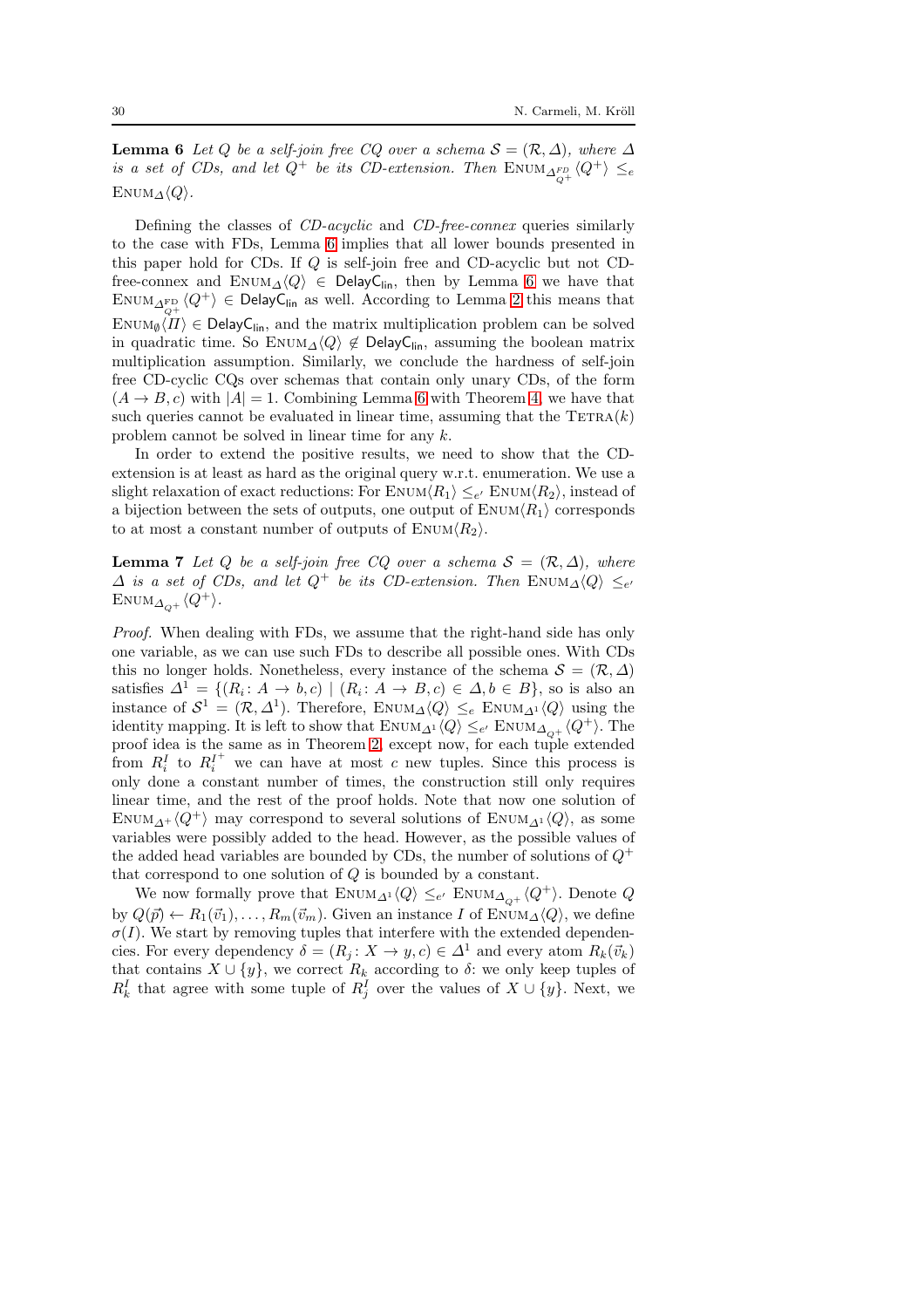follow the extension of the schema and extend the instance accordingly. This phase results in a sequence of instances  $I_0, I_1, \ldots, I_n = \sigma(I)$  that correspond to a sequence of queries  $Q = Q_0, Q_1, \ldots, Q_n = Q^+$  such that each query is the result of extending an atom or the head of the previous query according to an FD. If in step *i* the head was extended, we set  $I_{i+1} = I_i$ . Now assume some relation  $R_k$  is extended according to some CD  $(R_j: X \to y, c)$ . For each tuple  $t \in R_k^{I_i}$ , if there is no tuple  $s \in R_j^{I_i}$  that agrees with t over the values of  $X$ , then we remove t altogether. Otherwise, we consider all values such tuples assign y. Denote those values by  $a_1, \ldots, a_m$ , and note that due to the CD,  $m \leq c$ . We copy t to  $R_k^{I_{i+1}}$  m times, each time assigning y with a different value of  $a_1, \ldots, a_m$ . Given an answer  $\mu \in Q^+(\sigma(I))$ , we define  $\tau(\mu)$  to be the projection of  $\mu$  to free(*Q*).

We need to show that  $Q(I) = {\mu|_{\text{free}(Q)} : \mu|_{\text{free}(Q^+)} \in Q^+(\sigma(I)) }$ , and that an element of the left-hand side may only appear a constant amount of times on the right-hand side. First, if  $\mu|_{\text{free}(Q^+)} \in Q^+(\sigma(I))$ , since all tuples of  $\sigma(I)$  appear (perhaps projected) in I, then  $\mu|_{\text{free}(Q)} \in Q(I)$ . It is left to show the opposite direction: if  $\mu|_{\text{free}(Q)} \in Q(I)$  then  $\mu|_{\text{free}(Q^+)} \in Q^+(I^+)$ . We show by induction on  $Q = Q_0, Q_1, \ldots, Q_n = Q^+$  that  $\mu|_{\text{free}(Q_i)} \in Q_i(I_i)$ . The induction base holds since in the cleaning phase we did not remove "useful" tuples. Since  $\mu|_{\text{free}(Q)} \in Q(I)$ , there exist tuples, one of each relation of the query, that agree on the values of  $X \cup \{y\}$  (they all assign them with the values  $\mu$  assigns them). These tuples were not removed in the cleaning phase, and therefore  $\mu|_{\text{free}(Q)} \in Q(I_0)$ . Next assume that  $\mu|_{\text{free}(Q_i)} \in Q_i(I_i)$ , and we want to show that  $\mu|_{\text{free}(Q_{i+1})} \in Q_{i+1}(I_{i+1})$ . This claim is trivial in case the head was extended. Note that there can be at most  $c-1$  different answers  $\mu'|_{\text{free}(Q_{i+1})}$ in  $Q_{i+1}(I_{i+1})$  such that  $\mu|_{\text{free}(Q_{i+1})} \neq \mu'|_{\text{free}(Q_{i+1})}$  but  $\mu|_{\text{free}(Q_i)} = \mu'|_{\text{free}(Q_i)}$ , as the added variable  $y$  is bound by the CD to have at most  $c$  possible values. Now consider the case where an atom  $R_k(\vec{v}_k)$  was extended according to a CD  $(R_j: X \to y, c)$ . The tuple  $\mu(\vec{v}_k) \in R_k^{I_i}$  was extended with the value  $\mu(y)$ due to the tuple  $\mu(\vec{v}_j) \in R_j^{I_i}$  that agrees with it on the values of X, and so  $\mu(\vec{v}_k, y) \in R_k^{I_{i+1}}$ . In case of self-joins, other atoms with the relation  $R_k$  are extended with a new and distinct variable. Such variables will be mapped to this value  $\mu(y)$  as well. Overall, we have that  $\mu$  (extended by mappings of the fresh variables) is also a homomorphism in  $Q_{i+1}(I_{i+1})$ . □

We can now extend our positive results to accommodate CDs. Let  $Q$  be a CD-free-connex CQ over a schema  $S = (\mathcal{R}, \Delta)$ , where  $\Delta$  contains CDs. We have  $\text{Env}_{\Delta}\langle Q \rangle \leq_e \text{Env}_{\text{SJF}(\Delta)}\langle \text{SJF}(Q) \rangle \leq_{e'} \text{Env}_{\text{SJF}(\Delta)_{Q^+}}\langle \text{SJF}(Q)^+ \rangle \leq_e$  $\mathrm{Env}_{\emptyset} \langle \mathrm{SJF}(Q)^+ \rangle$  according to Lemma [7,](#page-29-0) and  $\mathrm{Env}_{\emptyset} \langle \mathrm{SJF}(Q)^+ \rangle \in \mathsf{DelayC}_{\mathsf{lin}}$ due to Theorem [1.](#page-8-2) The class  $\text{DelayC}_{\text{lin}}$  is closed under this type of reduction. To avoid printing duplicates, we need to store previous results in a lookup table, and verify that a generated result is new before printing it. This alone is not enough, as we can have a long sequence of generating known results, and then the delay between generating new results can be larger than constant. For this reason, we use the known technique of delaying the results, also used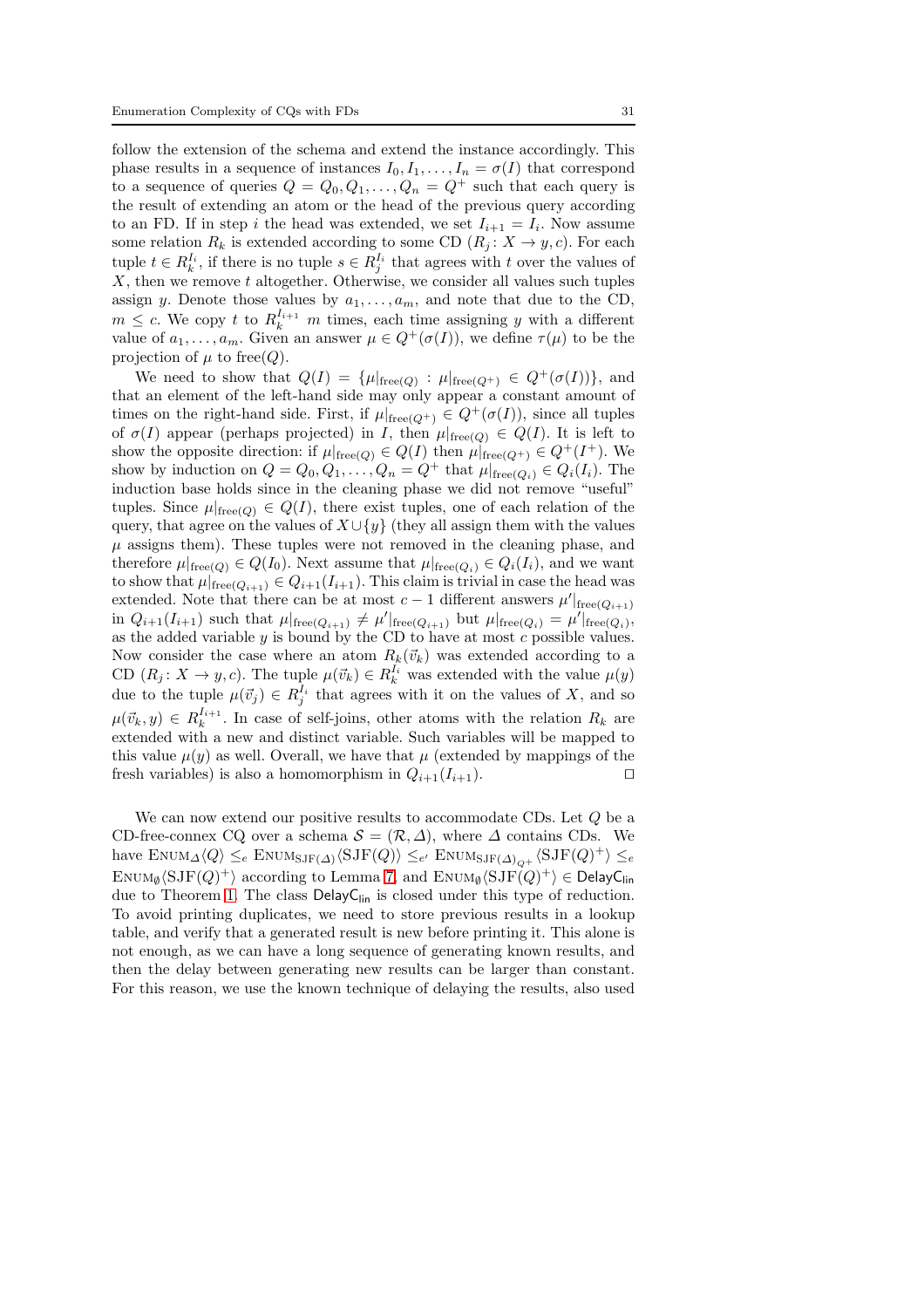by Capelli et. al [\[8,](#page-34-5) Proposition 12]. If every answer to  $\text{ENUM}_{\Delta}\langle Q \rangle$  corresponds to at most c answers to  $\text{ENUM}_{\emptyset}\langle Q^{+}\rangle$ , we save the newly generated results in a queue, and after generating  $c$  results we pop and print a result from the queue. This guarantees that the queue is never empty when accessed, and the results are printed with constant delay. Therefore,  $\text{Enum}_{\Delta}\langle Q \rangle \in \text{DelayC}_{\text{lin}}$ , and we deduce the following:

**Theorem 6** Let Q be a CD-acyclic CQ over the schema  $S = (\mathcal{R}, \Delta)$ , where  $\Delta$  is a set of CDs.

- If Q is CD-free-connex, then ENUM $\Delta \langle Q \rangle$  ∈ DelayC<sub>lin</sub>.
- If Q is self-join free and not CD-free-connex, then  $\text{ENUM}_\Delta\langle Q\rangle \notin \text{DelayC}_{\text{lin}}$ , assuming that the product of two  $n \times n$  boolean matrices cannot be computed in time  $\mathcal{O}(n^2)$ .

#### <span id="page-31-0"></span>7 Conjunctive Queries with Disequalities

In this last section, we show that all results in this article apply to CQs with disequalities. To keep the proof ideas clear, we begin by assuming that the schema only contains FDs. We incorporate our results with CDs at the end of this section. A CQ with disequalities over a schema  $\mathcal{S} = (\mathcal{R}, \Delta)$  is an expression of the form

 $Q(\vec{p}) \leftarrow R_1(\vec{v}_1), \dots, R_m(\vec{v}_m), w_1 \neq w_2, \dots, w_{k-1} \neq w_k$ 

where  $Q(\vec{p}) \leftarrow R_1(\vec{v}_1), \ldots, R_m(\vec{v}_m)$  is a CQ denoted by  $Q_{base}$ , and  $w_1, \ldots, w_k$ are variables in  $var(Q)$ . We denote dis $(Q) = \{w_1 \neq w_2, \ldots, w_{k-1} \neq w_k\}$ . The evaluation is  $Q(I) = \{\mu | \vec{v} \in Q_{base}(I) | \forall w_i \neq w_j \in \text{dis}(Q) : \mu(w_i) \neq \mu(w_j) \}.$ 

The structural definitions of CQs with disequalities depend only on their bases. That is,  $Q$  is said to be *acyclic* if  $Q_{base}$  is acyclic, and we similarly define acyclic and free-connex CQs with disequalities. The FD-extension of a CQ with disequalities is denoted by  $Q^+$ . The base extends as before, and the disequalities remain the same. That is,  $(Q^+)_{\text{base}} = Q^+_{\text{base}}$  is the FD-extension of  $Q_{\text{base}}$ , and  $dis(Q^+) = dis(Q)$ . We say that Q is FD-acyclic if  $Q_{base}$  is FD-acyclic, and similarly define FD-free-connex and FD-cyclic CQs with disequalities.

We first show that our positive results apply also to CQs with disequalities. The following lemma is the equivalent of the positive case of Theorem [2.](#page-10-0) In the proof, the reduction from the query to its extension works as before for the base query, and the disequalities are satisfied as they remain the same during the extension.

<span id="page-31-1"></span>**Lemma 8** Let Q be a self-join free CQ with disequalities over a schema  $S =$  $(\mathcal{R}, \Delta)$ , and let  $Q^+$  be its FD-extension. Then  $\text{EWIM}_{\Delta\setminus Q}\langle Q\rangle \leq_e \text{EWIM}_{\Delta_{\Omega^+}}\langle Q^+\rangle$ .

*Proof.* Recall that  $Q_{base}^+$  is the FD-extension of  $Q_{base}$ . According to the proof of Theorem [2,](#page-10-0) we can show that  $\text{ENUM}_{\Delta}\langle Q_{\text{base}} \rangle \leq_e \text{ENUM}_{\Delta_{Q^+}}\langle Q_{\text{base}}^+ \rangle$  by using a construction  $\sigma$  such that  $\mu|_{\text{free}(Q)} \in Q_{\text{base}}(I)$  iff  $\mu|_{\text{free}(Q^+)} \in Q_{\text{base}}^+(\sigma(I)).$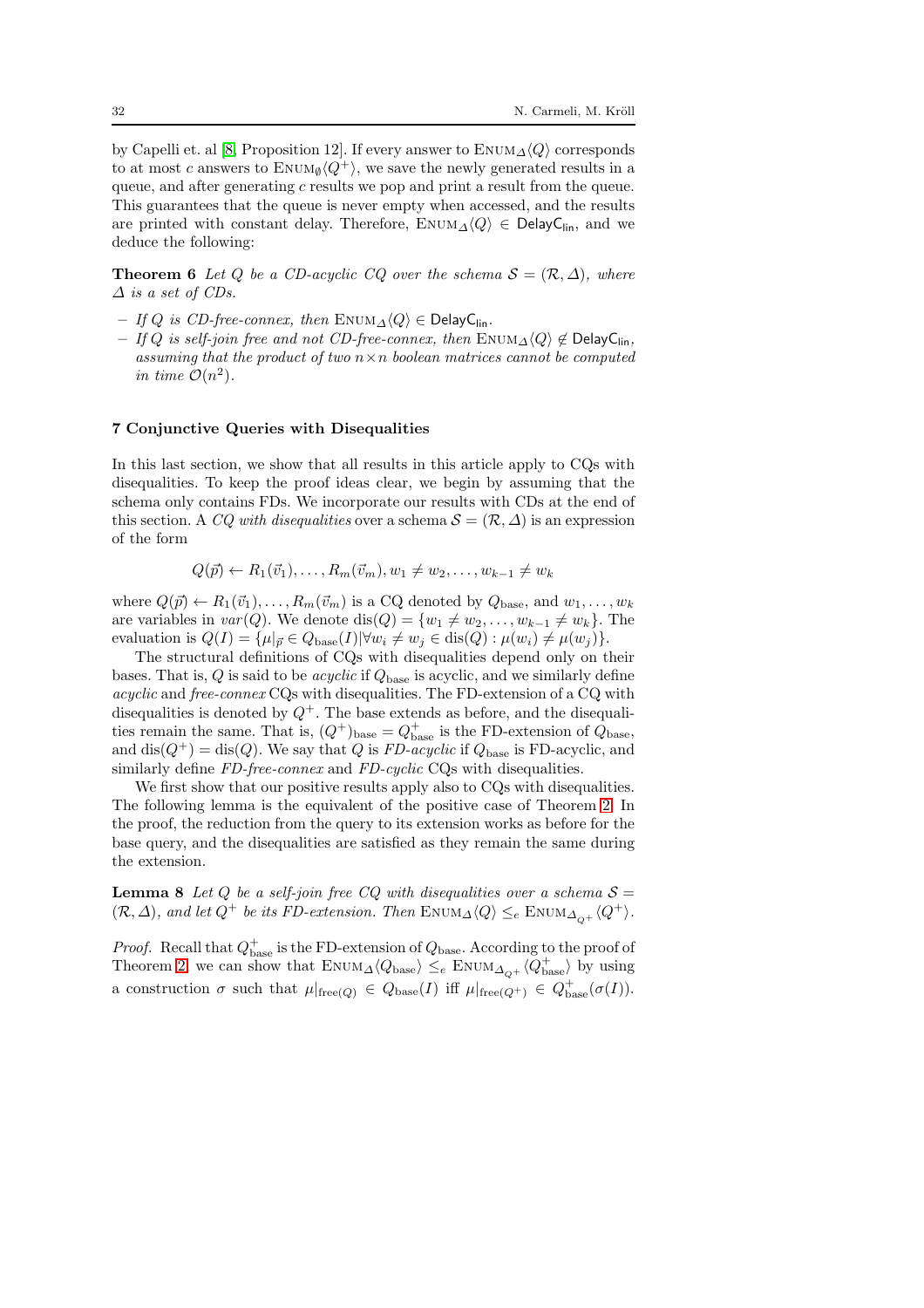We use this same construction to show that  $\text{EWUM}_{\Delta}\langle Q \rangle \leq_e \text{EWUM}_{\Delta_{Q+}}\langle Q^+\rangle.$ By definition we have that  $\mu|_{\text{free}(Q)} \in Q(I)$  iff  $\mu|_{\text{free}(Q)} \in Q_{\text{base}}(I)$  and in addition  $\forall u \neq w \in \text{dis}(Q) : \mu(u) \neq \mu(w)$ . As in the proof of Theorem [2,](#page-10-0) and since  $dis(Q) = dis(Q^+)$ , this is true iff  $\mu|_{\text{free}(Q^+)} \in Q^+_{\text{base}}(\sigma(I))$  and  $\forall u \neq w \in \text{dis}(Q^+): \mu(u) \neq \mu(w)$ . This is equivalent to  $\mu|_{\text{free}(Q^+)} \in Q^+(\sigma(I))$ .<br>We conclude that  $\mu|_{\text{free}(Q)} \in O(I)$  iff  $\mu|_{\text{free}(Q^+)} \in O^+(\sigma(I))$ . We conclude that  $\mu|_{\text{free}(Q)} \in Q(I)$  iff  $\mu|_{\text{free}(Q^+)} \in Q^+(\sigma(I)).$ 

Combining Lemma [8](#page-31-1) with the full version of Theorem [1](#page-8-2) that holds for  $CQs$  with disequalities [\[3\]](#page-34-0), we have that if  $Q$  is an FD-free-connex  $CQ$  with disequalities over a schema  $S = (\mathcal{R}, \Delta)$ , then ENUM $\Delta \langle Q \rangle \in$  DelayC<sub>lin</sub>.

We now discuss the lower bound. We formalize an idea proposed by Bagan et al. to extend their negative results to CQs with disequalities, and show that this idea can be applied to reductions in general, and to our case in particular.

<span id="page-32-0"></span>**Lemma 9** Let Q be a CQ with disequalities over a schema  $S = (\mathcal{R}, \Delta)$ . Then  $\text{ENUM}_{\Delta}\langle Q_{\text{base}}\rangle \leq_e \text{ENUM}_{\Delta}\langle Q\rangle.$ 

*Proof.* Given an instance I of ENUM<sub> $\Delta$ </sub> $\langle Q_{\text{base}} \rangle$ , we construct  $\sigma(I)$  by assigning every variable a disjoint domain. Formally, for every atom  $R(\vec{v})$  of  $Q_{base}$  and every tuple  $(c_1, \ldots, c_t) \in R^I$ , we have the tuple  $((c_1, \vec{v}[1]), \ldots, (c_t, \vec{v}[t]))$  in  $R^{\sigma(I)}$ . We claim that the answers of  $Q_{base}$  over I are exactly those of Q over  $\sigma(I)$  if we omit the variable names. That is, we define  $\tau : dom \times var(Q) \to dom$ as  $\tau((c, v)) = c$ , and show  $Q_{base}(I) = \tau(Q(\sigma(I))).$ 

Let  $\mu|_{\text{free}(Q)} \in Q_{\text{base}}(I)$ . Then we know that for every atom  $R(\vec{v})$  of  $Q_{\text{base}}$ , there exists a tuple  $(\mu(\vec{v}[1]), \ldots, \mu(\vec{v}[t])) \in R_I$ . By definition of  $\sigma$ , it results in  $((\mu(\vec{v}[1]), \vec{v}[1]), \ldots, (\mu(\vec{v}[t]), \vec{v}[t])) \in R^{\sigma(I)}$ . Therefore, as we define the mapping  $f_{\mu}: var(Q) \to dom \times var(Q)$  to be  $f_{\mu}(u) = (\mu(u), u)$ , we have that  $f_{\mu}|_{\text{free}(Q)} \in Q_{\text{base}}(\sigma(I)).$  Note that for all  $u, w \in \text{var}(Q)$  with  $u \neq w$  we have  $f_{\mu}(u) \neq f_{\mu}(w)$ . Therefore,  $f_{\mu} \in Q(\sigma(I))$  as all disequalities in dis(Q) are satisfied. Since  $\tau \circ f_{\mu} = \mu$ , we have that  $\mu|_{\text{free}(Q)} \in \tau(Q(\sigma(I))),$  and this concludes that  $Q_{base}(I) \subseteq \tau(Q(\sigma(I)))$ . The opposite direction holds as well. If  $\nu|_{\text{free}(Q)} \in Q(\sigma(I)),$  then for every atom  $R(\vec{v})$  in Q we have that  $\nu(\vec{v}) \in R^{\sigma(I)}$ . By construction,  $\tau(\nu(\vec{v})) \in R^I$ , and therefore  $\tau \circ \nu|_{\text{free}(Q)} \in Q_{\text{base}}(I)$ . □

<span id="page-32-1"></span>By combining Theorem [2](#page-10-0) with Lemma [9,](#page-32-0) we get the following reduction.

Lemma  $10$  Let  $Q$  be a self-join free  $CQ$  with disequalities over a schema  $\mathcal{S} = (\mathcal{R}, \Delta)$ . Then  $\text{Enum}_{\Delta_{Q^+}}\langle Q_{\text{base}}^+\rangle \leq_e \text{Enum}_{\Delta}\langle Q\rangle$ .

Lemma [10](#page-32-1) means that the hardness results of this paper extend to CQs with disequalities. In particular, if a self-join free  $Q$  is FD-acyclic but not FD-freeconnex, then  $\text{EnvM}_{\emptyset} \langle \Pi \rangle \leq_e \text{EnvM}_{\Delta_{Q^+}} \langle Q_{\text{base}}^+ \rangle \leq_e \text{EnvM}_{\Delta} \langle Q \rangle$  by Lemma [2](#page-20-0) and Lemma [10.](#page-32-1) We get that then  $\text{Enum}_{\Delta}\langle Q \rangle \notin \text{DelayC}_{\text{lin}}$ , assuming that the product of two  $n \times n$  boolean matrices cannot be computed in time  $\mathcal{O}(n^2)$ . Similarly, we can use Lemma [5](#page-24-0) and Lemma [10](#page-32-1) to show that if a self-join free Q is FD-cyclic, and the schema only contains unary FDs, then  $\text{DECIDE}_{\Delta}\langle Q \rangle$ cannot be solved in linear time, assuming that the  $TETRA(k)$  problem is not solvable in linear time for any  $k$ .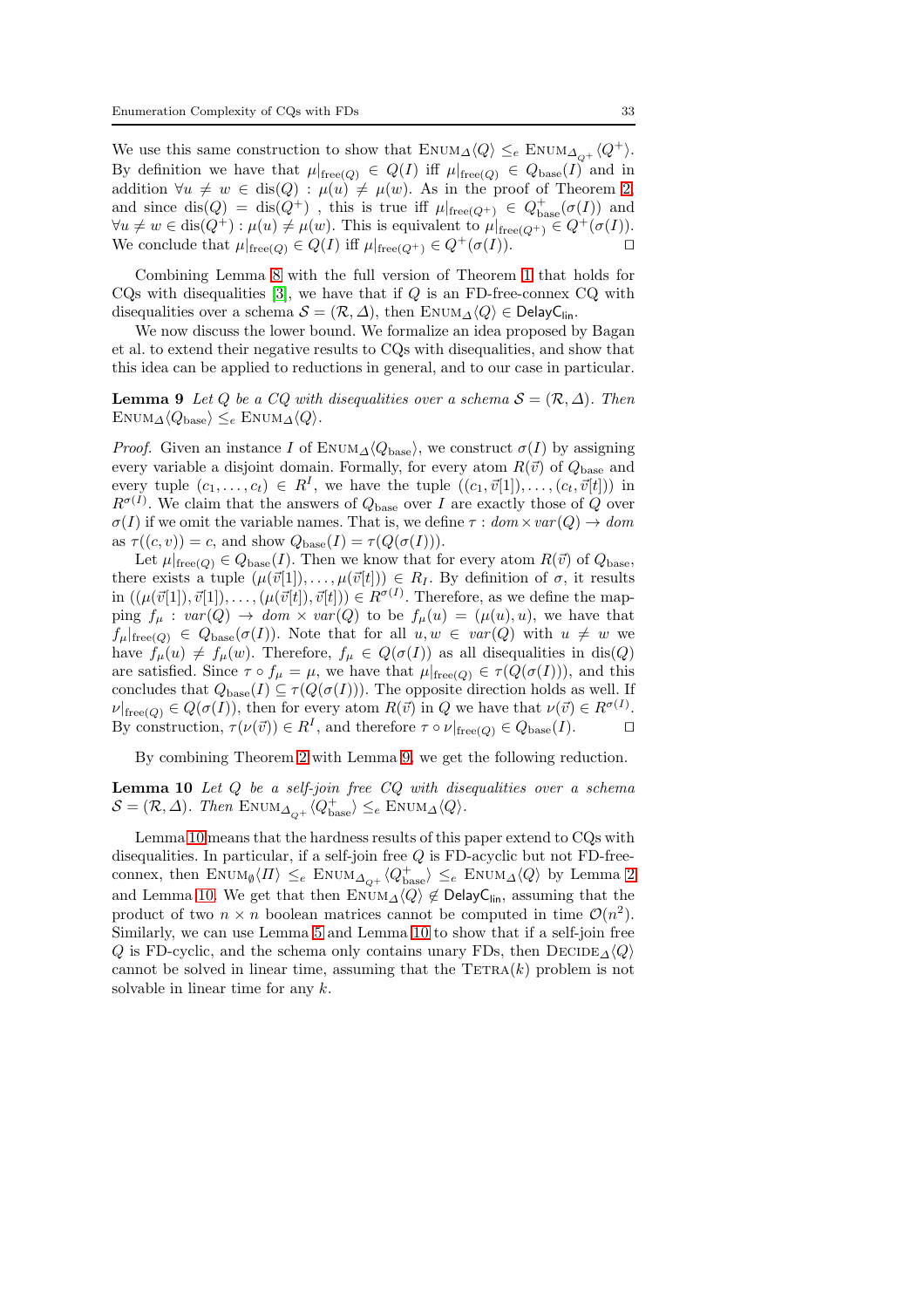<span id="page-33-1"></span>We next consider CQs with disequalities in the presence of CDs. The ideas presented in Section [6](#page-28-0) and Section [7](#page-31-0) can be combined to show the following lemma.

**Lemma 11** Let  $Q$  be a self-join free  $CQ$  with disequalities over a schema  $S = (\mathcal{R}, \Delta)$ , where  $\Delta$  is a set of CDs. We have:

- − ENUM<sub>Δ</sub> $\langle Q \rangle$  ≤<sub>e'</sub> ENUM<sub>Δ<sub>Q+</sub></sub> $\langle Q^+ \rangle$
- $-$  ENUM<sub>Δ<sup>FD</sup></sub>  $\langle Q_{\text{base}}^{\dagger} \rangle \leq_e$  ENUM<sub>Δ</sub> $\langle Q \rangle$

The proof for  $\text{Enum}_{\Delta}\langle Q\rangle \leq_{e'} \text{Enum}_{\Delta_{Q+}}\langle Q^+\rangle$  works similarly to that of Lemma [8,](#page-31-1) except it builds upon Lemma [7](#page-29-0) instead of Theorem [2.](#page-10-0) We use the same reduction as in Lemma [7,](#page-29-0) and the disequalities remain unchanged. By combining Lemma [9](#page-32-0) with Lemma [6,](#page-28-2) he have that by transitivity  $\text{ENUM}_{\Delta_{Q^+}^{\text{FD}}} \langle Q_{\text{base}}^+ \rangle \leq_e \text{ENUM}_{\Delta} \langle Q_{\text{base}} \rangle \leq_e \text{ENUM}_{\Delta} \langle Q \rangle.$ 

Lemma [11](#page-33-1) along with Lemma [2,](#page-20-0) Lemma [5](#page-24-0) and the positive results by Bagan et al. [\[3,](#page-34-0) Theorem 13, Theorem 17] prove that all results presented in this article apply to CQs with disequalities over schemas with cardinality dependencies. To prove the positive results, we need to go as before through the self-join free version of the query:  $\text{EWUM}_{\Delta}\langle Q \rangle \leq_e \text{EWUM}_{\text{SJF}(\Delta)}\langle \text{SJF}(Q) \rangle \leq_{e'}$  $\text{Env}_{\text{SJF}(\Delta)_{Q^+}}\langle \text{SJF}(Q)^+\rangle \leq_e \text{Env}_{\emptyset} \langle \text{SJF}(Q)^+\rangle$ . The following theorem summarizes all classification results presented here, as FDs are a special case of CDs, and CQs are a special case of CQs with disequalities.

**Theorem 7** Let Q be a CQ with disequalities over a schema  $S = (\mathcal{R}, \Delta)$ , where  $\Delta$  is a set of CDs.

- If Q is CD-free-connex, then  $\text{ENUM}_\Delta\langle Q\rangle \in \text{DelayC}_{\text{lin}}$ .
- If Q is CD-acyclic, then ENUM $\triangle \langle Q \rangle$  ∈ DelayLin.
- If Q is self-join free, CD-acyclic but not CD-free-connex, then ENUM $\triangle \langle Q \rangle \notin$ DelayC<sub>lin</sub>, assuming that the product of two  $n \times n$  boolean matrices cannot be computed in time  $\mathcal{O}(n^2)$ .
- If Q is self-join free, CD-cyclic and ∆ contains only unary CDs, then  $\text{DECIDE}_{\Delta}\langle Q \rangle$  cannot be solved in linear time, assuming that the TETRA(k) problem is not solvable in linear time for any k. In particular,  $\text{EWM}_{\Delta}\langle Q \rangle \notin$ DelayC<sub>lin</sub> and ENUM<sub> $\Delta$ </sub> $\langle Q \rangle \notin$  DelayLin.

## <span id="page-33-0"></span>8 Concluding Remarks

Previous hardness results regarding the enumeration complexity of CQs no longer hold in the presence of dependencies. In this paper, we have shown that some of the queries which where previously classified as hard are in fact tractable in the presence of FDs, and that the others remain intractable. We have classified the enumeration complexity of self-join free CQs according to their FD-extension. Under previously used complexity assumptions: a query is in DelayC<sub>lin</sub> if its extension is free-connex, it is not in DelayC<sub>lin</sub> if its extension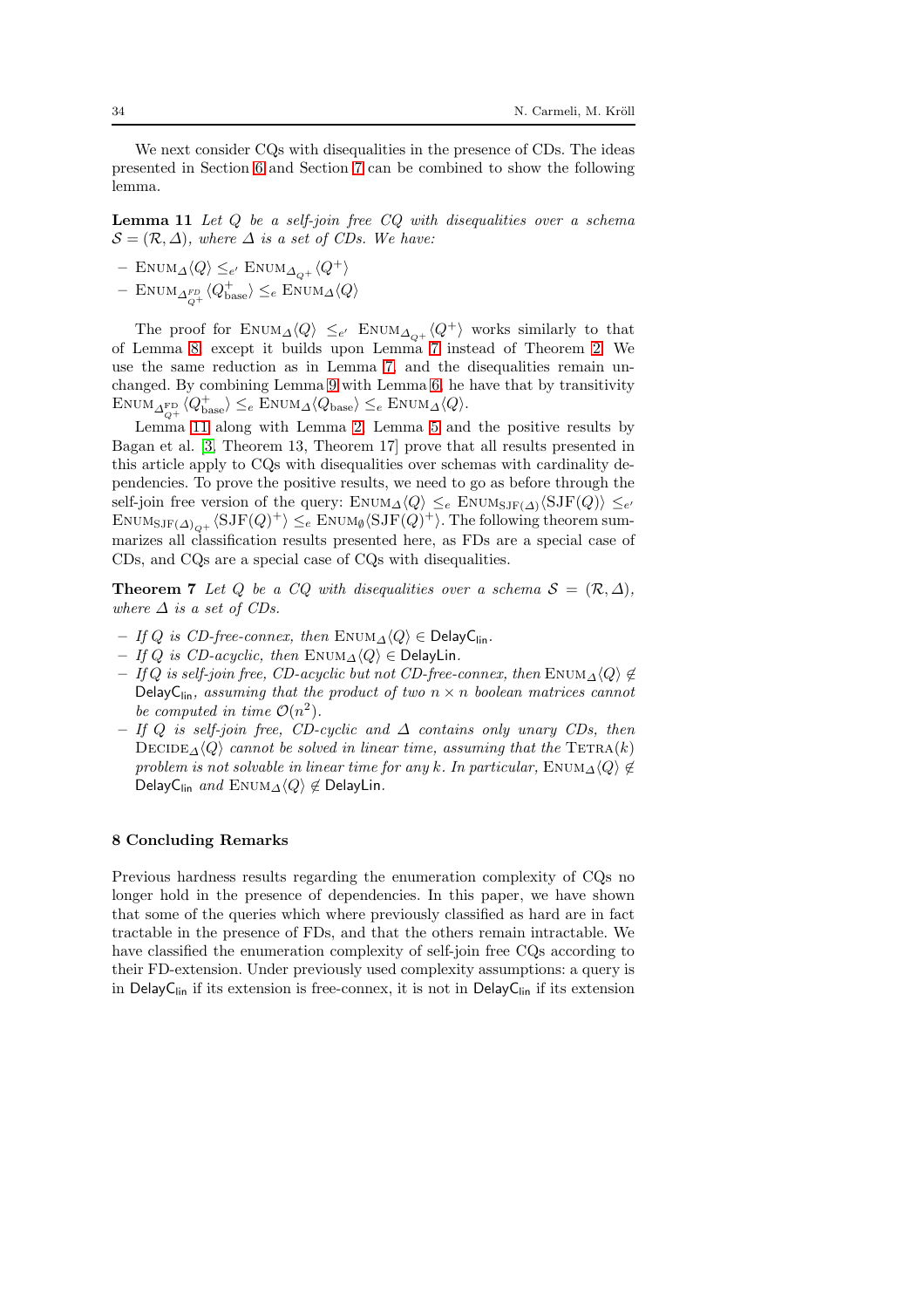is acyclic but not free-connex, and it is not even decidable in linear time if the schema has only unary FDs and its extension is cyclic. We also show that these results apply for CQs with disequalities and in the presence of CDs. In addition to our results on constant delay enumeration, we show that this work has consequences in other enumeration classes such as DelayLin.

This work opens up quite a few directions for future work. Our proof for the hardness of FD-cyclic CQs assumes that all FDs are unary. The question of whether this result holds for general FDs, along with the classification of Example [6,](#page-27-1) remains open. In addition, to show that enumerating CD-free-connex  $CQs$  can be done in Delay $C<sub>lin</sub>$ , we store all printed results. The required space has the size of the output, which may be polynomial in that of the input in data complexity and exponential in combined complexity. It is unclear whether there exists a solution that requires less space. Finally, we wish to explore how the tools provided here can be used to extend other known results on query enumeration, such as a dichotomy for enumerating CQs with negation [\[6\]](#page-34-2), to accommodate FDs.

#### References

- <span id="page-34-4"></span>1. Abboud, A., Williams, V.V.: Popular conjectures imply strong lower bounds for dynamic problems. In: Foundations of Computer Science (FOCS), 2014 IEEE 55th Annual Symposium on, pp. 434–443. IEEE (2014)
- 2. Arapinis, M., Figueira, D., Gaboardi, M.: Sensitivity of counting queries. In: 43rd International Colloquium on Automata, Languages, and Programming, ICALP 2016, Rome, Italy, pp. 120:1–120:13 (2016)
- <span id="page-34-0"></span>3. Bagan, G., Durand, A., Grandjean, E.: On acyclic conjunctive queries and constant delay enumeration. In: International Workshop on Computer Science Logic, pp. 208– 222. Springer (2007)
- 4. Beeri, C., Fagin, R., Maier, D., Yannakakis, M.: On the desirability of acyclic database schemes. J. ACM 30(3), 479–513 (1983). DOI 10.1145/2402.322389. URL <http://doi.acm.org/10.1145/2402.322389>
- 5. Berkholz, C., Keppeler, J., Schweikardt, N.: Answering conjunctive queries under updates. In: Proceedings of the 36th ACM SIGMOD-SIGACT-SIGAI Symposium on Principles of Database Systems, PODS 2017, Chicago, IL, USA, May 14-19, 2017, pp. 303–318 (2017)
- <span id="page-34-2"></span>6. Brault-Baron, J.: De la pertinence de l'énumération: complexité en logiques propositionnelle et du premier ordre. Ph.D. thesis, Université de Caen (2013)
- 7. Cao, Y., Fan, W., Wo, T., Yu, W.: Bounded conjunctive queries. PVLDB 7(12), 1231– 1242 (2014)
- <span id="page-34-5"></span>8. Capelli, F., Strozecki, Y.: Incremental delay enumeration: Space and time. Discrete Applied Mathematics (2018). DOI https://doi.org/10.1016/j.dam.2018.06.038
- <span id="page-34-3"></span>9. Carmeli, N., Kröll, M.: Enumeration Complexity of Conjunctive Queries with Functional Dependencies. In: B. Kimelfeld, Y. Amsterdamer (eds.) 21st International Conference on Database Theory (ICDT 2018), Leibniz International Proceedings in Informatics (LIPIcs), vol. 98, pp. 11:1–11:17. Schloss Dagstuhl–Leibniz-Zentrum fuer Informatik, Dagstuhl, Germany (2018). DOI 10.4230/LIPIcs.ICDT.2018.11. URL <http://drops.dagstuhl.de/opus/volltexte/2018/8598>
- 10. Creignou, N., Kröll, M., Pichler, R., Skritek, S., Vollmer, H.: On the complexity of hard enumeration problems. In: Language and Automata Theory and Applications - 11th International Conference, LATA 2017, Umeå, Sweden, pp. 183–195 (2017)
- <span id="page-34-1"></span>11. Durand, A., Schweikardt, N., Segoufin, L.: Enumerating answers to first-order queries over databases of low degree. In: Proceedings of the 33rd ACM SIGMOD-SIGACT-SIGART Symposium on Principles of Database Systems, PODS '14, pp. 121–131 (2014)